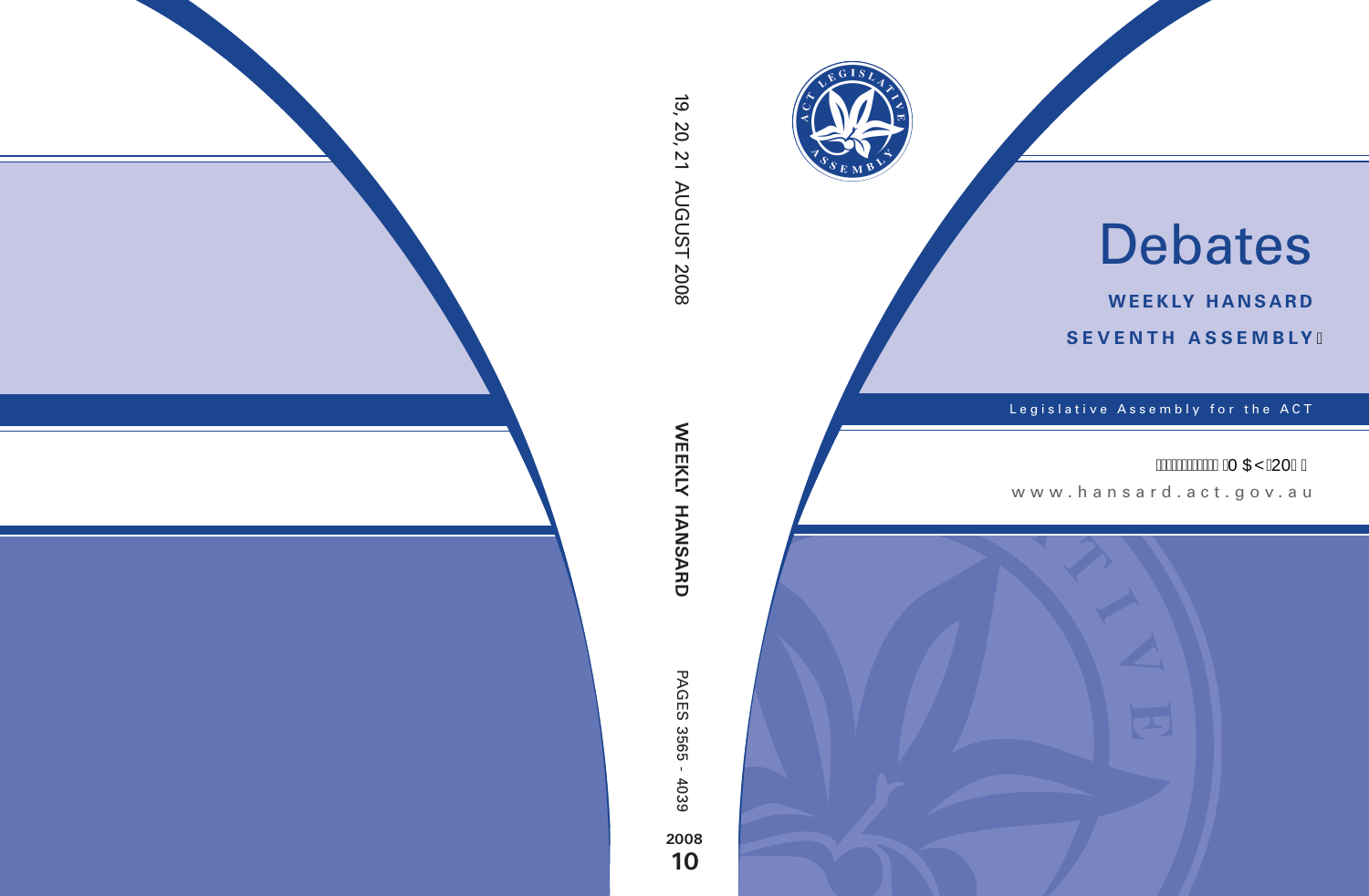# Tuesday, 4 May 2010

| Questions without notice: |  |
|---------------------------|--|
|                           |  |
|                           |  |
|                           |  |
|                           |  |
| Questions without notice: |  |
|                           |  |
|                           |  |
|                           |  |
|                           |  |
|                           |  |
|                           |  |
|                           |  |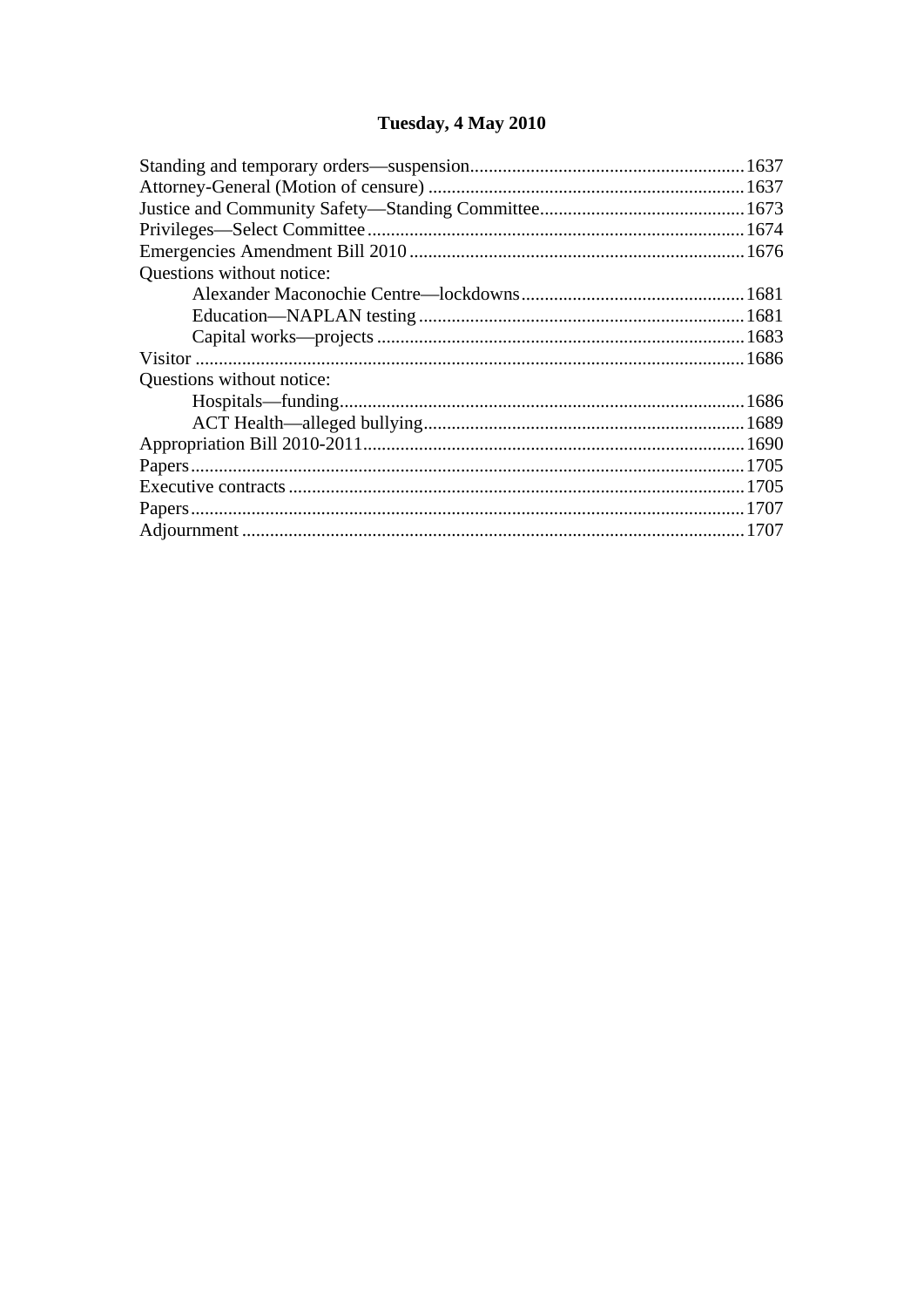# <span id="page-2-0"></span>**Tuesday, 4 May 2010**

**MR SPEAKER** (Mr Rattenbury) took the chair at 10 am, made a formal recognition that the Assembly was meeting on the lands of the traditional custodians, and asked members to stand in silence and pray or reflect on their responsibilities to the people of the Australian Capital Territory.

## <span id="page-2-1"></span>**Standing and temporary orders—suspension**

Motion (by **Mr Corbell**) agreed to, with the concurrence of an absolute majority:

That so much of the standing and temporary orders be suspended as would prevent:

- (1) any business before the Assembly at 2.30 p.m. this day being interrupted to allow the Treasurer to be called on forthwith to present the Appropriation Bill 2010-2011;
- (2) (a) questions without notice concluding at the time of interruption; or
	- (b) debate on any motion before the Assembly at the time of interruption being adjourned until the question—"That debate on the Appropriation Bill 2010-2011 be adjourned and the resumption of the debate be made an order of the day for the next sitting" is agreed to;
- (3) at 2.30 p.m. on Thursday, 6 May 2010, the order of the day for resumption of debate on the question that the Appropriation Bill 2010-2011 be agreed to in principle, being called on notwithstanding any business before the Assembly and that the time limit on the speeches of the Leader of the Opposition and the ACT Greens Parliamentary Convenor be equivalent to the time taken by the Treasurer in moving the motion—That this bill be agreed to in principle; and
- (4) (a) questions without notice concluding at the time of interruption; or
	- (b) debate on any motion before the Assembly at that time being adjourned until a later hour that day.

## <span id="page-2-2"></span>**Attorney-General Motion of censure**

**MR HANSON** (Molonglo) (10.03), by leave: I move:

That this Assembly:

- (1) censure the Attorney-General for his inability to provide effective ministerial oversight of ACT Corrective Services;
- (2) notes that: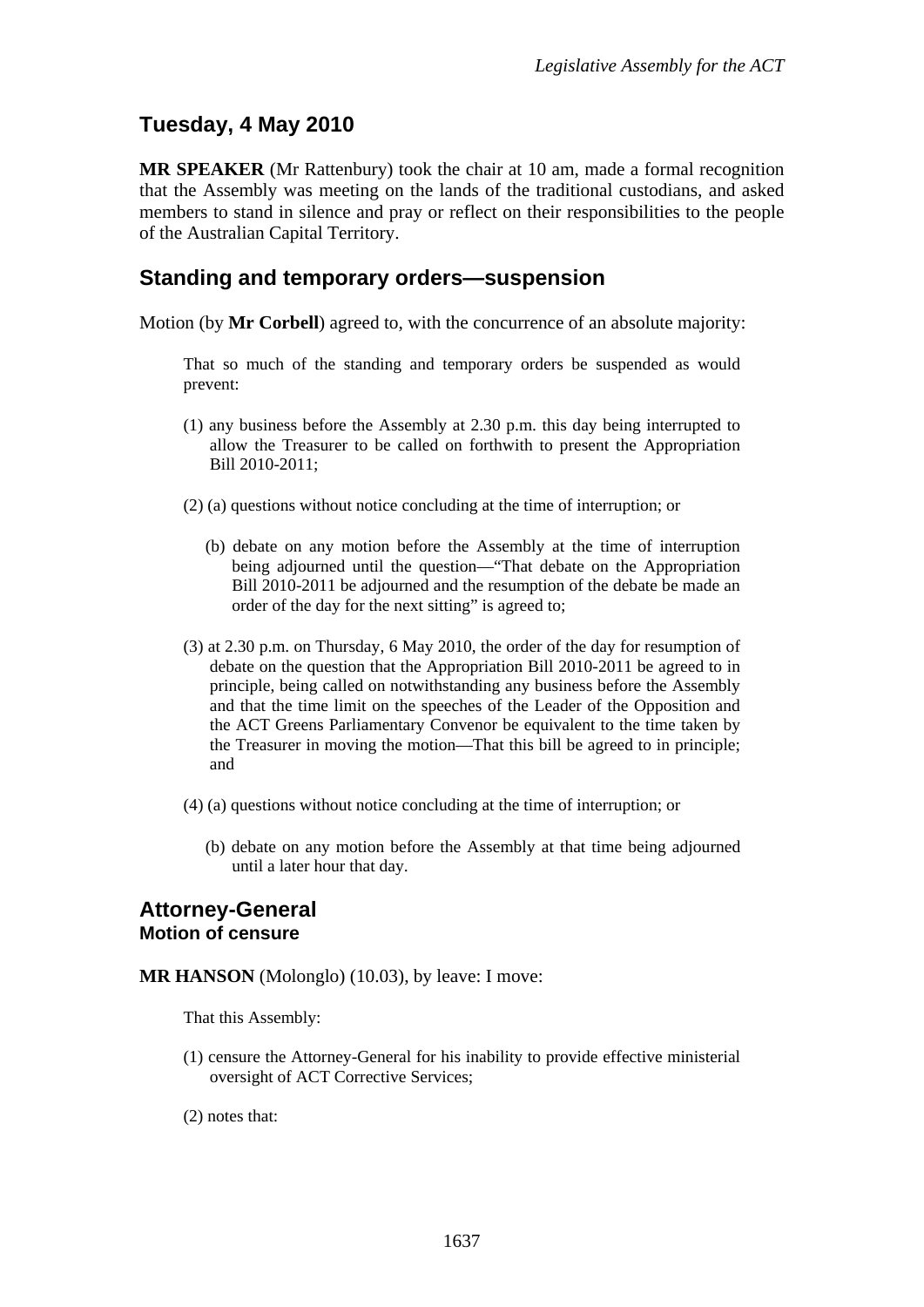- (a) as a result of ongoing mismanagement of Corrective Services by the Attorney-General, Simon Corbell, a motion was tabled in the Assembly in February 2010 and noted:
	- (i) that, in late 2008 and early 2009, there were ongoing human rights breaches at the Belconnen Remand Centre (BRC) that were exacerbated by the late opening of the ACT's new prison, the Alexander Maconochie Centre (AMC);
	- (ii) there were numerous security incidents in late 2008 and early 2009 at the BRC, including violence that resulted in corrections officers being treated in hospital;
	- (iii) the prison was delivered over 12 months late;
	- (iv) that the prison was officially opened on the eve of the ACT election five months prior to receiving prisoners;
	- (iv) that the prison was delivered under scope and \$3.5 million over budget;
	- (v) that the prison has defects remaining in the security system;
	- (vi) that drugs, needles and razor blades were found in the prison shortly after the first prisoners arrived;
	- (vii) that the RFID system is not yet operational and recently a number of ID bracelets were lost;
	- (ix) that there have been breaches of the Corrections Management (Email/Internet for Prisoners) Policy 2009; and
	- (x) that the prison is costing ACT taxpayers \$504 per prisoner per day;
- (b) the Attorney-General, Simon Corbell, refused to accept the unanimous findings of the Standing Committee on Justice and Community Safety's Report No. 3, Inquiry into the delay in the commencement of operations at the Alexander Maconochie Centre, that were critical of his management of the AMC project;
- (c) Simon Corbell made serious allegations in the Assembly against the three committee members of the Standing Committee on Justice and Community Safety by accusing them of having conducted a "sham inquiry to achieve a political end";
- (d) in the three months since the motion was debated in February 2010, further serious management, safety and security breaches have occurred at the AMC, including:
	- (i) wrongful release of a prisoner by ACT Corrective Services who stated that "anyone else could have, murderers, bad armed robbers, they all could have got out, it was that easy";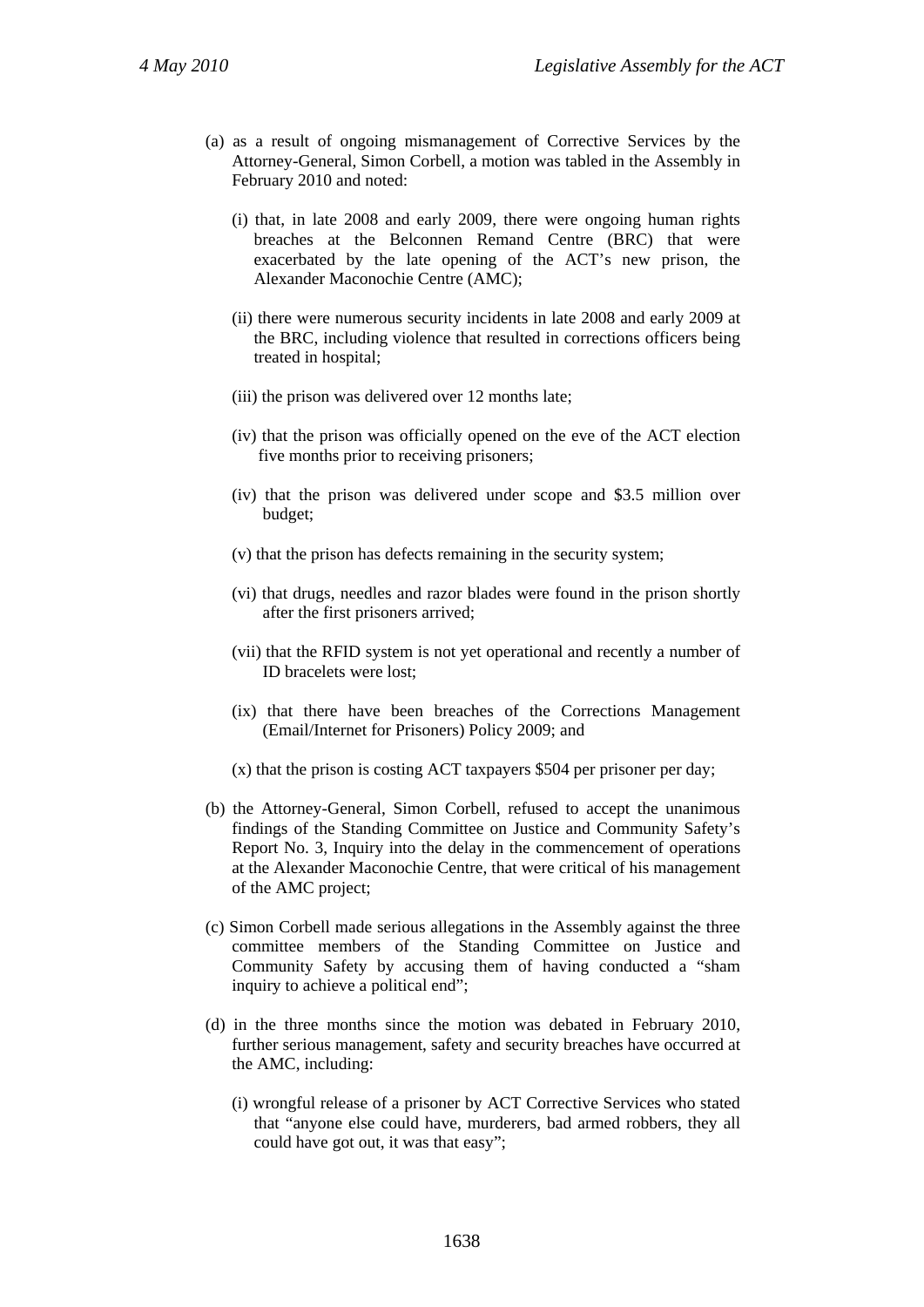- (ii) allegations of a breach of procedures and falsification of documents relating to a death in custody;
- (iii) the alleged rape and abuse of a detainee at the prison, leading an ACT Supreme Court Justice to warn the ACT Government that "if the community cannot protect someone who is detained then the community cannot expect to retain that detention";
- (iv) lockdowns of prisoners for 20 hours a day due to staff shortages;
- (v) a lengthy protest by 13 prisoners on the roof of a prison building as a result of the lockdowns;
- (vi) tacit approval and support by corrections officers for the illegal protest, a result of their own frustration with staffing shortages;
- (vii) delay and disruption to rehabilitation programs due to staff shortages and lockdowns; and
- (viii) community organisations contracted to run rehabilitation programs at the AMC being "turned away" from the AMC due to short staffing shortfalls;
- (e) in providing details of the events surrounding the prisoners' rooftop protest, Simon Corbell misled:
	- (i) the media and the public about the frequency of lockdowns at the jail and then made further mistakes in explaining the commencement date of the "twelve month review into prison operations"; and
	- (ii) the public when he denied that lockdowns were as a result of staffing shortfalls and characterised the protest as simply "an opportunity for prisoners to get a bit of drama and excitement in their lives", although subsequently it become apparent that staff shortages were the cause of lockdowns;
- (f) by giving tacit approval and support for the prisoners' protest and by wilfully failing to prevent the prisoners from protesting on the roof of the jail, corrections officers have demonstrated a loss of confidence in the Attorney-General, Simon Corbell; and
- (g) the Assembly previously expressed its "serious concern" with Simon Corbell's conduct as a Minister on 10 February 2009 when, as acting Corrections Minister, he made potentially prejudicial comments to the media regarding two prisoners who conducted a rooftop protest on the BRC; and
- (3) calls on the Chief Minister to remove all responsibility for ACT Corrective Services from Simon Corbell immediately.

Mr Speaker, I have introduced this motion this morning out of a sense of responsibility to ensure that the community's confidence can be restored in corrections in the ACT—in particular, the AMC.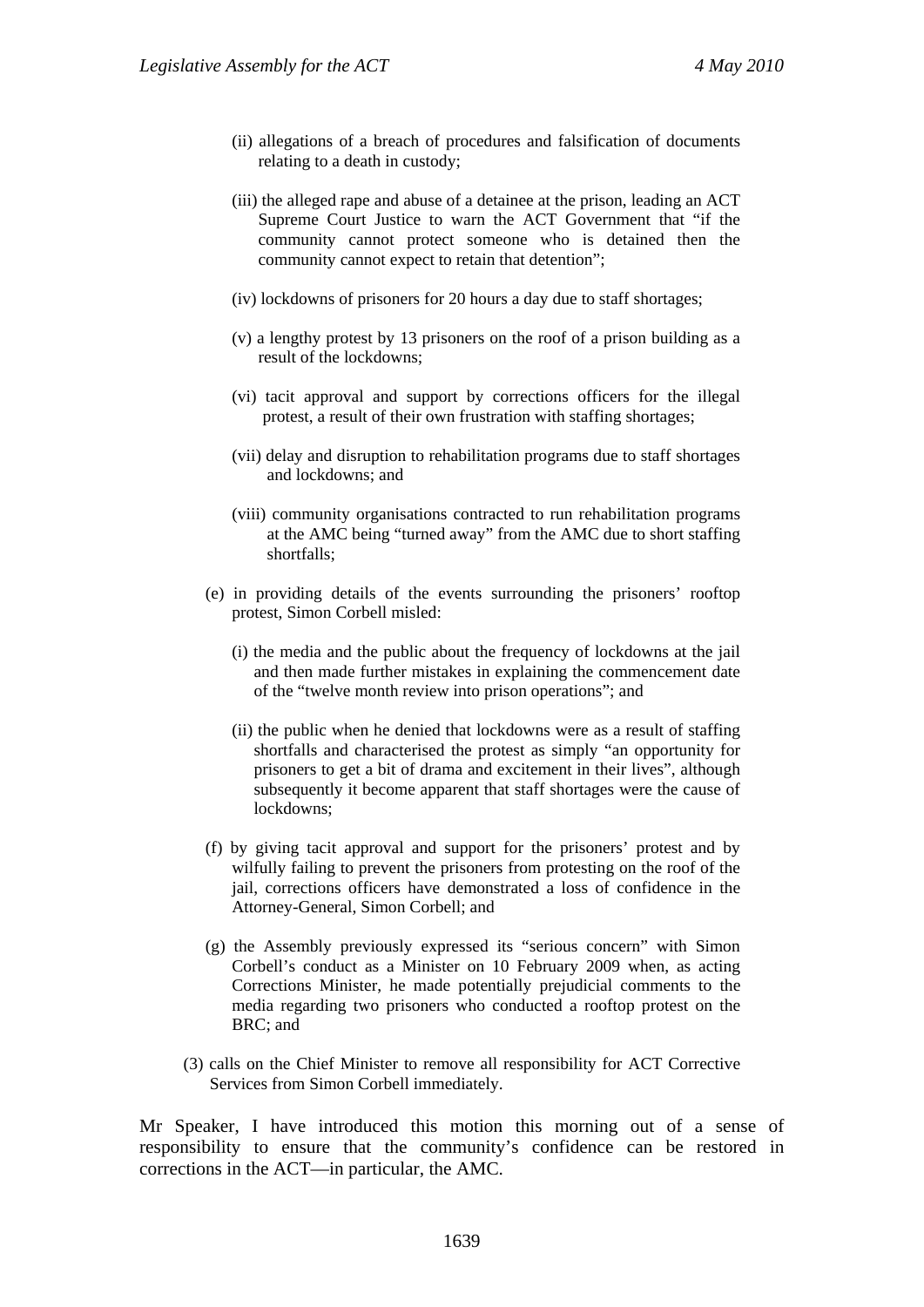There is a high level of exasperation in the community about Simon Corbell's mismanagement of corrections and his failure to provide ministerial oversight. His excuse of teething problems has expired, and the minister must now be held to account. Ministerial responsibility does not mean that every mistake that occurs is for the minister to account for, but such protracted, extensive and serious failure in the one portfolio area reaches a point where the minister is, indeed, responsible and accountable.

The Assembly must act to ensure that the Chief Minister removes responsibility for corrections from him. If we have an Assembly that fails to act here today then we will have failed in our duty to hold the ministers and the government to account. Likewise, the Chief Minister must hold his ministers to account. The community expects it of him, and a failure by the Chief Minister to act today would be an admission by him that he in no way holds his ministers accountable or responsible.

I introduced a motion in February into this place that outlined what had been a litany of mistakes and blunders in corrections, and the minister was at that time directed by the Assembly to conduct an external review into the AMC. That review will not start for some time, and it is unclear when any findings will be made. What is clear, however, is that the community, in particular the prisoners incarcerated in the ACT and corrections officers who are on the front line, cannot wait any longer for their bungling minister to act.

It is quite clear that, despite the efforts of this Assembly to direct Simon Corbell to rectify the ongoing problems in corrections, it is simply beyond his level of competence to do so. Since the long list of failures contained in the motion in February, we have seen another extraordinary three months in corrections under Simon Corbell. It has been a further three months of abject failure.

The real concern is that the situation at the AMC appears to be worsening, not improving. Let me turn firstly to the wrongful release of a prisoner by ACT Corrective Services. This was a prisoner who was openly laughing at the situation when interviewed on WIN news, and who stated that, in relation to his wrongful release:

Anyone else could have, murderers, bad armed robbers, they all could have got out, it was that easy.

What went wrong, Mr Speaker? Is it the case that it was that easy? Could this happen again, and has it happened previously? These are all questions we need answers to. But all we see is a departmental official being wheeled out and saying that they will be looking into it. And Simon Corbell, the minister responsible, is conspicuous by his absence.

We have also seen allegations of breach of procedures and falsification of documents relating to a death in custody. Of course, a death in custody is a matter that is before the coroner, and I believe that he is due to report shortly. But what has been reported is that corrections officers falsified documents after the death to cover up their actions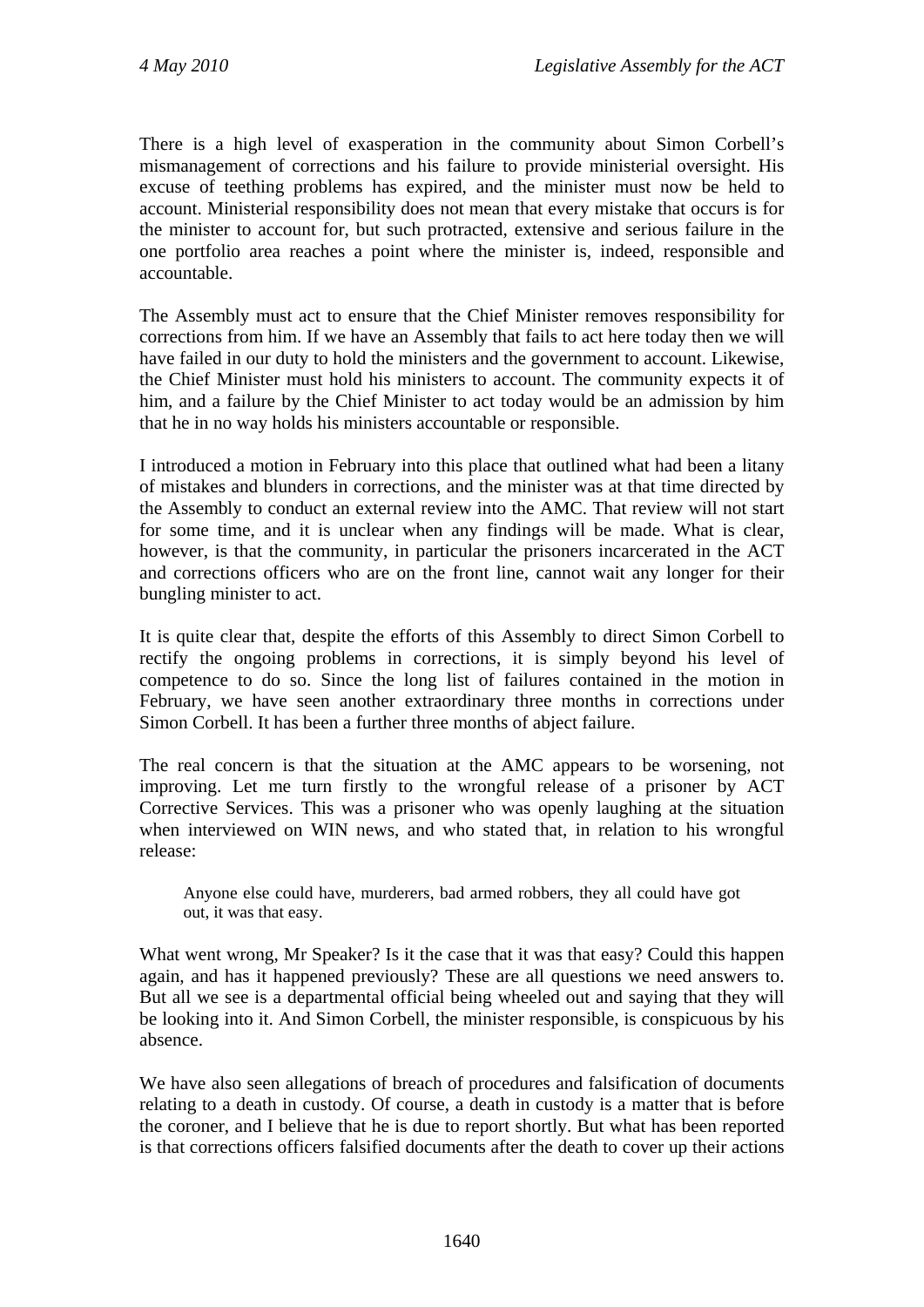or their inaction. If this is the case then I think the minister needs to clarify what occurred and what action has been taken in this case.

We have also seen the case of the alleged rape and abuse of a detainee at the prison that led to an ACT Supreme Court judge warning the ACT government:

If the community cannot protect someone who is detained then the community cannot expect to retain that detention.

It is very concerning that the impact of mismanagement at the jail is so extensive that it is now reaching a point where it may affect sentencing decisions made by the judiciary. We may now see accused criminals who would otherwise be detained being released into the community. That is the implication of Simon Corbell's mismanagement of corrections. Indeed, if the allegations are proven true, that a man found guilty of raping a prisoner at the Belconnen Remand Centre has reoffended at the Alexander Maconochie Centre, Simon Corbell will have failed in his duty of care to prisoners, and any pretence of a human rights compliant prison would have been discredited.

**Mr Corbell**: How puerile is that? Prisoners reoffend. Oh my goodness!

**Mr Smyth**: Go on, laugh about it.

**MR SPEAKER**: Thank you, members.

**MR HANSON**: So you are laughing at the rape of a prisoner, are you? You think that is funny, do you, minister?

**Mr Corbell**: Shock, horror! And the minister is responsible because the prisoner reoffends!

**MR SPEAKER**: Order! Mr Hanson will be heard in silence, thank you.

**MR HANSON:** You think that a prisoner reoffending by raping another prisoner is a matter for you to laugh at and to dismiss. That is absolutely disgraceful. If it is true that this man has been used as an ashtray and burned with cigarettes then I think we can rightly be appalled.

Let us turn to the issue of the lockdown of prisoners for 20 hours a day due to staff shortages and the resulting rooftop protest by prisoners that was supported by a number of corrections officers. For an understanding of how badly Simon Corbell has failed his own measure of success, in the context of 20-hour lockdowns, let me read from a speech by Simon Corbell that he made in Canberra on 19 March 2008 at a forum conducted by Christians for an Ethical Society. This is what Simon Corbell had to say at that time:

It is well documented that boredom and inactivity in the correctional setting encourages drug use, undermines rehabilitation objectives and threatens security and safety. So, central to the operating philosophy of the AMC is the concept of the structured day which aims to eliminate boredom and inactivity by providing each prisoner with a daily routine that encompasses a variety of activities.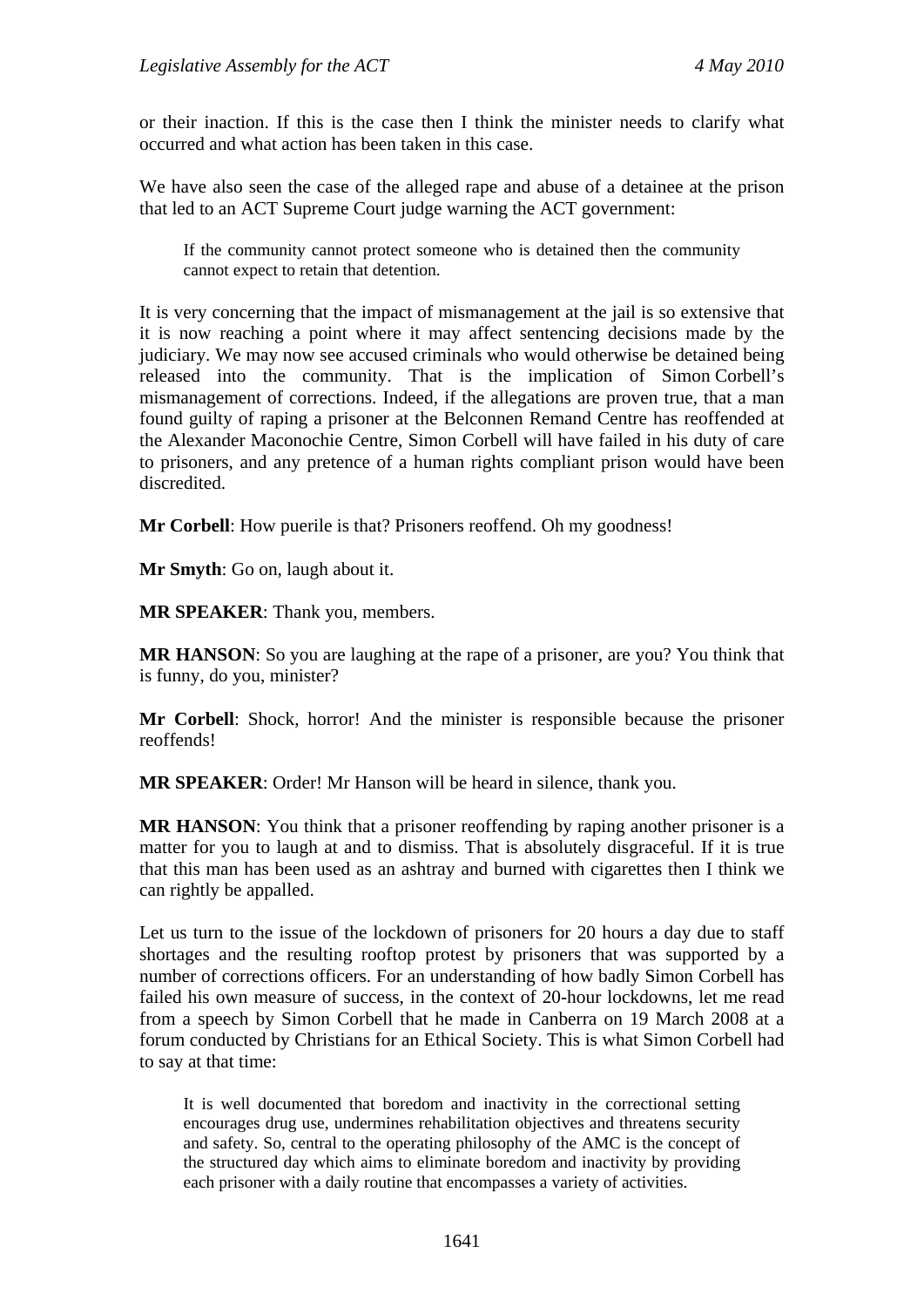The operation of the AMC will … maximise the time prisoners spend out of cells and foster their involvement in appropriate and constructive pro-social activities. Prisoners will be expected to participate in a range of programs and activities aimed at repairing the damage caused by their offences, minimising the risks to the community and promoting positive reintegration upon release.

An essential aim is the establishment of a "busy day" whereby each prisoner will be engaged in a balance of work, programs, educational and recreational activities.

That was the aspiration, that was the spin and that was the rhetoric. If that was Simon Corbell's intent then he has failed. The demonstration of that failure was the lockdown that resulted in prisoners protesting on rooftops and corrections officers who supported them.

If he wanted the prisoners to have a busy day and to stay active then why did he build a jail without a gym? I think the role of a gym in a prison is well understood in providing prisoners with an outlet for their frustration and their boredom. So when Simon Corbell was lecturing everyone who would listen on how boredom and inactivity in the correctional setting encourage drug use, undermine rehabilitation objectives and threaten security and safety, he has certainly reaped what he has sowed by his own incompetence. As we so often see from Simon Corbell, his actions did not match his rhetoric. Reality does not match his spin. He was, again, unable to deliver on the promise.

This is also affecting the real need for rehabilitation programs to be delivered at the jail. I hope the Greens are paying attention to this. There is a delay and disruption to rehabilitation programs due to staff shortages and lockdowns. We do not know to what extent, but we do know that community organisations contracted to run rehabilitation programs at the AMC, such as DIRECTIONS ACT, have been turned away on several occasions from the AMC due to staffing shortfalls and the lockdowns.

Given the sensitivity of this issue, it was entirely negligent or wilfully deceitful when Simon Corbell gave misleading information to the media and misled the public when he denied that the lockdowns were the result of a staffing shortfall. He characterised this process as "an opportunity for prisoners to get a bit of drama and excitement in their lives". He was dismissive. But it has been shown subsequently that the reason for that—and it was supported by the staff—was because of the extensive lockdowns, something that he criticised prior to becoming the minister responsible for this jail.

Simon Corbell also misled the media and the public about the frequency of lockdowns at the jail and then made further mistakes in explaining the commencement date of the 12-month review into prison operations. Maybe these were errors and mistakes rather than deceit, but if anyone is left wondering why so many mistakes are made in corrections then they have only to look to Simon Corbell's inept handling of the prisoners' protest. He, indeed, leads by example when it comes to misleads, mistakes and incompetence.

It is also damning that corrections officers gave tacit approval and support for the prisoners' protest and deliberately failed to prevent the prisoners from protesting on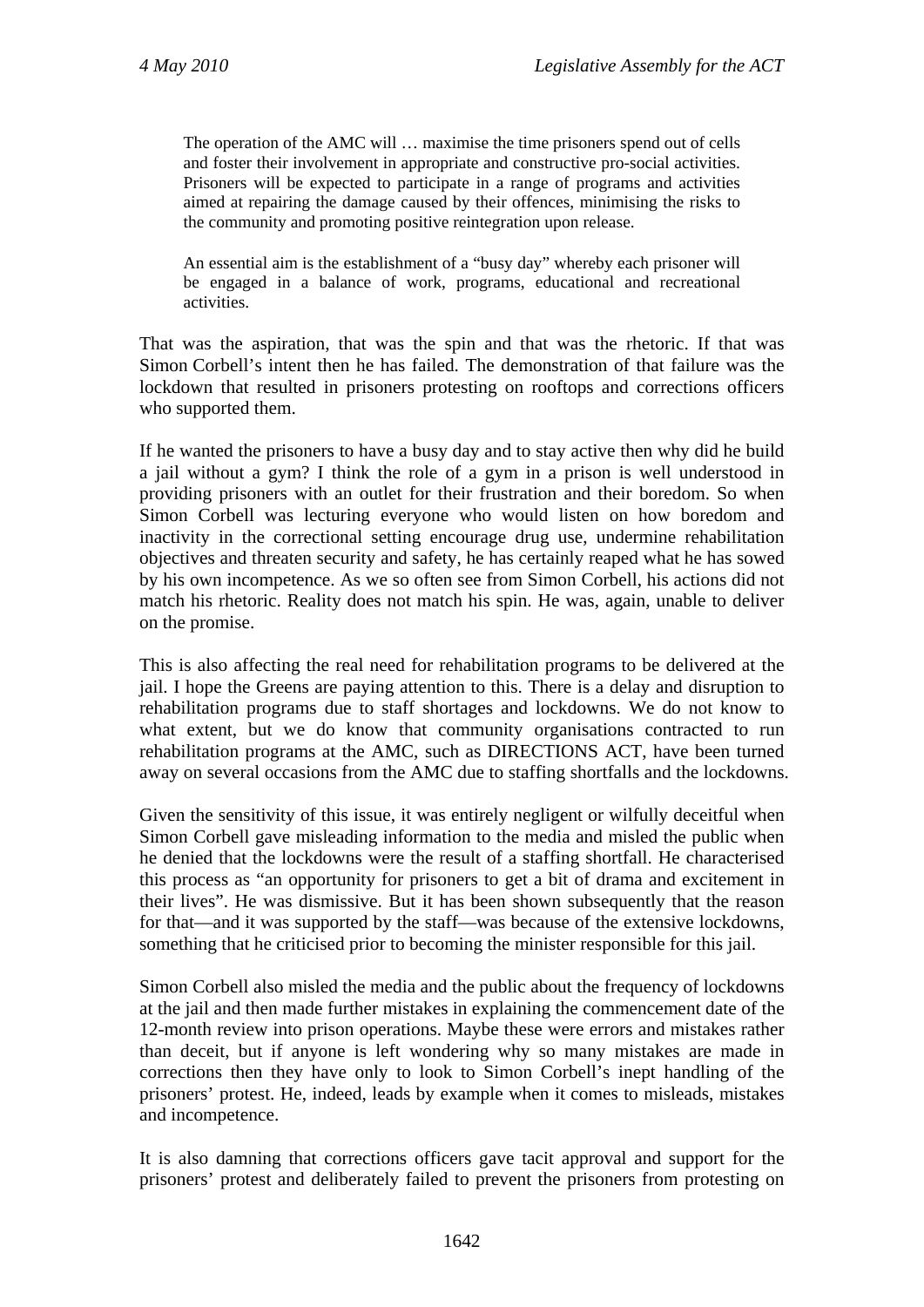the roof of the jail. This has demonstrated a gross loss of confidence by corrections staff and a level of desperation in that they should consider supporting such a protest by prisoners.

This is not the first time that the Assembly has had cause to raise its concerns with Simon Corbell. In fact, the Assembly passed a motion expressing its serious concern with Simon Corbell's conduct as a minister on 10 February 2009 when, as acting corrections minister, he made potentially prejudicial comments to the media regarding two prisoners who conducted a rooftop protest at the Belconnen Remand Centre. I think that, given what has occurred since February 2009, when the Assembly expressed its serious concerns about Simon Corbell, and since February this year, when the Assembly saw fit to direct that an external review of the jail be conducted, the situation has clearly reached a point where more serious action needs to be taken.

I am not calling on Simon Corbell to be stripped of all of his ministerial responsibilities. I am not calling on him to discontinue his responsibilities as a minister. But I am calling on the Chief Minister to remove all responsibility for ACT corrections from Simon Corbell immediately.

I will go through some of what has occurred in this portfolio under Simon Corbell's watch, from the delays in the opening of the Alexander Maconochie Centre, which were extensive, and the effect that that had on exacerbating human rights conditions and breaches at the Belconnen Remand Centre. So much of what we saw in the brief period when Mr Hargreaves was the minister responsible was actually as a consequence of the delays in opening the Alexander Maconochie Centre. Mr Corbell flicked Mr Hargreaves a hospital pass and there was an impossible situation with the overcrowding at the Belconnen Remand Centre, because of the delays at the jail. That is something that the human rights commissioner has confirmed; they are her words, that those human rights breaches were exacerbated, and that was confirmed in the JACS report that was tabled in this place some months ago.

We saw a lot of violent events. We saw prison officers being treated in hospital. We saw a lot of problems at the Belconnen Remand Centre. Indeed, much of that, with respect to the problems that Mr Hargreaves had to deal with, led to his stepping down or being removed as a minister. I think it is fair to say that much of the blame for that, much of the impossible situation that Mr Hargreaves inherited, was delivered to him by his great mate Mr Corbell.

We know that the project was not delivered on scope. He did not provide a gym or a chapel, and to lecture the community on the need for busy days and structured activities and then not provide a gym, I think, speaks volumes about this minister's incompetence. We have seen cost blow-outs. We had the sham opening of the AMC. On the eve of the ACT election, Simon Corbell and the Chief Minister went out to the AMC and said: "This thing's open. It's ready to go, ready to receive prisoners." It was not true. We did not see prisoners go to the Alexander Maconochie Centre for at least six months after that date, and it is clear from what has happened thus far that even that date was too early. So in their desperation to open that project, to open the jail on the eve of the ACT election, they have caused many of the problems that we are experiencing now. Their expediency for a political whim, on the eve of an election,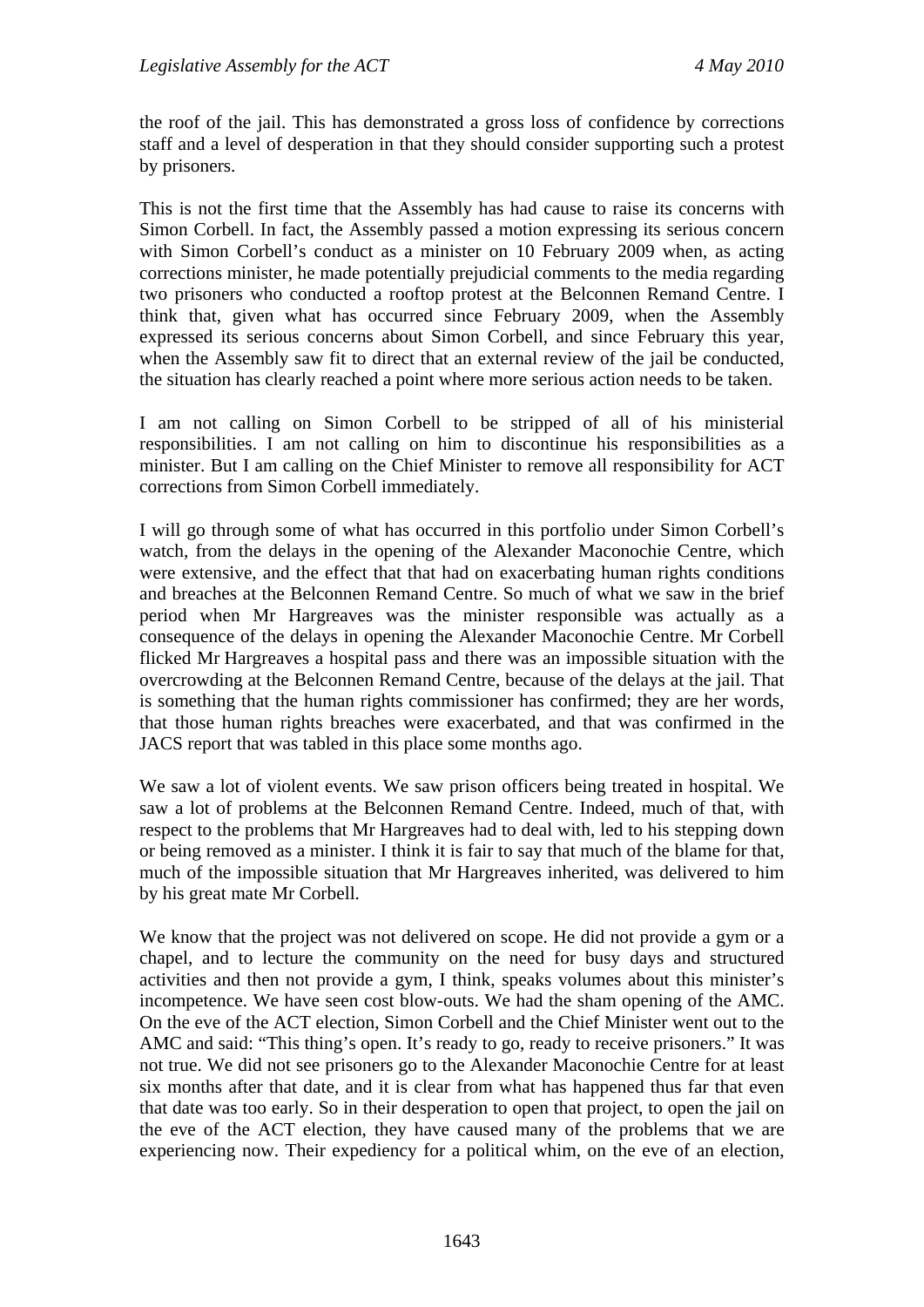has caused many of the problems that prisoners and corrections staff are experiencing right now.

We have seen ongoing security defects in the security system. We have seen security breaches and safety breaches. There was the damning unanimous report of the JACS committee, the minister's refusal to accept the findings and then his extraordinary attack on the committee members—his attack on Mrs Dunne, Ms Hunter and Ms Porter. There was a unanimous and apolitical report delivered, and he characterised it simply as "a sham inquiry to achieve a political end". In saying that, he is saying that Ms Porter was deliberately writing a report and signing off on a report that was a political sham. If that is true, Mr Corbell, you have some serious problems sitting on the backbench behind you—or, probably more to the point, the reality was that the report was an accurate and correct reflection of your mismanagement.

We have seen the maladministration of medications in the AMC, resulting in methadone overdoses. We saw the loss of three RFID bracelets when prisoners walked out of the jail with the bracelets still attached. These are meant to detect where prisoners are, and we had three prisoners walk out with those bracelets still attached to them. There were breaches in internet policy. A prisoner on remand for child pornography offences was given access to the internet, and another was allowed to send illegal messages to the media. Jon Stanhope's reaction at that point was to characterise this as a simple doodle sent by a prisoner. Some of you may have seen that on the news—this "simple doodle". It was absolutely disgraceful. He then turned on the *Canberra Times* journalist who had reported this story, calling them "wilting violets". I think that is absolutely remarkable, and it speaks volumes on how dismissive they are.

We have seen Mr Corbell and Mr Stanhope say: "Oh well, he was raped. Of course, prisoners get raped in jail." That is the way they characterised it: "Who'd have thought that was a surprise?" I think it is disgraceful, if that is the attitude that they have.

**Mr Stanhope**: A point of order, Mr Speaker.

**MR SPEAKER**: Clerk, stop the clock, please.

**Mr Stanhope**: Mr Speaker, on a point of order on your ruling in relation to issues under investigation and subject to the sub judice rule, Mr Hanson has just alleged, as a matter of fact, that a prisoner was raped at the Alexander Maconochie Centre. That matter, I understand, is under investigation. I believe that for a member of this place, the shadow corrections spokesperson, to allege as a fact that a matter under investigation has in fact occurred offends all sense of propriety, fairness, natural justice and offends against the sub judice rule. He has stated as a fact something—

**Mr Smyth**: No, he hasn't.

**Mr Stanhope**: He just did it. He said a rape has occurred at Alexander Maconochie Centre.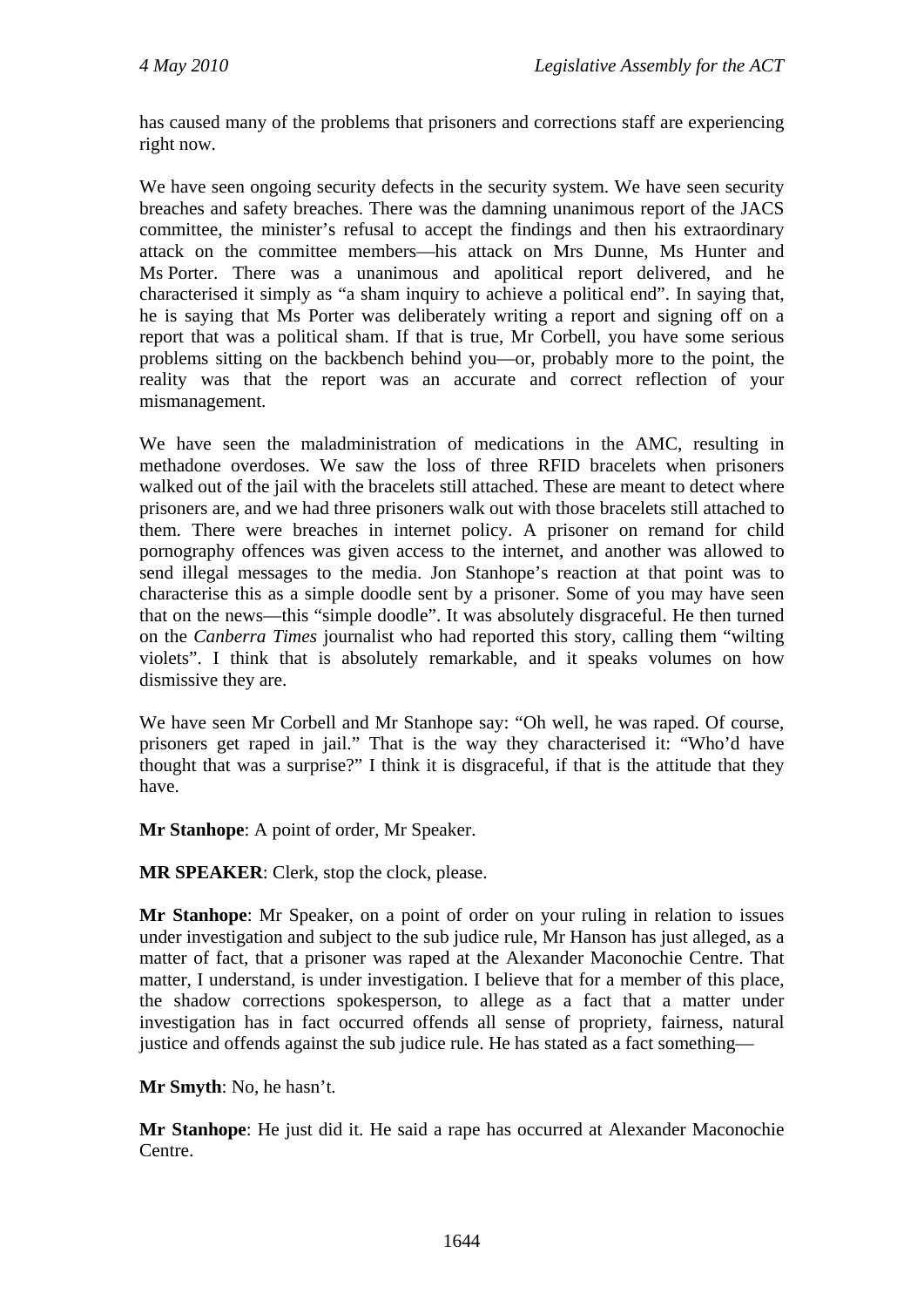#### **MR HANSON**: Allegations.

**Mr Stanhope**: You did not say that, Mr Hanson. Don't gild the lily and deny you said what you said.

**Mr Smyth**: Gilding the lily!

**Mr Stanhope**: Don't lie, in other words; don't lie about what you just said.

**Mr Smyth**: On a point of order, Mr Speaker, he cannot say, "Don't lie." If he believes that, he should move a substantive motion. He must withdraw.

**Mrs Dunne**: Twice he used the word "lie", Mr Speaker.

**Mr Stanhope**: I will withdraw the word "lie", but I would like your ruling on whether or not the claim just made by Mr Hanson that a rape had occurred at the Alexander Maconochie Centre is appropriate and whether or not it offends against the sub judice rule.

**MR SPEAKER**: Thank you, Mr Stanhope. I will have to go back and review the transcript. I was listening to Mr Hanson but not that closely. I would ask, Mr Hanson, that you be mindful of your language as you continue, and I will review the transcript at a later time.

**MR HANSON**: Mr Speaker, I have referred to it as an alleged rape successively throughout this.

**MR SPEAKER**: You have got 18 seconds to finish.

**MR HANSON**: In closing, what we have seen is an utter failure by Simon Corbell, and Mr Stanhope on the attack to try and deflect from his own minister's incompetence. He deserves to be censured and he deserves to be sacked.

**MR CORBELL** (Molonglo—Attorney-General, Minister for the Environment, Climate Change and Water, Minister for Energy and Minister for Police and Emergency Services) (10.20): Mr Speaker, Mr Hanson must wake up in the morning, and while he is brushing his teeth he is thinking, "What am I going to do today?"

**Mr Coe**: I think you have been thinking about this for a while, haven't you, Simon?

**MR SPEAKER**: Mr Coe!

**MR CORBELL**: "I know. I'll move another censure motion today."

**Mr Stanhope**: Another day, another censure motion.

**MR CORBELL**: While he is putting the Colgate on the toothbrush, he has got to think of something to justify his existence day to day. Once again, we have from the Liberal opposition another day, yet another censure motion.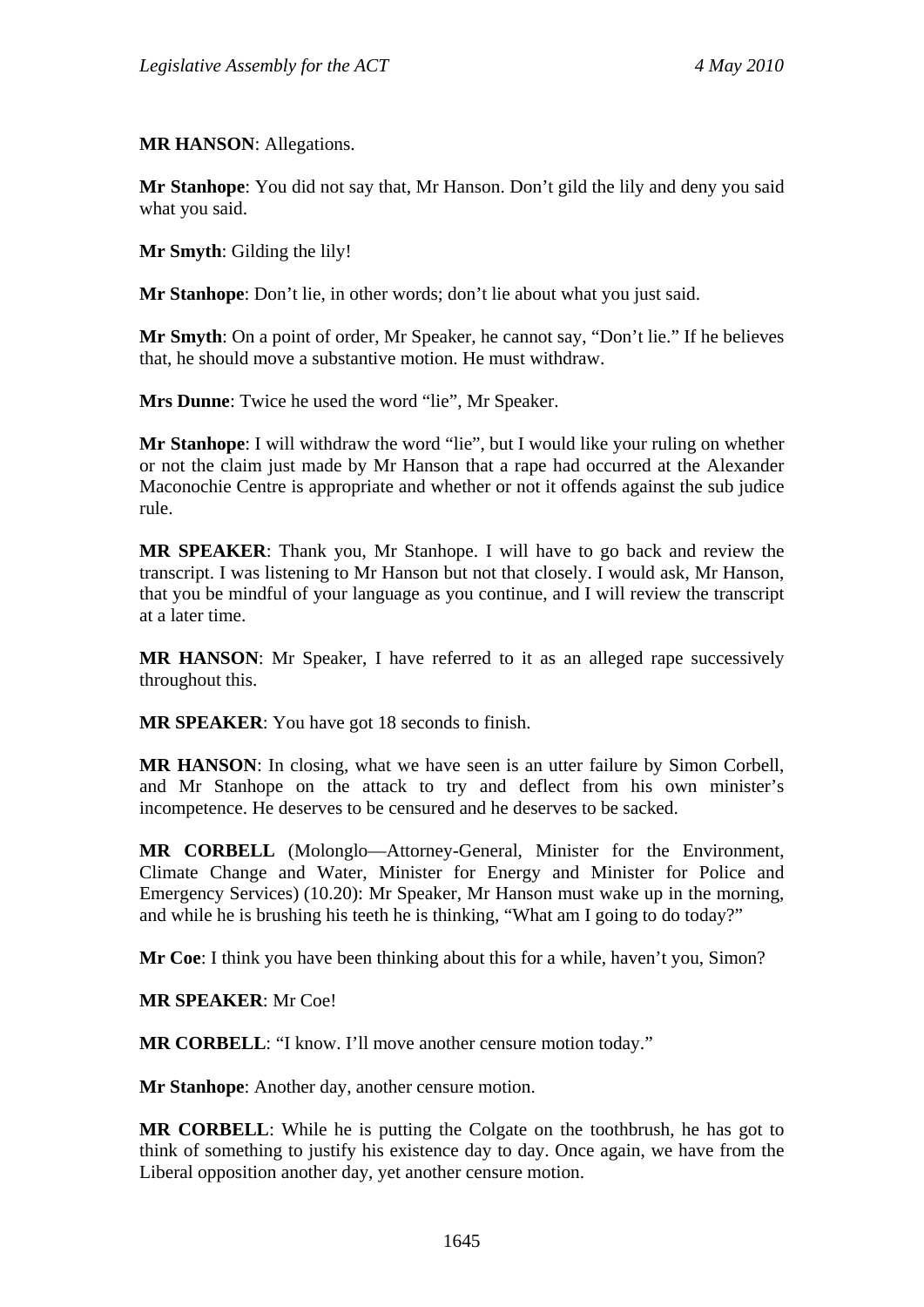**Mr Hanson**: Stop cocking up, mate.

**Mr Stanhope**: It means they don't have to do any real work.

**MR SPEAKER**: Order, members!

**MR CORBELL**: Mr Speaker, what the Liberal opposition have failed to appreciate and to recognise in this whole discussion about the prison is that the operation of this facility is a complex and demanding undertaking.

**Mrs Dunne**: Too complex for you, sunshine! Far too complex for you.

**Mr Seselja:** It's complex to keep the prisoners in, isn't it! Very complex.

**MR SPEAKER**: Order! Stop the clocks. Members, Mr Hanson was heard in relative quiet. I expect Mr Corbell to be able to make his case without constant interjection. Mr Corbell.

**MR CORBELL**: Thank you, Mr Speaker. It is a complex and demanding undertaking, and it was inevitable that there would be problems and that there would be incidents following the commencement of this facility. No-one should be surprised at that. Where things have gone wrong, they need to be investigated and they need to be addressed. But let us not forget for a moment that the establishment of this facility is a significant and major step forward in the housing, the rehabilitation and the incarceration of our own prisoners here in the ACT. Let us contrast that with what was put in place and left in place by those opposite for all the time that they were in government. They felt that it was acceptable—

**Mrs Dunne**: On a point of order, Mr Speaker, about relevance, this is a censure of the—

**MR CORBELL**: You are asking me to be sacked, Mrs Dunne. I am entitled to defend myself.

**MR SPEAKER**: Order! Stop the clocks. Mr Corbell, you will have a chance in a minute. Mrs Dunne.

**Mrs Dunne**: This is a matter of relevance. This is about the performance of the current minister for corrections. To go back and say what may or may not have been done by a previous government is not relevant to the performance of this minister.

**Mr Stanhope**: Of course it is. A comparative analysis is more than relevant.

**MR SPEAKER**: Yes, there is no point of order, Mrs Dunne. I think Mr Corbell has some latitude to contrast the positions, given the extensive commentary on his performance.

**Mr Stanhope**: Absolutely.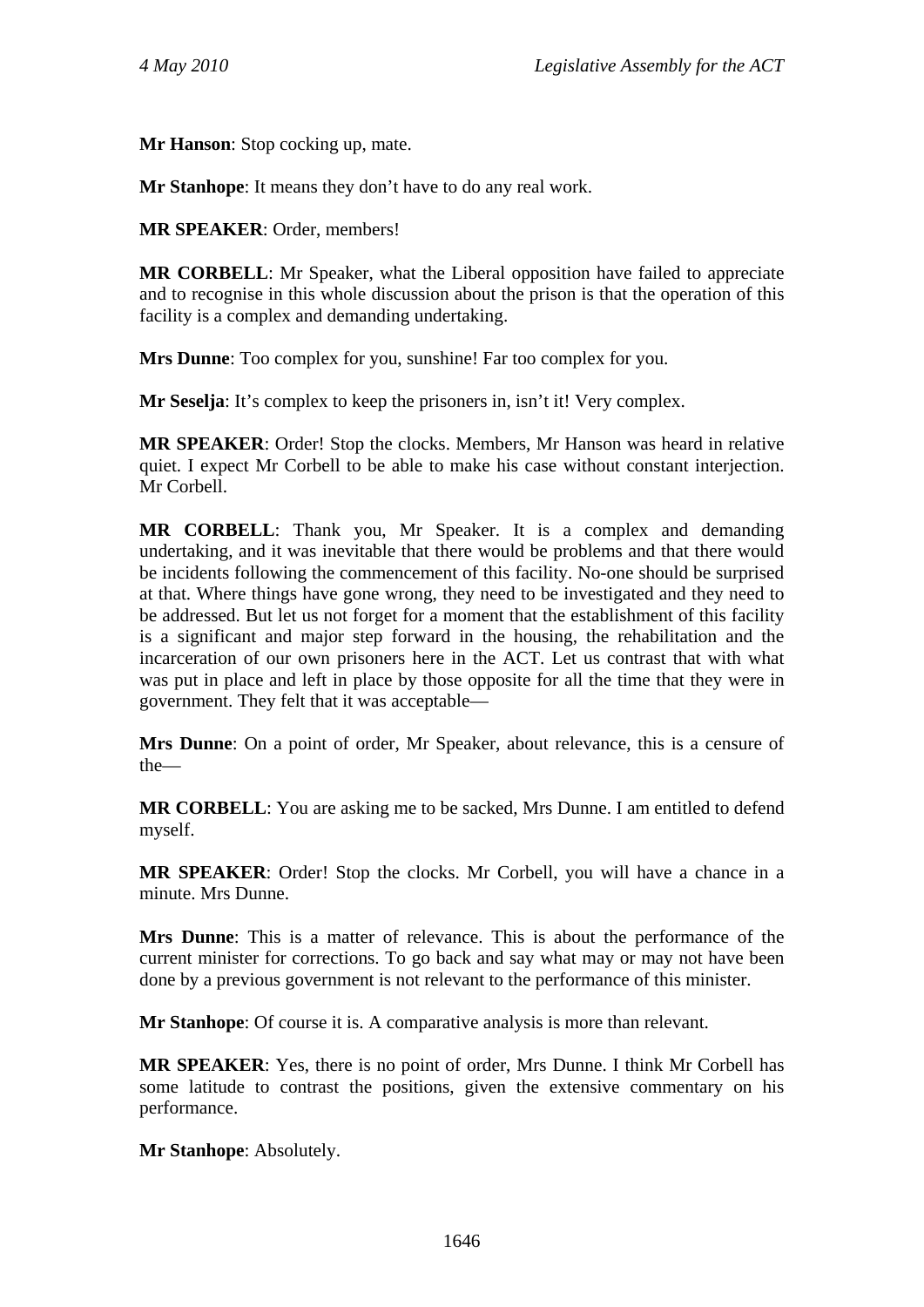**Mr Hanson**: Remember it was a Liberal Party initiative—

**MR SPEAKER**: Order! Mr Corbell has the floor.

**MR CORBELL**: That is particularly the case, Mr Speaker, when, of course, it is those opposite who are pointing the finger and saying how terrible it is. Let us contrast it with the circumstances that were left to this government to rectify—that is, an ageing and dilapidated remand centre, a human rights incompliant remand centre. They left the place with no substantive change all the time that they were in government.

Let us not forget the hypocrisy of the Liberal Party where they went to an election with a corrections minister, Mr Moore, who said there was a need to build a prison. At the end of the Carnell government, that was the policy of the Carnell government—to build a prison. That was quickly and promptly jettisoned when they realised that it might involve actually doing some hard work that was not politically favourable. We have shouldered that burden, and the result is a facility with services and facilities far in excess of that which were available at the Belconnen Remand Centre and, indeed, far in excess of those facilities available in the New South Wales prison system—that shining example of rehabilitation. Let us just put that in some context.

I will now address the range of issues that the Liberal Party have raised. First of all, Mr Hanson criticises me for refusing to accept the unanimous findings of the report of the inquiry by the Standing Committee on Justice and Community Safety into the commencement of operations at the AMC. Mr Speaker, let us just remind Mr Hanson—

**Mr Seselja**: That's not the first thing he does. That's a fair way down.

**MR SPEAKER**: Order! One moment, Mr Corbell. Stop the clocks, thank you. Members, Mr Corbell has now been speaking for 4½ minutes, and there has been near constant interjection from members of the opposition. It is not acceptable. As I said, Mr Hanson was heard in relative quiet. He was quite controversial and was not constantly interjected on, and I expect the same behaviour to be observed for Mr Corbell. Thank you. Mr Corbell.

**MR CORBELL**: Thank you, Mr Speaker. Let us not forget the one thing that Mr Hanson has omitted from his motion—that is, the finding of the independent arbitrator established under the contract for the delivery of the AMC, who has concluded that the failure to complete the AMC on time was not the fault of the government or any specification put in place by the government; it was the fault of the contractor. Where is that mentioned in Mr Hanson's motion? It is not. It is one of those inconvenient truths that Mr Hanson does not want to draw attention to.

Of course I was going to reject that conclusion, because there was an independent process to determine who was responsible for the delay and who should pay for that delay. That process determined that it was not the government and it was the prime contractor who had failed in their responsibilities under the contract, and it had been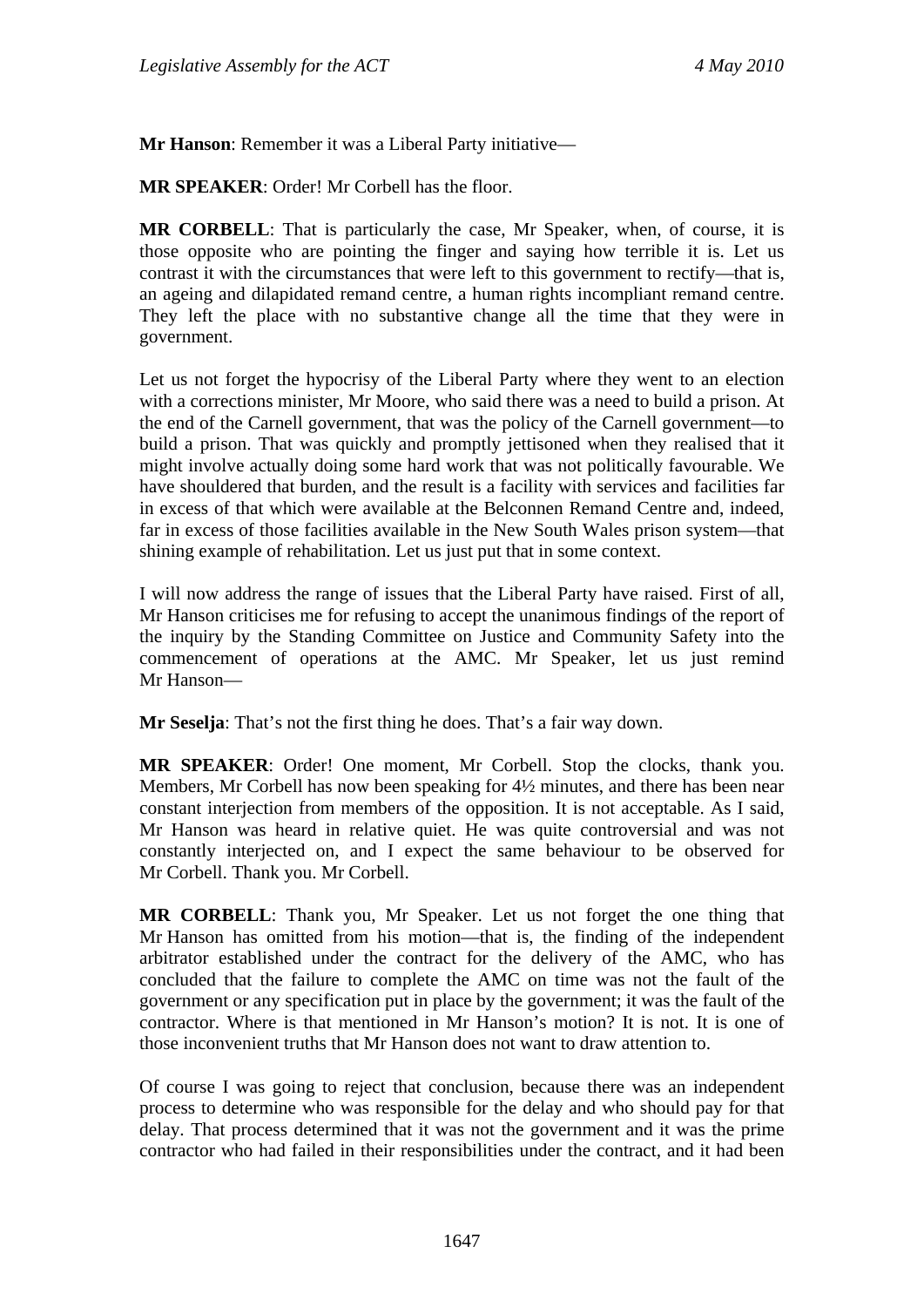arbitrated as such according to the legal mechanisms that are in place. So, of course, I rejected that, and, of course, Mr Hanson has ignored that finding, because it is not convenient for his argument.

Mr Hanson goes on to raise concerns about the wrongful release of a prisoner by ACT Corrective Services. This is, of course, of significant concern to me as well. The procedures and the circumstances surrounding that incident are currently under investigation. As minister, I have taken the appropriate steps to ensure that that matter is being investigated. If Mr Hanson is suggesting that I should be down in the court cells personally checking off and making sure that prisoners are released appropriately, he has a strange notion of what a minister should do here in the ACT. What I have done is to make sure that the matter is being fully investigated. Appropriate action will be taken if there is any disciplinary action required as a result of that.

In relation to allegations of a breach of procedures and falsification of documents relating to a death in custody, that matter has been investigated. As a result of that, a number of staff have been demoted. A number of other staff resigned before disciplinary action could be taken against them. But in all of those circumstances, appropriate action has been taken. As the responsible minister, it has been my obligation to ensure that action is taken in relation to those matters, and it has been.

In relation to the allegations of rape and abuse of a detainee at a prison, of course these are circumstances which will be of concern. But it is an interesting allegation that Mr Hanson makes. He seeks to suggest that, if a rape occurs in a prison—as unlawful and as hideous as that type of crime is—a minister has to bear personal and direct responsibility for that rape. That would seem to be a most extraordinary standard to set in this place.

**Mr Hanson**: This is alleged against someone previously convicted of rape at the BRC.

**MR SPEAKER**: Order, members!

**MR CORBELL**: Mr Speaker, do you ever hear the New South Wales opposition or the South Australian opposition or the Victorian opposition asking for the head of the minister because there has been a rape in a prison? Do you ever hear that? Can anyone seriously suggest that a minister should be held personally accountable for an alleged criminal act in a correctional facility? It is an absurd standard for those opposite to establish, and it simply has no credibility whatsoever.

The broader range of issues that Mr Hanson raises in his motion are all matters that I would like to address in the context of the review which I have established as the responsible minister into the operations of the AMC. The government has always acknowledged that it will be necessary to review the operations of the AMC after its first 12 months or so of operation.

I have announced that Mr Keith Hamburger, a previous director-general of corrections in Queensland, a previous public service commissioner in Queensland and a nationally well-respected consultant in the area of corrections management, will conduct that review. That review will be conducted by him and an extensive team of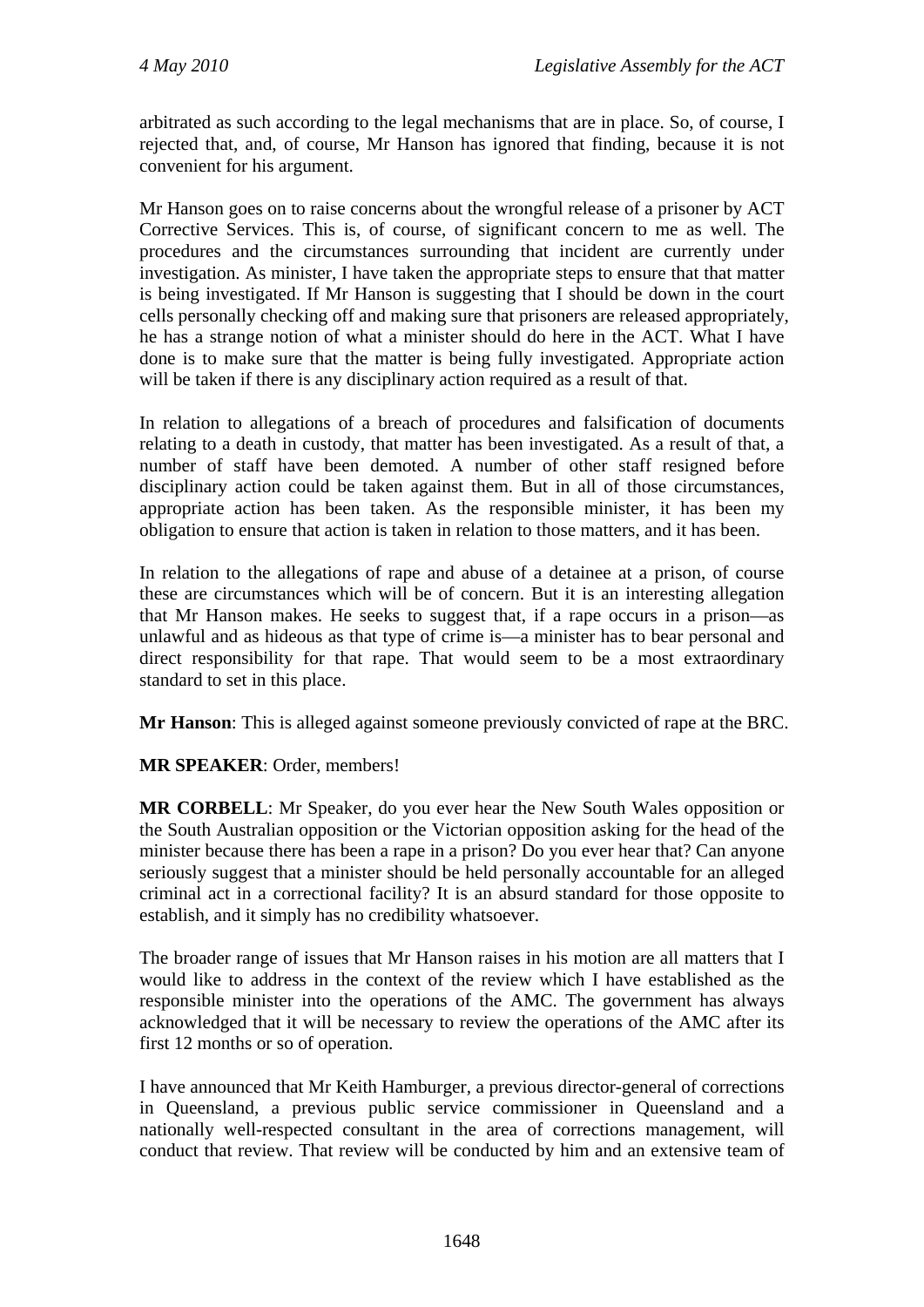personnel with significant experience in the broad scope of operations corrections, including programs, including security, including health, including food and hygiene, including all the elements that you would expect in the context of the operation of a prison.

I have released draft terms of reference for public comment before the inquiry terms of reference are settled. Is this the action of a minister who is not interested in engaging in this debate and who has something to hide in this debate? Not at all. These are draft terms of reference. I have asked the independent reviewer to consult with the AMC reference group which represents the broad range of non-government organisations which are delivering services into the prison. I have asked him to consult with the human rights commissioner on those terms of reference. I have asked for him to consult with the Ombudsman on those terms of reference, and I have also asked the independent reviewer to brief the Auditor-General on the process that he has been asked to undertake. These are not the actions, I would put to you, Mr Speaker, of a minister who is unprepared to have scrutiny of this very important review process.

Once those draft terms of reference are concluded following that consultation process that the reviewer will undertake, he will commence his review. The review will be comprehensive. Anyone who has looked at the 2½ pages of the terms of reference that I have proposed would know that they are extremely comprehensive terms of reference. This review will enable us to properly identify what is working well in the operations of the AMC and where there are issues that need to be addressed.

I will respond to a couple of the other matters that Mr Hanson has raised in his motion. He has alleged that there have been security breaches at the prison. There has been no failure of security systems at the prison. If Mr Hanson believes that one of the things that I should hang for is the presence of contraband in a corrections facility, there would be no prisons minister anywhere in this country who would still have their job. It just shows the absurdity of the Liberal Party's mission. Here is Mr Hanson saying, "Mr Corbell should hang because there might be drugs in the prison." Well, what an absurd standard for the Liberal Party to set. It just shows their complete failure to engage in any sophisticated and considered way on this difficult and challenging area of policy and service delivery for this government. It just shows how absurd they are.

He has also made allegations about the SOTA scanning equipment and also the RFID technology that is in place at the prison. Both of these pieces of technology are over and above the basic levels of security that are required to maintain safe custody of prisoners in this facility. The SOTA and the RFID technologies are up and operating and continue to be rolled out. Their capacity is enhanced as we continue down the process of operating this facility.

I get regular reports on the discoveries of contraband in this facility. Not surprisingly, it goes up and it goes down. In some instances there is no contraband seized for a month. At other times there is. But what is quite clear is that we have a robust and a leading edge security system in place at this facility, one that is being watched closely by corrective services in other jurisdictions because it does give us an enhanced capacity that is not available in many other prisons around the country.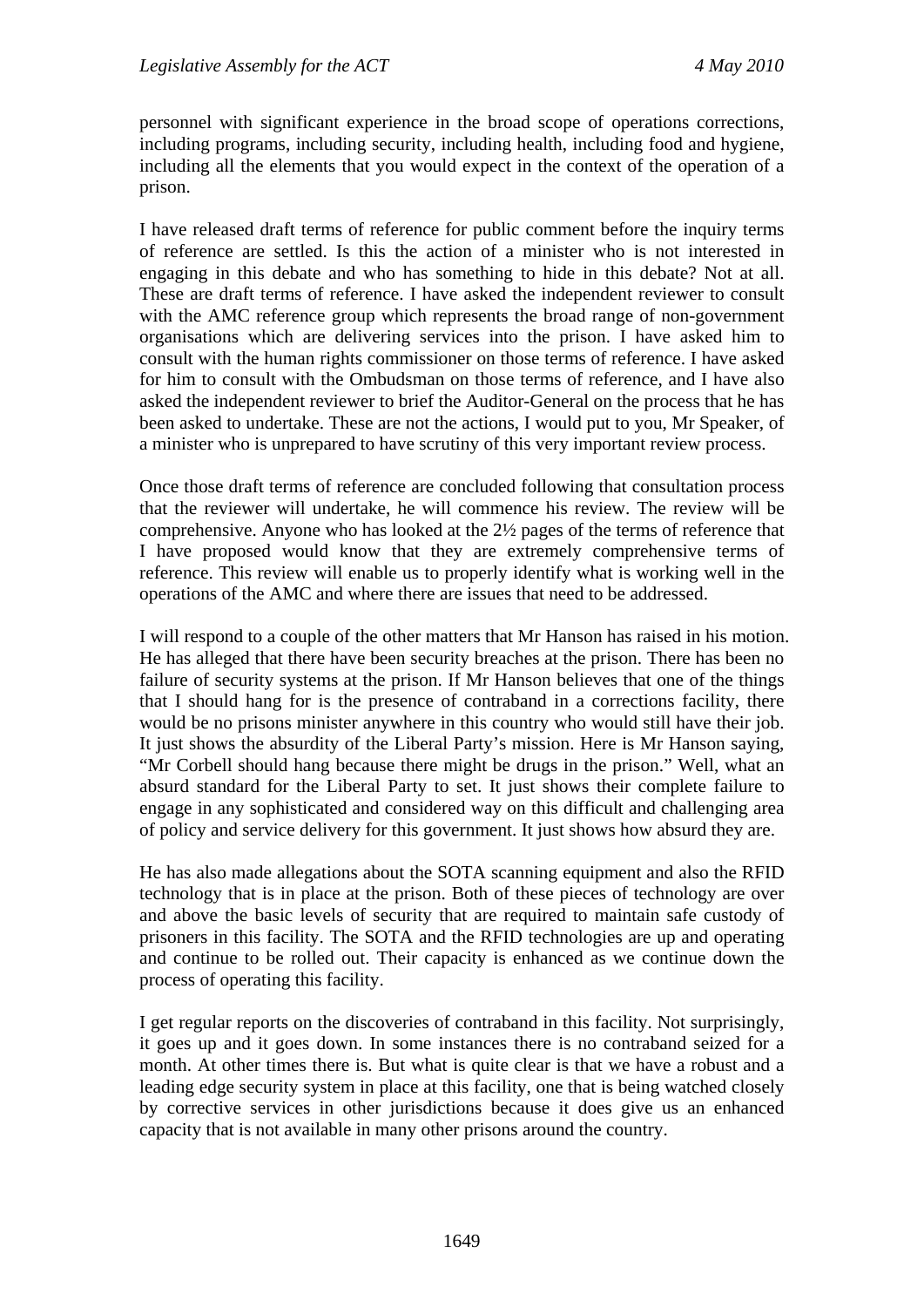The government remains committed to the delivery of a best practice, human rights compliant corrections facility. It was always going to present problems and challenges. Moving such a diverse range of prisoners—sentenced and remand, high security, low security, men and women—was always going to present a challenge. But the government is committed to facing that challenge; the government is committed to delivering on the challenge that presents.

We did not pretend that it would be perfect from day one. We have never pretended that that would be the case. We have always recognised that there will be challenges and processes. But the government have put in place mechanisms to address and tackle these issues and to remain open and consistent in our engagement with the community about the operations of this facility. I reject absolutely the suggestions put by those opposite today. They are absurd, they are unsophisticated and they fail to understand the circumstances in which we operate.

**MS BRESNAN** (Brindabella) (10.36): I would first like to note, in relation to the 20-hour lockdown, that we received a briefing from the minister's office and a departmental official on the happenings in regard to the rooftop protest, about some of the problems the minister had in receiving accurate information from his department and the steps he took to correct the record. We are satisfied that, upon hearing that he had provided inaccurate information to the press, he moved swiftly to provide a more accurate account. We accept that investigations into the failure of the department to follow proper procedures in reporting lockdowns are currently underway and we expect that any appropriate disciplinary measures will be taken where necessary. Furthermore, we expect and call upon the minister to provide a full and accurate accounting of the duration, number of and reasons for all security lockdowns once verifiable information is available.

With regard to other concerns that the opposition have regarding the operations of the AMC, we believe that such problems are better addressed in the independent review of the first 12 months of operations, a motion brought forward by Mr Hanson, which we supported. It should also be noted that we supported his call in the media for an Auditor-General's report on the AMC, either as part of the independent review or as a separate process. We are additionally concerned with the fact that a significant number of the issues attributed to the current minister occurred when he did not have responsibility for the portfolio. For all the reasons I have outlined, the Greens will not support the censure of the minister for corrections.

I must briefly comment on the problems we see in the lack of communication between the government and the opposition. The crossbench is constantly frustrated at acting as a go-between for the two parties in this place or being the only party fully briefed on issues, whichever side brings them forward. The conversations and debates we have in this place would be far more productive and better for the constituents we are expected to serve in an environment of discussion and disclosure of the facts.

In particular, it is problematic for a minister to receive little or no notice of a long and detailed censure motion that contains some very serious allegations the night before he is expected to respond. It is instructive that, rather than sit down with the Greens to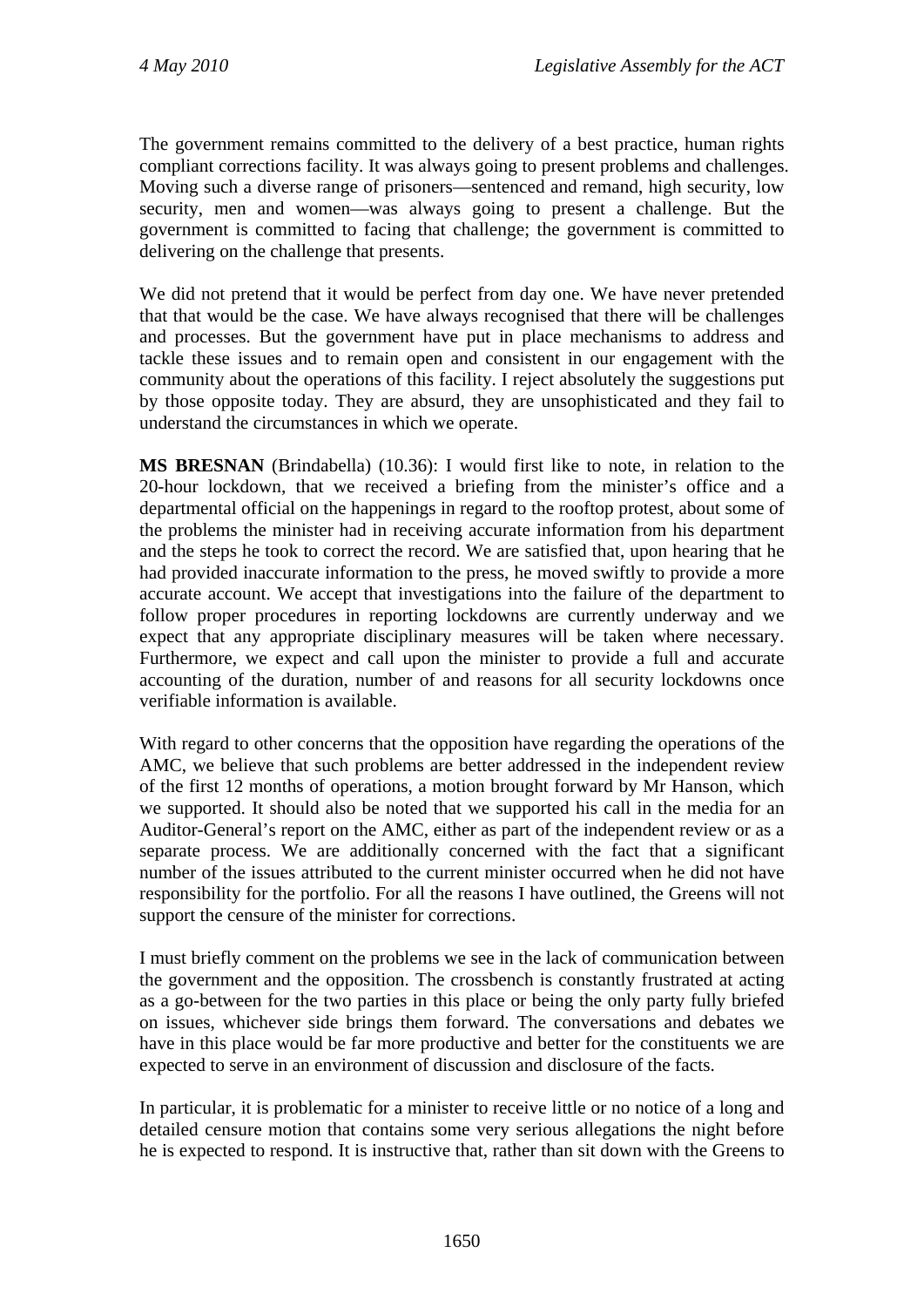work out a considered response with constructive measures for improvement, Mr Hanson let us know of the censure on the same night he sent it through to the media. This shows a disappointing concentration on scoring points rather than securing positive outcomes. I would like to refer to an email the ACT Greens received from a constituent.

**Mr Seselja**: You spent two minutes addressing the facts, Amanda, and now all you've got is rhetoric and process—two minutes addressing the facts.

**MR SPEAKER:** Mr Seselia, thank you.

**Mr Seselja**: You couldn't have even read it in that time.

**MR SPEAKER**: Mr Seselja!

**MS BRESNAN**: Thank you, Mr Speaker. The ACT Greens received an email from a constituent on 13 April—that is, three weeks ago—which states:

I am writing to you to voice my concerns about the greens supporting the governments mismanagement of the Alexander Maconochie Centre and your refusal to censure Corrections Minister Simon Corbell for his continued blatant lies to the public regarding the AMC and the management and cost of inmates.

I remind people that that was on 13 April. Further, the email states:

I ask that you both consider backing Shadow Minister for Corrections Jeremy Hanson's call for a full Auditor General's review of AMC Management—

which we did, in fact, support—

and support the Liberals in censuring Minister Corbell for misleading the public in regards to his comments of prisoners not being locked down over 20 hours a day.

Again, I remind people that that was three weeks ago, give or take a few days— 13 April. It is my understanding that it has not normally been the practice for parties in this place to advise constituents of possible censure motions—

**Mr Hanson**: Mr Speaker, on a point of order—

**MR SPEAKER**: Stop the clocks, thank you.

**Mr Hanson**: If Ms Bresnan is alleging that I have advised anybody in the community of an attempt to censure, that I have misled the community or misled this place, she needs to make that very clear because I can assure you that that is not the case. If she is alleging something, she needs to put it on the table and be very clear about what she is alleging.

**MR SPEAKER**: What breach of the standing orders are you alleging?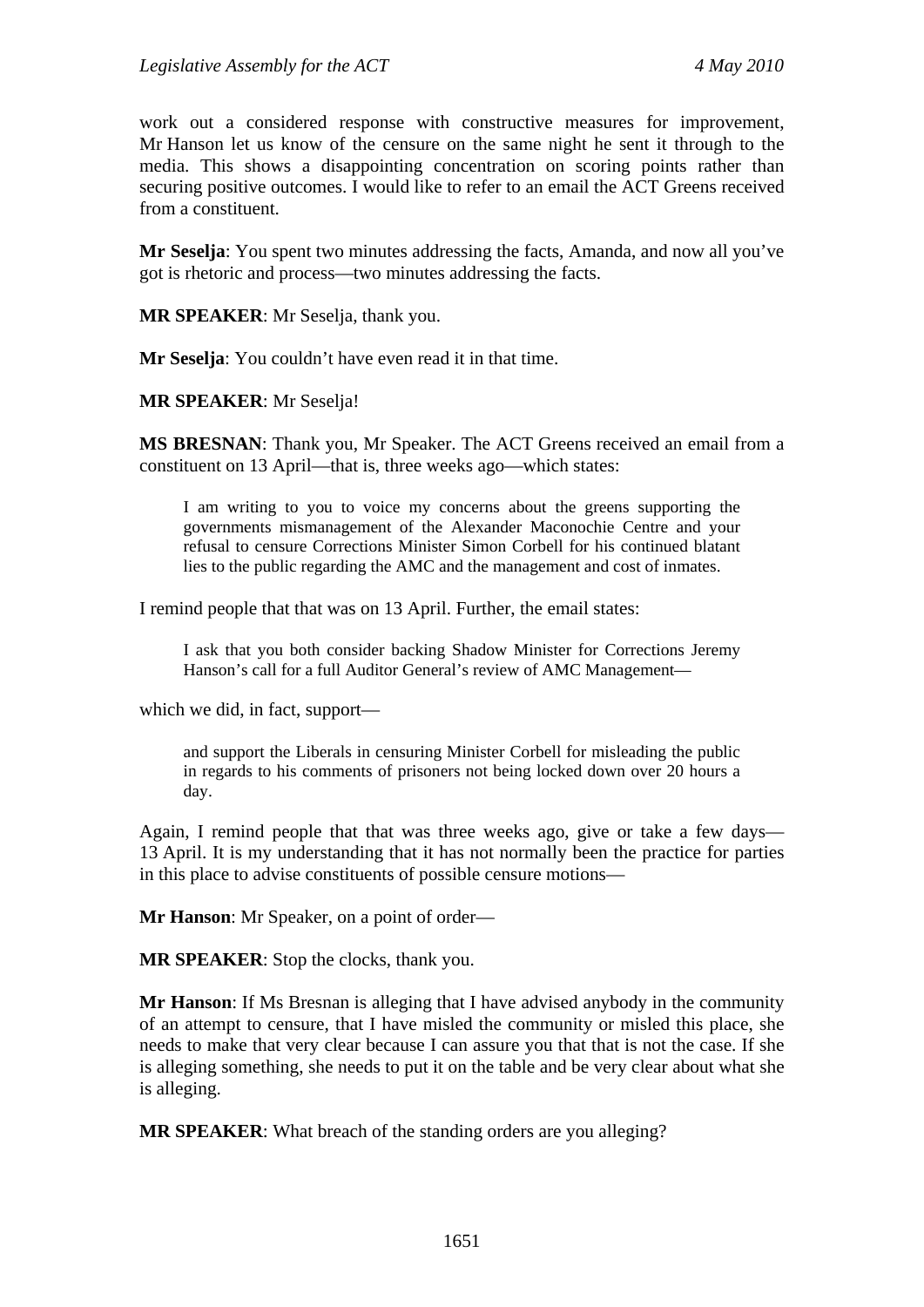**Mr Hanson**: The imputation of motive, Mr Speaker. It is an imputation. It is standing order 55, isn't it?

**MR SPEAKER**: Mr Hanson, there is no point of order. If you wish to make a personal explanation under standing order 46, you are free to do so at the end of Ms Bresnan's speech. Ms Bresnan.

**MS BRESNAN**: Thank you, Mr Speaker. As I was saying, it is my understanding that it is not normally common practice for constituents to be advised of possible censure motions before members of the Assembly are. Typically, we find out in the media about censure motions from the Liberal Party, although Mr Hanson, I think, did give us about a 10-minute heads up yesterday before he told the media about the censure motion currently before us.

This motion does, however, highlight a number of issues of concern within the AMC. Whilst we recognise the unique and important security requirements of a prison facility, the operations of the AMC and its focus on rehabilitation should be compromised by staff and budgetary issues as little as possible. The role of prisons within our society is one that is often beset by rhetoric, by the claims of hotel-like conditions on one side and brutality on the other. We believe a more nuanced view is needed. We believe that effective prisons and corrections systems can reduce crime.

The interests of broader society are best served by prisons which effectively rehabilitate individuals within them. This means providing effectively for their health, in particular treating mental health issues, providing avenues to employment upon their release and giving them support to engage with social services during and after their imprisonment. This requires a change in culture in our prison system that puts rehabilitation at the core of the system. This is not a matter of whether or not offenders deserve support, although we believe that they too have rights that must be respected, but what is in the broader interests of our society. Let this not be confused with having a prison being something which is pleasant, for even in the best-equipped prison deprivation of liberty acts as a deterrent and punishment.

Cultural change is difficult, particularly in an institution such as corrections, where views and approaches can often be entrenched. It requires leadership and an active commitment to change. It means not just putting policies in place to be implemented but winning a commitment to the ideals behind the policies from those who have to implement them. A corrections department instructed to do things the new way whilst having attitudes corresponding to the old way of doing things will not achieve change in the outcomes of prisons.

We believe that the culture that currently exists within corrections in the ACT is likely to be a contributing factor to the problems that have occurred within the AMC. A number of issues raised by Mr Hanson, whilst the manner in which they are raised in this motion is lacking context, are indicative of problems with the attitude and culture of Corrective Services. These are issues that urgently need to be addressed, both by quickly conducting and implementing the recommendations of the independent review and by taking immediate measures to investigate and correct the most pressing issues.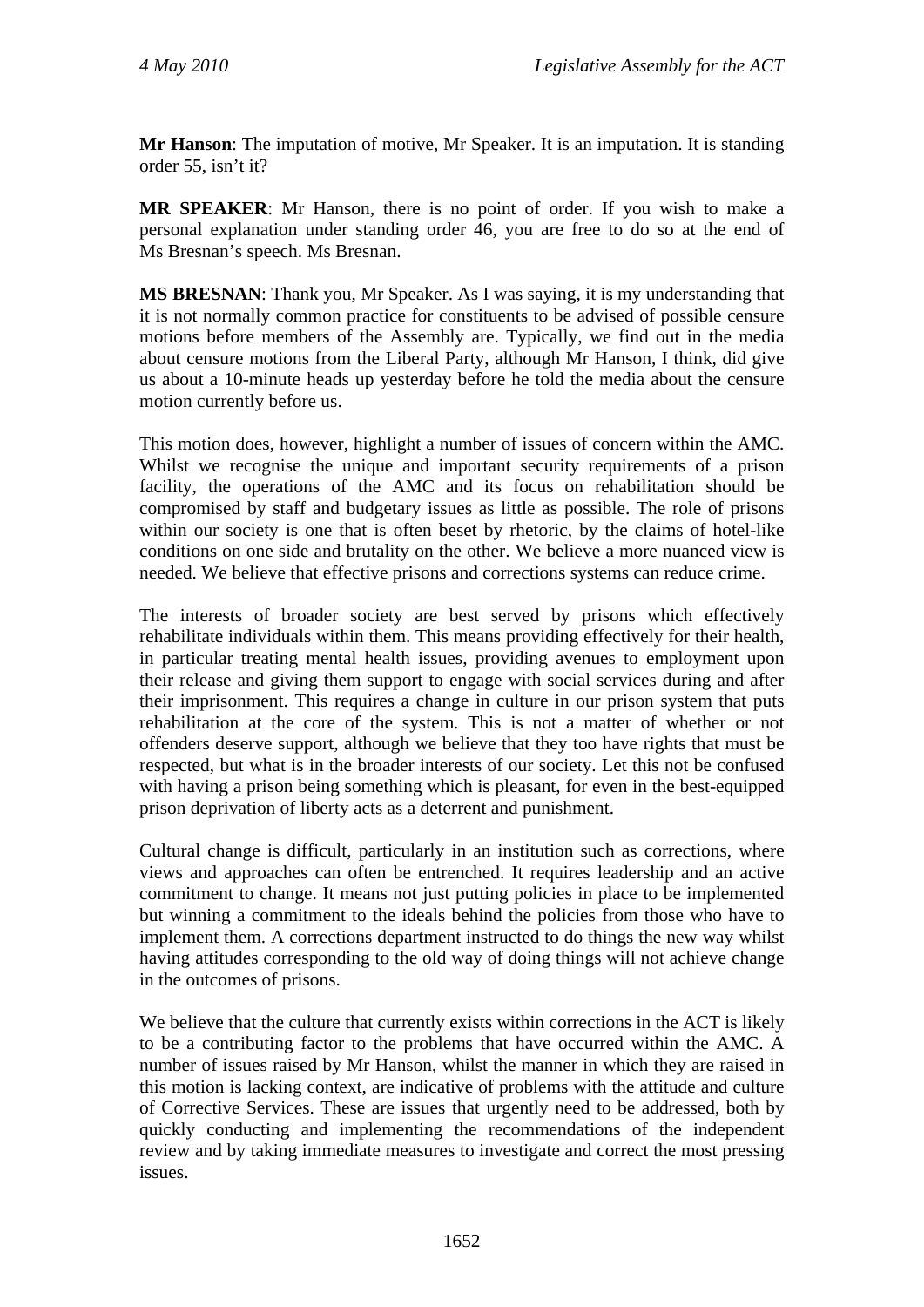We ask this of the government: turn the statements of intent for a human rights compliant, rehabilitation-focused prison into action. Lead the corrections department; do not simply instruct it. Use the opportunity of the 12-month review to correct what deficiencies there have been in the implementation of the ideals of a new prison.

**Mr Hanson**: No-one is responsible or accountable. What did you get in the budget for this, Amanda? What little treats did you get in the budget to keep Simon Corbell in his job?

**MS BRESNAN**: I would like to repeat for the *Hansard* that Mr Hanson just said, "What little treats are the Greens getting in the budget in return for not supporting this censure?"

**Mr Hanson**: That's exactly what I said.

**MS BRESNAN**: I just thought that, as Mr Hanson often makes such wonderful statements, it needed to be recorded for posterity in the *Hansard*—for all eternity.

**Mr Hanson**: Happy to. I'm happy to repeat it.

**MS BRESNAN**: The ACT Greens have a number of serious concerns that we believe need to be promptly addressed. We have been very open in our views on these concerns. We do not believe that a censure of the minister is an appropriate means of achieving better goals in the corrections department.

We have consistently demonstrated support for measures which provide constructive opportunities for improvement of oversight and operations at the AMC. It should be especially noted that in this and other motions the opposition have not provided substantive or constructive suggestions on how the culture and operations of the AMC could be improved, which is repeated again in this censure motion. The motion today does nothing to improve the outcomes of the prison. In fact, forcing a minister to resign in the current situation would have a negative impact. We should be allowing the independent review process to proceed and for the ACT government to act accordingly on the outcomes and recommendations from the review.

It is my understanding that the Auditor-General and the human rights commissioner are satisfied with the terms of reference of the review, the reviewer who has been commissioned by the government and the process which is being undertaken. We also know that they have been in contact with community groups with an interest in the review and they are also satisfied with the terms of reference and hope to see good recommendations come out of this process.

We should be listening to people who have the greatest understanding of and interest in the operations of the prison. Continuing to use the prison as some sort of political football will do nothing to create a human rights compliant prison and assist the community at large. We are willing to work together with either party to seek constructive outcomes in corrections or any other measure that improves outcomes for the people of Canberra. This censure does not provide an avenue for constructive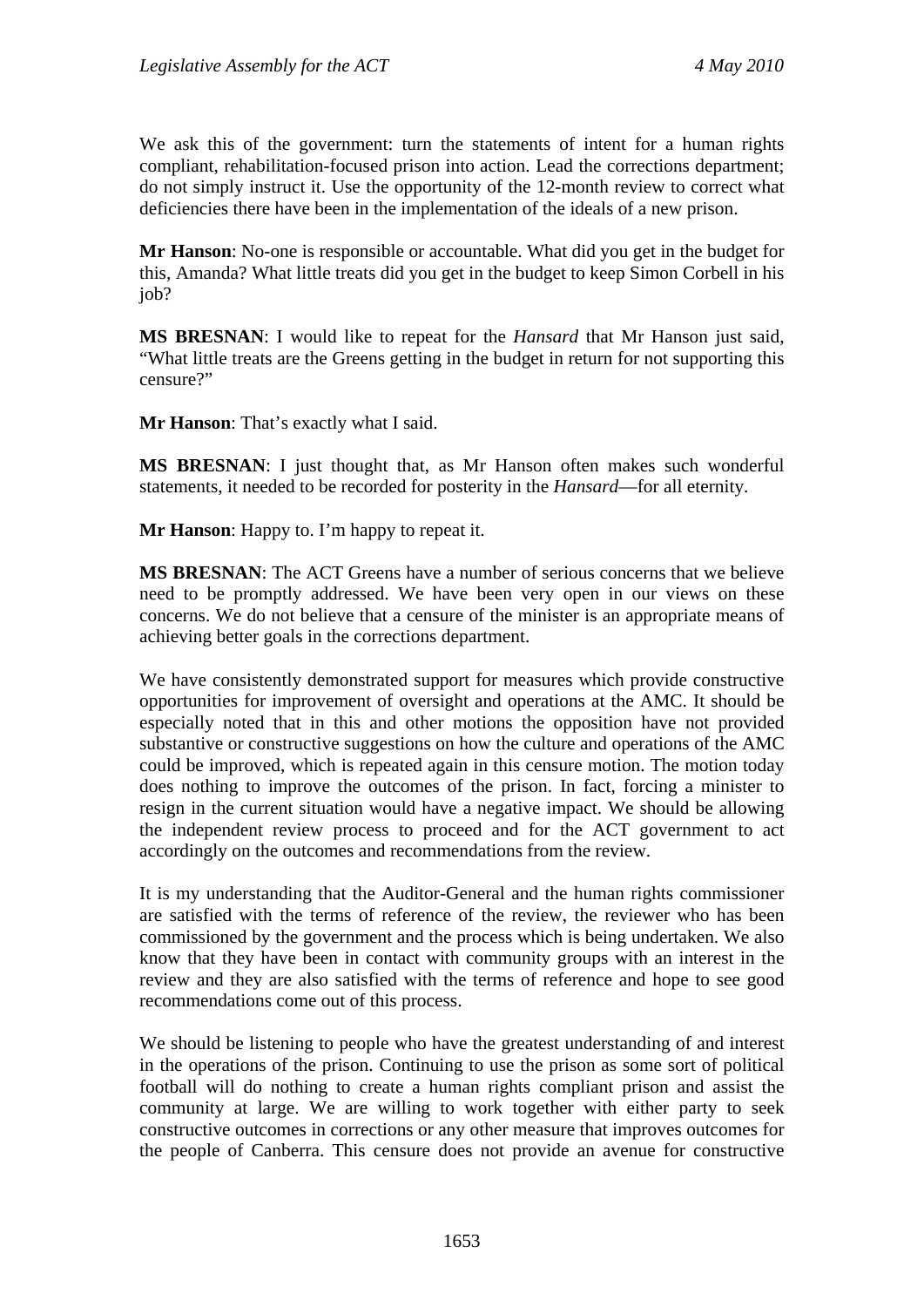solutions to the problems it raises. I would reiterate that this is doubly concerning when there is already an independent process examining the problems and issues within the AMC. Upon completion of that review, we expect the minister to implement all relevant recommendations, and we are willing to work with the Canberra Liberals within the Assembly to adopt the necessary recommendations.

**MR SMYTH** (Brindabella) (10.47): Mr Speaker, it would appear that the Greens-Labor alliance is well and truly alive in this place when we have a Greens member with responsibility for this portfolio who speaks for almost 15 minutes but does not actually address a single point in the motion. The Greens say they are third-party insurance. It is third-party insurance fraud when you actually do not even look at a single point in the motion and say, "Well, that is bad; we would like to see it improved," or, "We are concerned about the litany of failure since 10 February. We were concerned in February. We are concerned even more now and we want something to happen."

But, no, we do not hear that. We get a little bit of rhetoric about, "We do not like the way things work in the Assembly." We get trotted out a minute and an email from a constituent that I have never heard of or know nothing about. The member might like to table the email so that we know that it exists, so that we know what is actually in the email. But at the end of the day what Ms Bresnan does not say is what is the bar that is set for accountability in this place. That is our job. She wants to outsource the job of the MLAs to other people because the Greens are afraid to stand up for anything. They are afraid to set a standard and hold a minister accountable to a standard. And what we have seen since 10 February—the deterioration in the standard of service, of accountability, from the minister—is appalling.

We have got, supposedly, the human rights prison. We have got the prison that was going to be different. We have got a prison in which Mr Corbell was going to make sure that the culture was different from everywhere else. But what Mr Corbell has allowed to happen is for the culture to be imported from everywhere else. That is the problem. Mr Corbell is long on the spin and long on the rhetoric but will not be held accountable for anything.

This is the record of the human rights prison: lockdowns; cover-ups; unlawful release; alleged rape and abuse; rooftop protests; low morale in the staff, leading to discipline and resignations; service providers locked out; drugs and other contraband in the prison; needle sharing—and the list goes on. That is our human rights compliant prison. And that is the standard of leadership that Ms Bresnan and the Greens are happy with. So it is no wonder when you are part of the Greens-Labor alliance that you would not even read some of the motion before you dismiss it and you say, "Oh, we didn't know three, four, five weeks ago that this was going to happen."

Well, we did not know either. When was the report on the unlawful release of the prisoner? That was not in mid-April. That would have been—ooh, last Friday. These incidences are occurring, recurring and continuing to occur because of a lack of leadership. Leadership starts at the top. It does not start at the grassroots; it starts with the leader of the organisation, the person responsible—in this case, the minister saying, "This is what will happen; this is what I want to happen," and then providing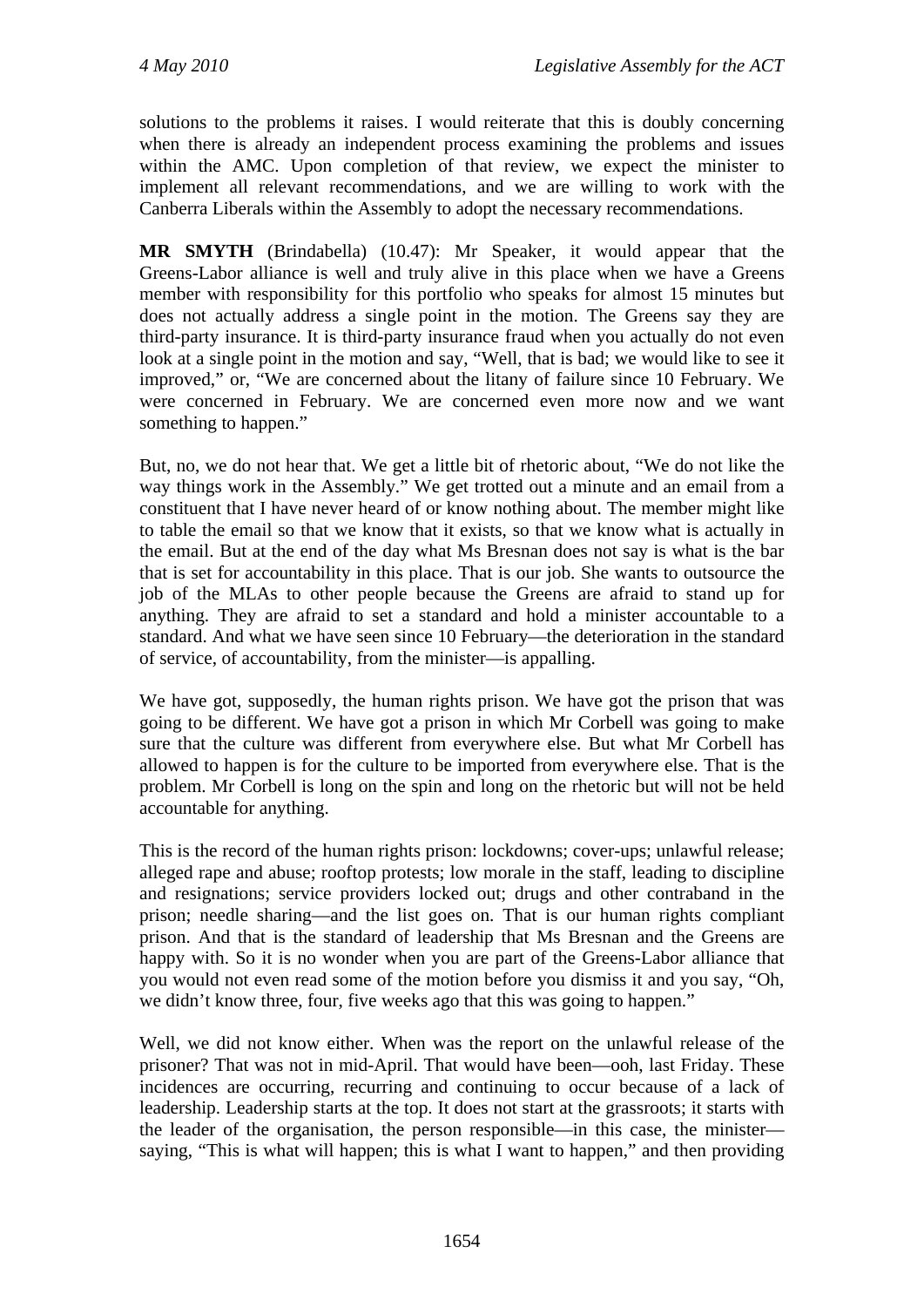the tools for the staff to make that happen. But I suspect, given the level of morale in the Alexander Maconochie Centre and the actions that have not been occurring, that what we do not have is a human rights compliant prison.

And what we do not have from the Greens is any sense of accountability. I am yet to hear from the Greens spokesperson for prisons what is the accepted level of responsibility. What is the level that is accepted? What is the bar? This is about an opportunity that has now been squandered. The opportunity has gone to set up a human rights compliant prison, if such a thing could ever exist. What we have got is a minister who we know faked the opening—nobody in their right mind thought the prison was ready to open—and from there on it has been downhill. We moved prisoners in when we could not scan their belongings. We moved prisoners in when the place was not adequately staffed. We moved prisoners in when we really were not ready for it. Why? Because this government is more about spin than substance: it talks the talk, but it does not deliver.

Mr Corbell's first attack—he spent about five minutes before he got to the motion was to go back to 2000. Well, if you have got to seriously go back a decade and say, "Well, there you go; you were wrong a decade ago," you are seriously grappling at straws. The problem here is that what we get from the minister is nothing but spin, spin, spin, and what we get from the Greens is nothing but compliance with the wishes of their masters, the Labor Party. That is what happens when you are in alliance with the Labor Party—it is their way or the highway.

Look at the issues. We did have a committee report and Simon's answer is: "The contractor made me do it. The contractor made me open the prison early. That is the fault. The contractor did it." The contractor probably made the prisoners climb up on the roof. The contractor probably leads to alleged rape and abuse. The contractor probably did everything. But what we saw, as late as last Friday, was the issue of wrongful release. What steps had been taken to ensure that that did not happen and what steps have been taken to ensure that it does not happen again?

Unfortunately, we saw the death of an inmate. What has happened to make sure that it does not happen again? We have seen the allegations of rape and abuse. I have to say that I am quite appalled. We have had many serious debates in this place in all the time that I have been here, and on many serious issues, but I have never seen a minister laugh about allegations of rape and abuse. I have never seen that happen laughing it off and saying, "Oh, well, he'd done it once, he'll do it again. That's what happens in prison"—the chuckle from the minister, just the laughter.

**Mr Hanson**: And the Chief Minister also.

**MR SMYTH**: And the Chief Minister joining in to say: "This is a joke. That's what prisoners do." Well, that is not what prisoners are meant to do. And this is the standard that the Greens think is acceptable—the laughing minister, the minister who laughed about allegations of rape and abuse.

This is a really serious issue. But we have had no holding to account from the Greens. We get dismissive laughter and spin from the minister and we have no answer to the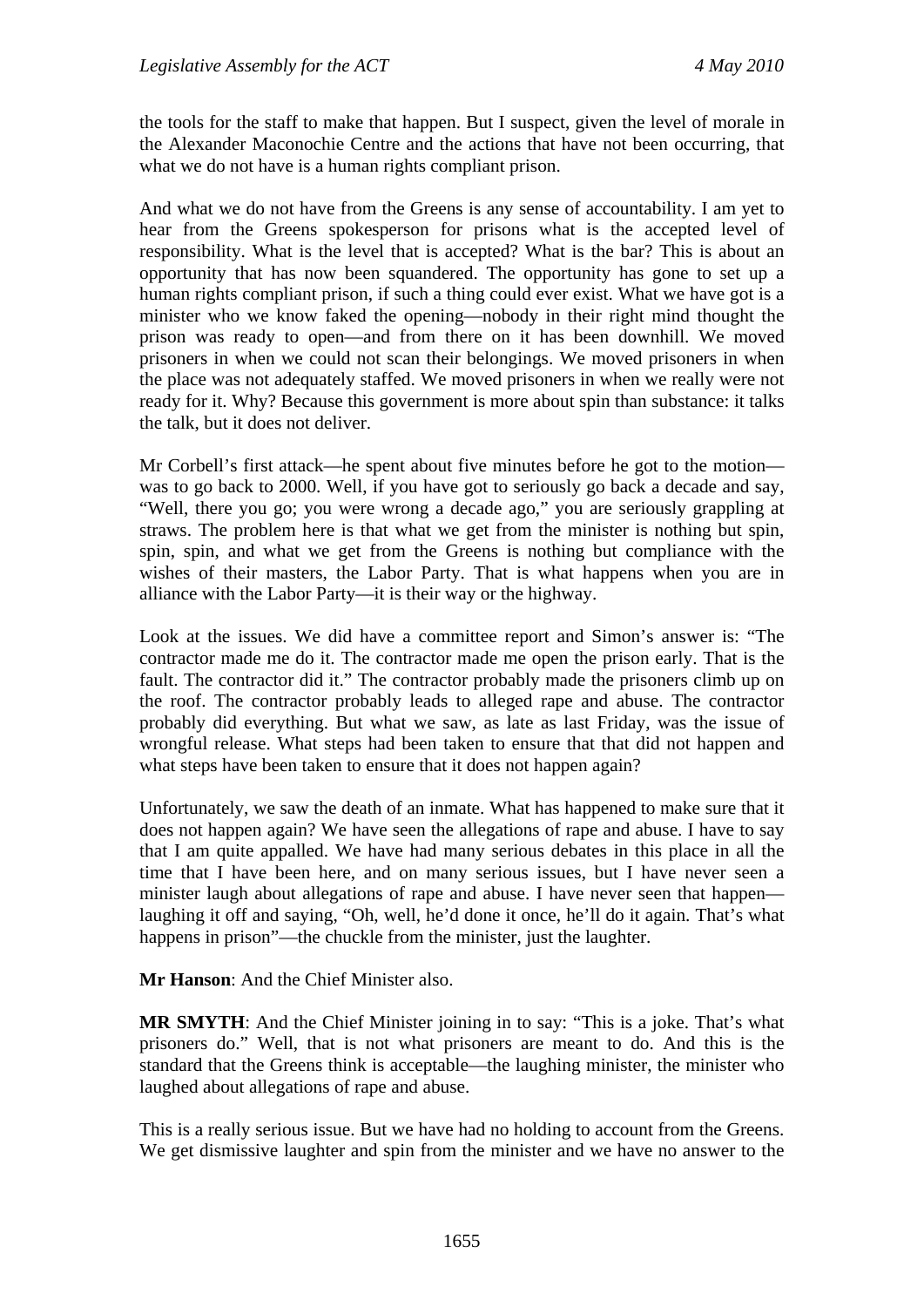problems that face those that are incarcerated in the prison, those that seek to help modify their behaviour, those that provide services and the families of those inmates.

Then we get the issue of the minister who turns up for the good news but will not turn up and face the music when something goes wrong. He is looking more and more like Kevin Rudd every day. He is the minister who will be there when there is something meaningful to announce. He will turn up for the good stories. But he trots out the public servants—he hides behind the public servants—when it is time to be held to account. That is not leadership. Is it any wonder that the corrections staff have no respect for their minister; any wonder that morale is so poor; any wonder there are resignations; any wonder there are protests from the prisoners? It comes back to one thing—it comes back to this minister.

If the Greens had bothered to look at the notice of motion, point (2) details what happened in February 2010. So there we have, in (a) through to (j), the failings of the Labor Party, the government, and in particular this minister. But then, if you go from (iii) through to  $(x)$ , it details what happened, particularly in  $(v)$ , that in the three months since the motion was debated, what else has gone wrong? What further serious management, safety and security breaches have occurred at the AMC?

We heard nothing of this from Ms Bresnan because her speech was written somewhere else; she just reads from the script. We saw the wrongful release of a prisoner. We saw allegations of breach of procedure and falsification of documents relating to a death in custody. We have seen the allegations of rape and abuse of a detainee at the prison leading to an ACT Supreme Court justice to warn the ACT government that:

If the community cannot protect someone who is detained then the community cannot expect to retain that detention.

We saw the lockdown of prisoners for 20 hours a day due to staff shortages. We have seen a lengthy protest by 13 prisoners on the roof of the prison building as a result of the lockdowns. We have seen the tacit approval and support of the corrections officers—because they have no respect for their minister—for that protest. We have seen delay and disruption to rehabilitation because of the lockdowns and staff shortages. I know one organisation that did not get in for weeks to deliver rehabilitation programs. It told me it was locked out for at least two weeks. And we have seen, of course, other organisations turned away.

That is what has happened in the last three months. But the Greens blithely ignore that. They say: "Well, we've had a secret briefing. We're in bed with the government. We're part of the alliance. It's all okay." What Ms Bresnan and what the Greens—

#### **Ms Hunter**: Ha, ha!

**MR SMYTH**: Perhaps Ms Hunter will do it. Perhaps Ms Hunter will stand and tell us exactly what the standard of accountability for a minister is. Perhaps the Greens will let us know what is the threshold question when it comes to dealing with ministers taking responsibility for their portfolios and remaining in place in those portfolios to deliver the programs that they are meant to do.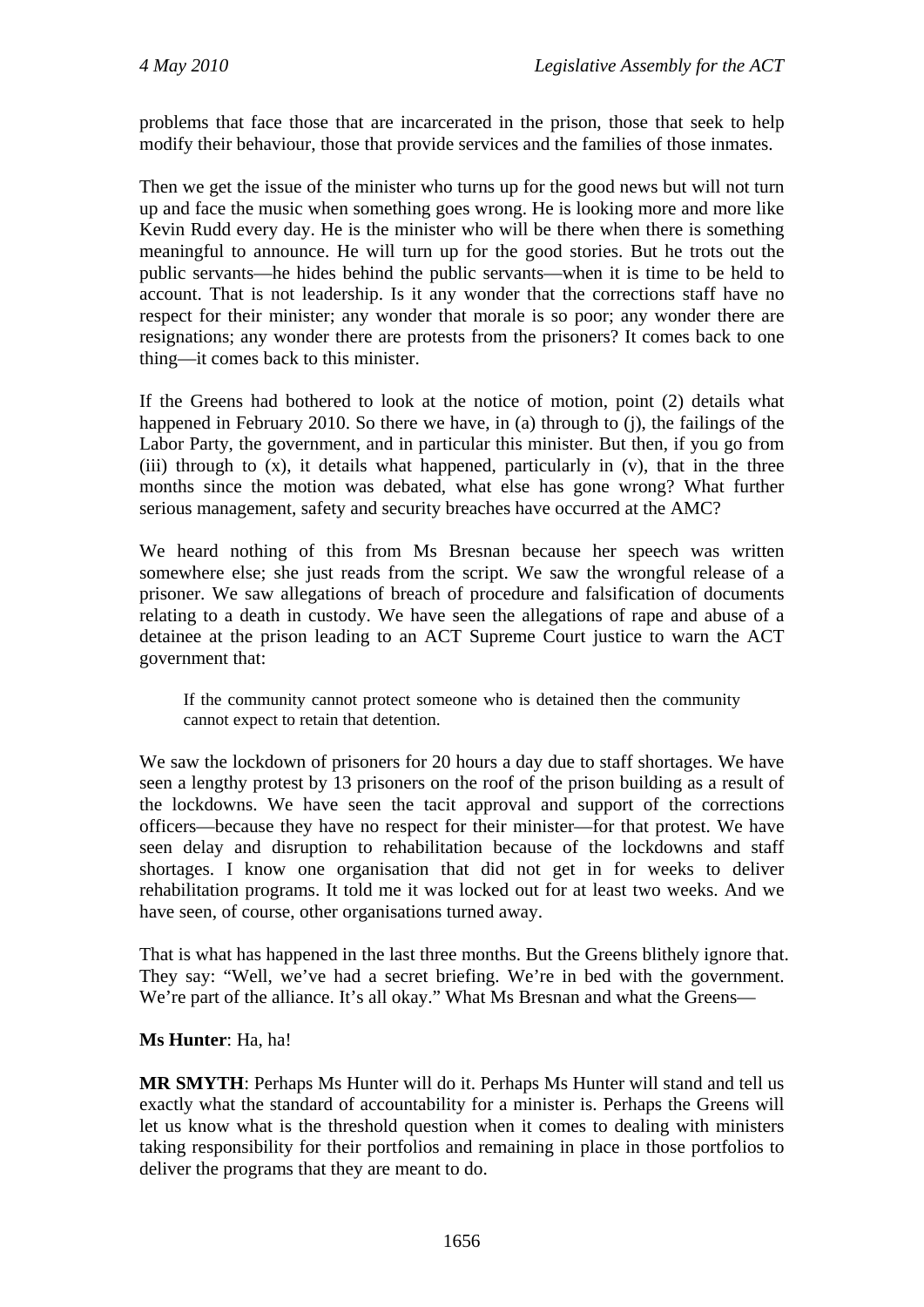Unfortunately, from this minister all we got was laughter at this very serious motion. All we got was rhetoric. All we got was a further attack on the committee that had the temerity to hold him to account. In fact, what we got from the minister was no shouldering of the blame, no acceptance of his responsibility, certainly no apology, and certainly no clear rebuttal of the statements in the motion. The minister should be censured.

**MR STANHOPE** (Ginninderra—Chief Minister, Minister for Transport, Minister for Territory and Municipal Services, Minister for Business and Economic Development, Minister for Land and Property Services, Minister for Aboriginal and Torres Strait Islander Affairs and Minister for the Arts and Heritage) (10.58): This is a blatantly political motion on a very significant day in the life of any parliament and of this Assembly—namely, the day in which the budget is being delivered. It is quite clearly a motion that was designed and constructed out of thin air for a political purpose.

It is a pity, I think, and a reflection on the Liberal Party, that their attempts at diverting attention from their lack of commitment to this place, their lack of view or vision or of any idea about the future of the ACT, is reflected increasingly in constant motions of censure. The minister actually opened his response to the motion essentially with, "Another day, another censure motion," and that is what it has become.

This particular censure motion, of course, reaches a very new low point in relation to the sort of opaque stunt making by an opposition completely bereft of any idea—or any work ethic. You never see any of them around the place. None of them are working. I must say I cannot recall an opposition of less energy or of less commitment to work or to the community than this opposition.

To the substance: there are some questions that a motion such as this begs in relation to the attitude and the response of the movers of the motion, the proponents. It is fair and it is appropriate to ask, "What would you have done? What was your solution? What was your attitude? What was your policy? What is your policy?"

**Mrs Dunne**: It's not about policy. It's actually about the performance of the minister.

**MR STANHOPE**: It is. It is important in the context of a motion such as this—a censure motion, a motion that calls on a minister, the responsible minister, to be removed from a portfolio—to benchmark, to have some understanding of what the other side would do, those that are making this extraordinary claim.

So what was the attitude—what is and has been the attitude—of this opposition over the last decade? Their policy position, which they have taken to a number of elections, was to not build a prison in the ACT. Their policy, their position, is one of opposition to the Alexander Maconochie Centre. Their policy position was to maintain the Belconnen Remand Centre, a centre which the human rights commissioner has ruled on as completely lacking in human rights compliance, completely, totally unfit for purpose.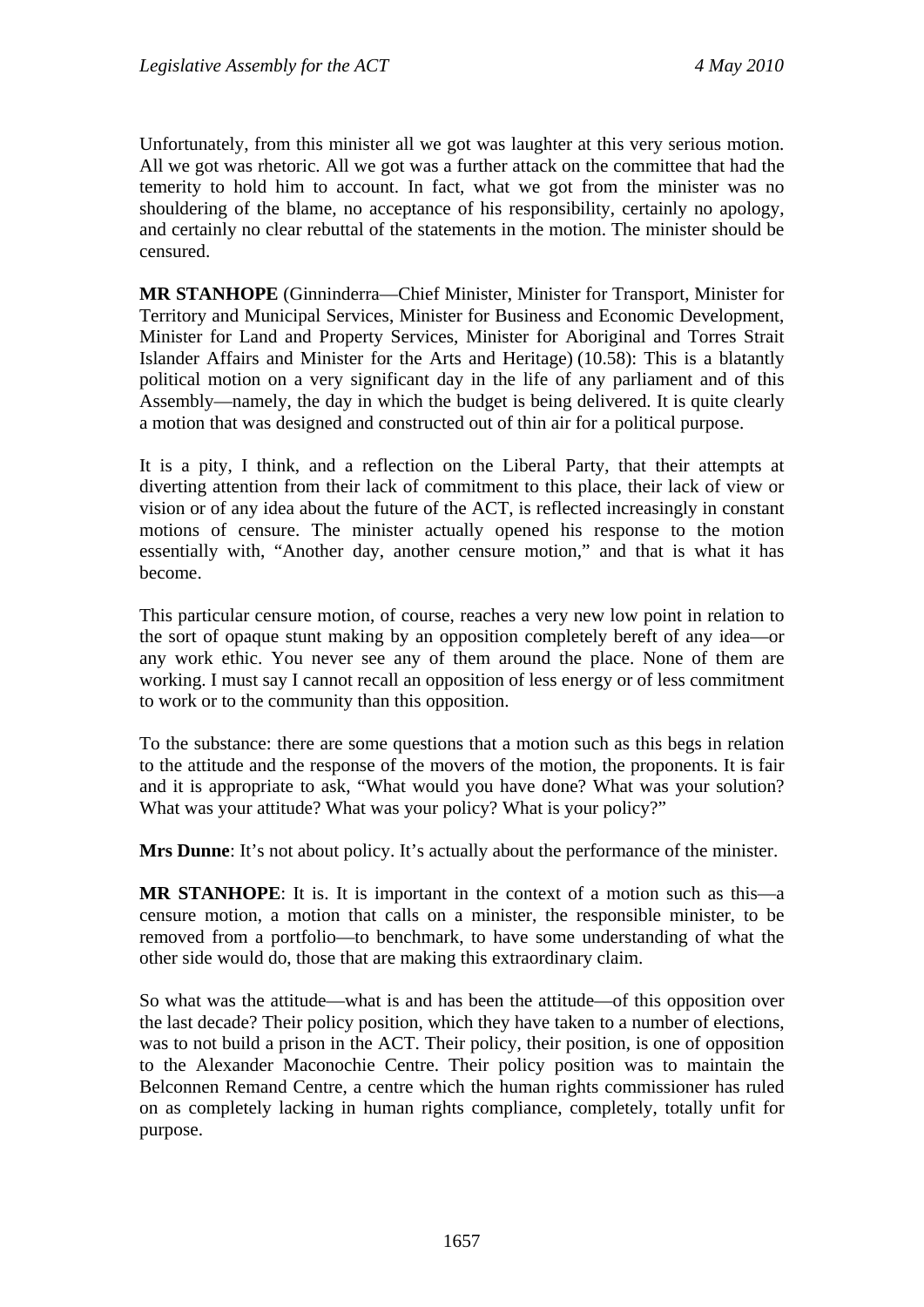We recognised, on inheriting government in 2001, that the Belconnen Remand Centre was simply unacceptable on a number of bases—not just as a government institution that was not fit for purpose, that was scandalous, that was an embarrassment, but which we inherited from the Liberal Party as not fit for purpose, as completely human rights deficient. But that was only half of the equation. Of course, the other half of the equation was that sentenced prisoners were transported to New South Wales, away from the ACT, away from ACT services, away from families. That is the Liberal Party's preferred position in relation to corrections. The position in relation to corrections of this mob sitting over there today, puffing their chests, is that we should have retained the Belconnen Remand Centre with all its deficiencies. We should have continued to transport our sentenced prisoners to New South Wales, to Goulburn—

**Mr Hanson**: Show me a quote where I've said that, Jon. Show me a quote.

### **MADAM DEPUTY SPEAKER**: Mr Hanson!

**MR STANHOPE**: I could get out every *Hansard* and every press release and every election portfolio since we took government. I still recall Mr Smyth most particularly standing on the site of the AMC, before construction commenced, in a demonstration against its construction. That was prior to the election before last. There is not and has not been a single election since 2000 in which the Liberal Party did not oppose the construction of the Alexander Maconochie Centre. The Liberal Party were totally opposed—not to the construction of an international best practice, human rights compliant prison, with all the philosophies that underpin that, but to the construction of any prison.

Not only that; I think perhaps, if there is a positive to be taken from this newfound interest of the Liberal Party in corrections or in prisoner welfare, the positive is that the Liberal Party have now embraced wholeheartedly the notion of human rights. Having opposed the Human Rights Act, having opposed the need for a bill of rights, at every step along the path of the passage and acceptance of human rights and of a bill of rights in the ACT, the Liberal Party now, late to the game, of course—and this is the great positive; I think we all said this in relation to the conversation around bills of rights and human rights and a conversation around the centrality of human rights in a civilised society—embrace human rights. It is the Liberal Party, the opposition in this place, that are the first always now to stand and demand greater attention to the human rights of prisoners at the AMC. It is ironic, of course, but it is the great positive, and something that actually gives me quite a sense of achievement, that, having been opposed completely and utterly by the Liberal Party in relation to my embracing of a bill of rights and of the Human Rights Act, and having stood opposed by the Liberal Party, it is now the Liberal Party that have become the great defenders of human rights.

I think it is a great case study of a political party that opposed absolutely, root and branch, any notion of a human rights act or of a bill of rights that the Liberal Party are now the first to demand utter adherence to principles of human rights—

**Mr Doszpot**: So it is just your domain, is it, Jon?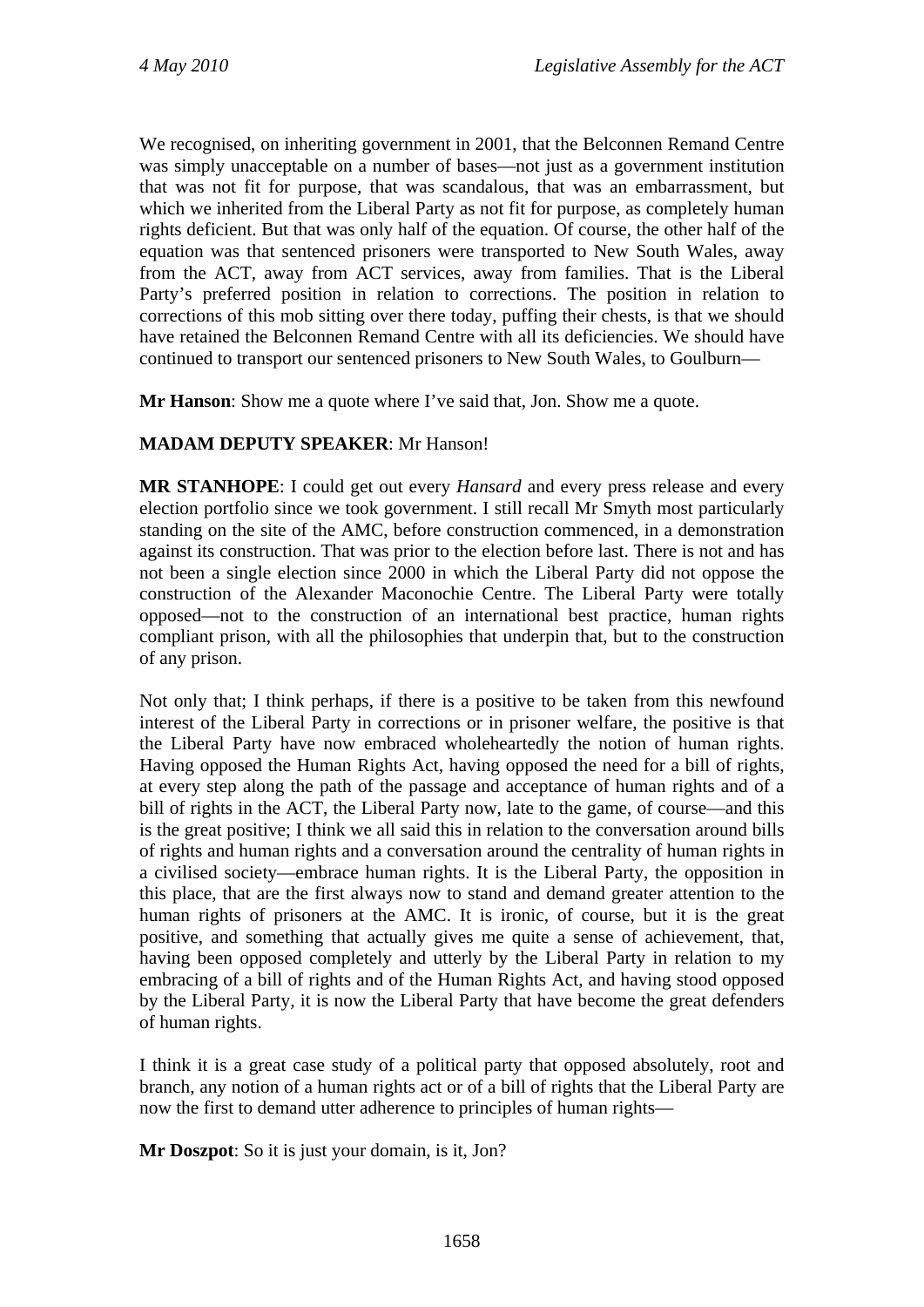**MR STANHOPE**: It is very ironic, but I find it warming.

**Mr Doszpot**: You've got a monopoly on human rights, Jon, have you?

**MR STANHOPE**: It warms me, given our commitment to human rights and our determination to carry through with the construction of the Alexander Maconochie Centre in the first place. I see the construction of the Alexander Maconochie Centre as one of the great achievements of this government. It was something that our opponents did not have the guts to do. They did not have the guts to build a prison, let alone a human rights compliant, world's best practice prison. They did not have the courage, the capacity or the will—because they know they are the great dog whistle blowers. They know there is always cheap politics to be had in getting the dog whistle out on corrections and prisoners.

**Mr Smyth**: You've been going for 12½ minutes and you haven't defended the minister once.

**MR STANHOPE**: At its most fundamental and at its most base, that is the subliminal message here in this motion.

**Mr Smyth**: You haven't defended the minister once. Go on—defend Simon. Say something positive about the minister.

**MADAM DEPUTY SPEAKER**: Order, members!

**MR STANHOPE**: This is a sort of subliminal dog whistle, because prisoners are always fair game. As they stand and beat their chests and pretend to be standing up for prisoners and prisoner rights at Alexander Maconochie Centre, they are actually doing no such thing.

**MADAM DEPUTY SPEAKER**: Mr Stanhope, could you resume your seat for a moment, please. I have called opposition members to order several times and they are ignoring my request to keep order. The next time somebody yells across the chamber at Mr Stanhope and does not allow him to speak in silence, I will warn you. Okay? So I am telling you that the next time someone speaks in that manner I will warn you.

**MR STANHOPE**: As Mr Corbell said, this is a new venture for governments in the ACT. We have never had a prison before. This is the first time there has been a prison in the ACT. It is a most complex undertaking. Rather than being censured and condemned, Simon Corbell deserves to be congratulated and commended on the work that he has done in leading the establishment, the institution and the running of a prison within the territory. We always knew it was going to be difficult. We have never done it before. Nobody in this place has done it. No minister in any previous government has done it. It is a difficult, complex, fraught area of government, and it has been done by the minister to an exceedingly high level.

Of course there are going to be issues. As the minister just said now, there is not a prison in Australia where there is not contraband. We do what we can. We look for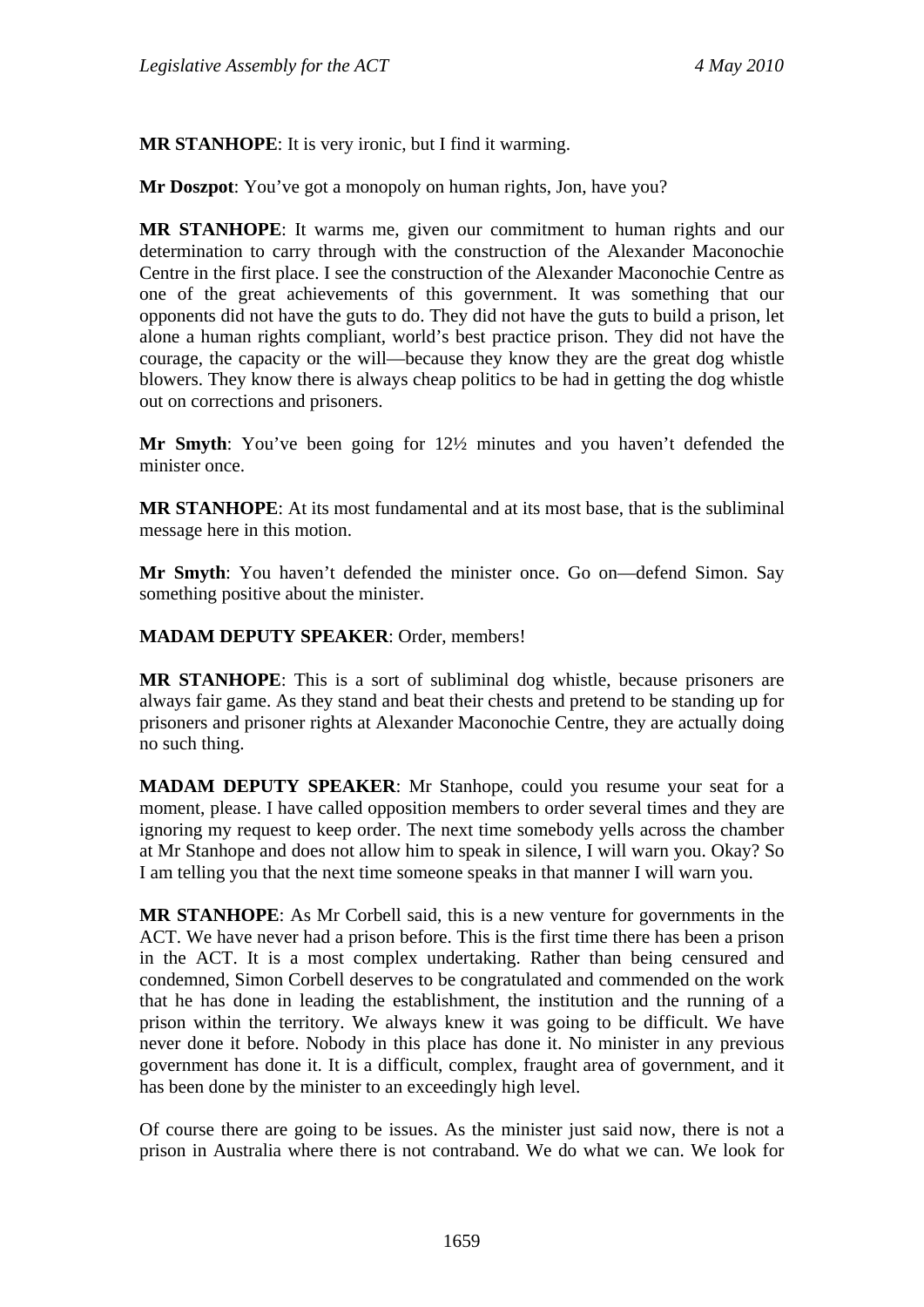best practice. That is why we have always said we would review issues in relation to the availability of drugs and the use of drugs and needle injecting—and we look forward to the Liberal Party's continuing support on this issue when that matter comes up for further conversation.

There will always be issues with staff. There will always be issues around discipline and the response of those that manage prisoners to breaches of discipline, like prisoners behaving badly. Prisoners are the most difficult and problematic people in our society in relation to their behaviours. We are talking here about the most difficult people that a community has to deal with and manage—people convicted and sentenced for breaches against our laws, our mores and society's expectations—and they are hard to manage. To expect that they are going to behave beautifully from the outset is just nonsense. We all know it is nonsense. There are going to be problems.

To move this motion today really is an insult, a joke, a waste of this Assembly's time and really demeaning of our commitment to corrections, to prisoner reform and to human rights.

**MR CORBELL** (Molonglo—Attorney-General, Minister for the Environment, Climate Change and Water, Minister for Energy and Minister for Police and Emergency Services) (11.08), by leave: Mr Smyth, in his speech earlier today, suggested that I was laughing that there had been an allegation of rape at the prison. That is not what I said, and it is not what I did. I was laughing at the fact that Mr Smyth would attempt to hold a minister accountable for a criminal act in the prison.

**MR SESELJA** (Molonglo—Leader of the Opposition) (11.09): We get the interesting take on it from the Chief Minister as he walks out the door. We get the interesting take. He will not defend Mr Corbell, because he cannot defend the indefensible. We have seen this before. Instead, he does two things. He says, "We're proud of the fact that we've got a human rights compliant prison" and he congratulates Mr Corbell for his performance. Let us look at that. Let us look at what the Greens and Mr Stanhope are congratulating Mr Corbell for, and let us look at this issue around the human rights compliant prison.

This is the most expensive prison in the country. This is a prison that cost us over \$130 million to build, despite the fact that it was downsized to 300 beds, with no gym and no chapel and all of the things that we have seen. There was enough space in the budget for some artwork. But \$130 million! We are now paying \$500 per prisoner per day—\$500 per prisoner per day. This government said to us, "What we get for that is a human rights compliant prison." We are going to pay much, much more than we were paying to New South Wales—more than double what we were paying to New South Wales. We are going to pay much more than anyone else spends on their prisons. And look at the outcomes. Look at the outcomes we will get—prisoners locked down for 20 hours a day. We are getting a human rights price tag without the human rights prison. We are getting Australia's most expensive prison, with all the problems—more, it would seem—that we see in other prisons.

This is what the Chief Minister and the Greens are combining to congratulate Minister Corbell for today. They are combined to congratulate on the ongoing human rights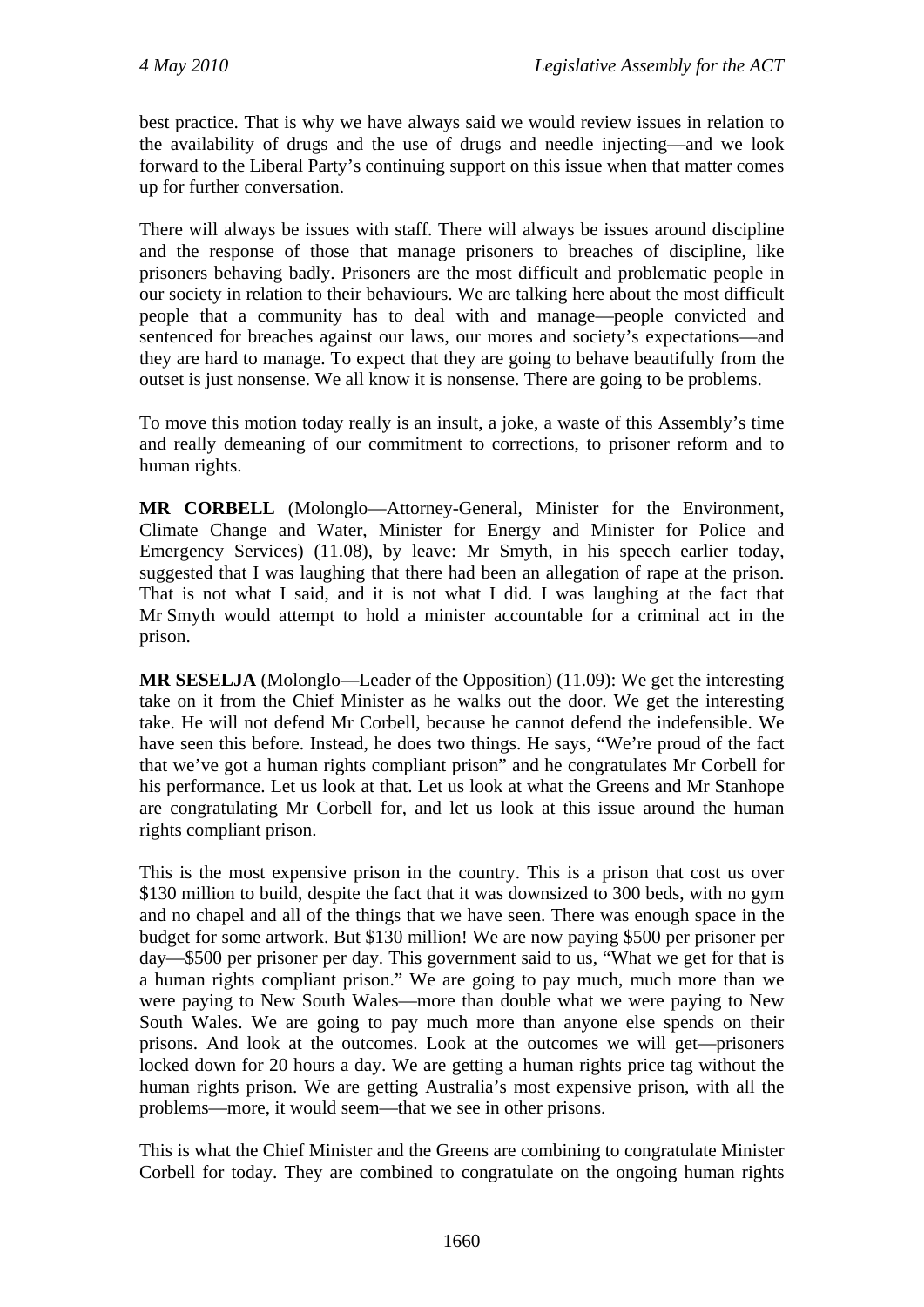breaches at the Belconnen Remand Centre that were exacerbated by the late opening of the ACT's new prison—the numerous security incidents in late 2008 and early 2009 at the BRC, including violence that resulted in corrections officers being treated in hospital. The prison was delivered over 12 months late. Congratulations! The prison was officially opened on the eve of the ACT election, five months prior to receiving prisoners. Congratulations, Simon, on the sham opening.

But the prison was delivered under scope. Congratulations. You got it down from 374 beds to 300 beds. The only problem is that you managed to spend more than you initially started with: a \$110 million budget became a \$128 million budget, which became a \$131 million budget. Congratulations that the prison has defects remaining in the security system. Congratulations, minister, that drugs, needles and razor blades were found in the prison shortly after the first prisoners arrived.

The list goes on. The RFID system is not yet operational, and recently a number of ID bracelets were lost. There have been breaches of the 2009 corrections management policy. And, as mentioned, congratulations that the prison is costing ACT taxpayers \$504 per prisoner per day.

Canberrans would expect that when they spend so much money, so much above what is spent in other states, they would get not only a human rights compliant prison but a prison where we did not see these kinds of problems constantly surfacing, where we did not see prisoners being locked down for 20 hours a day. What part of human rights compliant is that? Lock them up for 20 hours a day! I reckon that for hundreds and hundreds of years prisons have been able to deliver that kind of service—locking down prisoners. That would be about the easiest way of managing a prison population. That would be one of the cheapest ways of managing a prison population. Lock them in their cells for 20 hours a day—a good way to save money. But this government manages to spend more than anyone else and yet deliver what is fast becoming a debacle.

The motion goes on, and it goes to some of the failings. But those of us who saw WIN news on Friday night saw this former prisoner who was essentially laughing at the fact that he was able to walk out of the prison when he was not meant to. He was able to walk out of this prison. And, as he said, anyone else could have. Murderers, bad armed robbers—they all could have got out; it was that easy. Indeed, it could have been. I do not know what this man's criminal history is. I do not know the details of why he was incarcerated. But it could have been someone who was violent. It could have been someone who was a danger to the community. I do not know whether this man is a danger to the community or not, but that is the point. That is the point: when you lose control of the prison in the way that this government has, under the leadership of this minister, these are the kinds of outcomes we get. Canberrans who saw that would be embarrassed—embarrassed that we have a government that oversees such a shambles. It is an embarrassment to us. It is an absolute embarrassment that someone would be able to simply walk free—walk free from the prison when they are not lawfully supposed to walk free.

Mr Hanson has laid out a detailed case. It is rare that you see such a litany that underpins a motion, whether it be a censure motion or any other motion. This is a long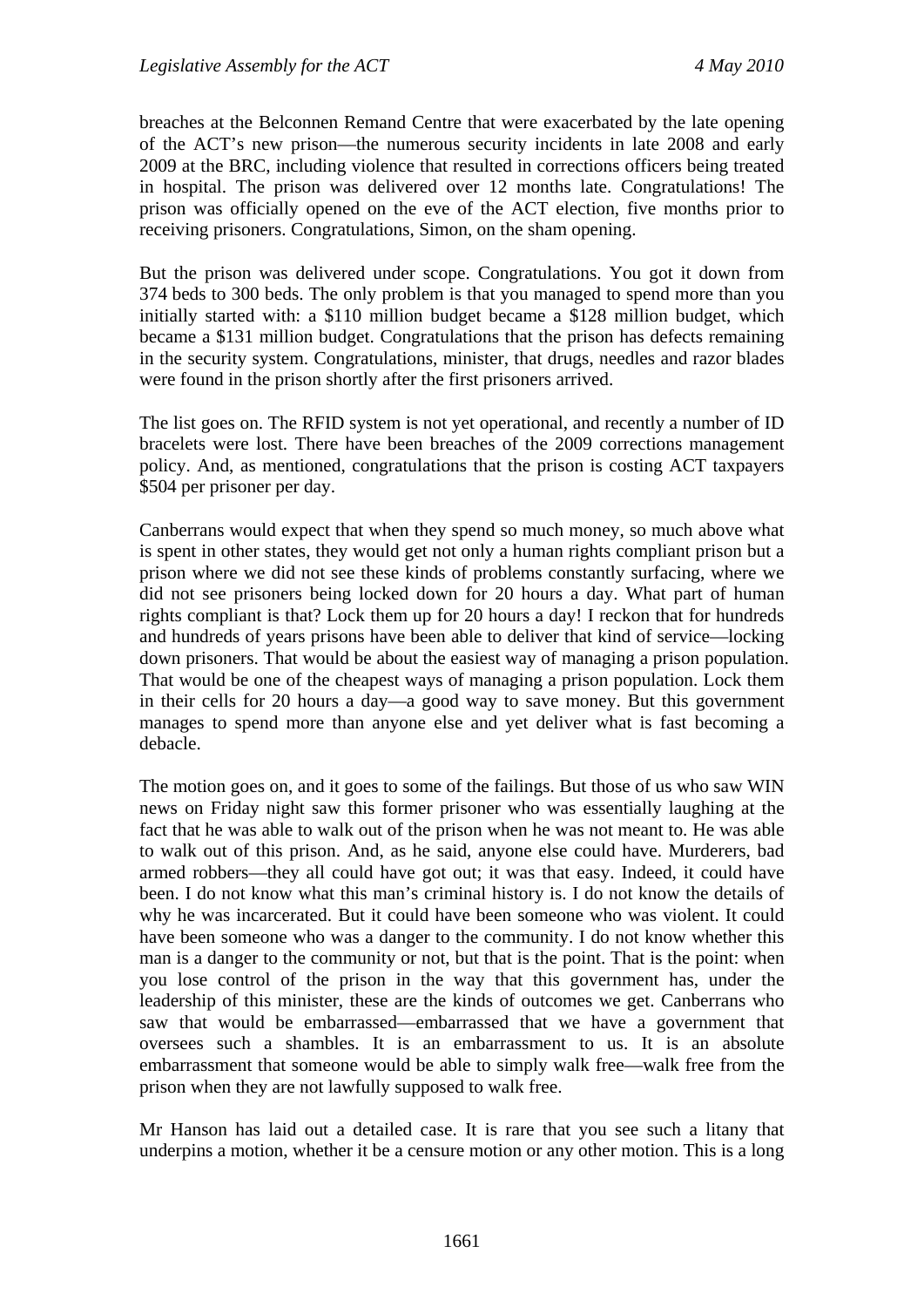and damning litany of failure. This prison has not been open very long. It is not as though we are talking about many years since this prison opened. This prison has not been open for long, yet we see this litany. We see those protests. We see the allegations in relation to procedures and falsification of documents relating to a death in custody. These are serious matters. These are matters that show that the minister has lost control. These are matters that show that we are not getting what we pay for. We are not getting the rolled gold standard of prison that we are paying for. We are certainly paying for it. We are certainly forking out the cash every day—\$500 per prisoner per day. People would not expect that we would get these kinds of outcomes.

You have to ask what a minister has to do to get censured these days. What does a minister have to do under the Greens-Labor alliance to get censured? It reminds me of the days of majority government. It does have that feel about it. No matter how inept, how incompetent or how poor performing a minister is, this Assembly will not take the appropriate action to hold them accountable, whether it be through a motion of no confidence, censure or grave concern.

Some months ago, we had the situation where the Assembly had to express its serious concern about Mr Corbell's conduct as a minister, when he made potentially prejudicial comments to the media regarding two prisoners who conducted a rooftop protest. This is the Attorney-General of the ACT. He went out there and made prejudicial comments in relation to a case, in relation to something that was likely to come before the courts. In this Assembly, the Greens had to invent something. They had to invent serious concern, instead of censure or grave concern, as has been expressed before, or no confidence. They had to invent serious concern, because they could not quite bring themselves to say it was grave concern or censure, which is the ordinary way of holding ministers to account.

The question is this: when the litany of mistakes and stuff-ups gets longer and longer and longer, where do you go? It seems that the Greens have now come from a position of serious concern to somewhere below that—some concern, a little bit of concern. We are concerned in one way or another, Madam Deputy Speaker. That is what we are now faced with. The Assembly, through the Greens-Labor alliance, will not censure the minister for making prejudicial comments in relation to a case, will not censure him for making misleading comments in relation to insulation, and now will not censure him for what must be one of the longest litanies of failure and maladministration by a minister that we have seen in the history of territory government. I have not had time to read through all of them. I have not had time to actually read them all. If I was to simply read out all the failures, that would be the speech. That would be the entirety of the speech.

We have not even touched on the fact that Mr Corbell misled the community when he was pinged on this. When he was pinged on the rooftop protest, his first instinct was to not tell the truth. That is how he handled this portfolio. He does not tell the truth. He does not handle it well; he does not get to the bottom of these issues. The issues keep going. Prisoners walk free. And who pays? The people of the ACT. Taxpayers in the ACT are paying for a rolled gold standard of prison and getting nothing but an incompetent minister in Simon Corbell. He deserves to be censured.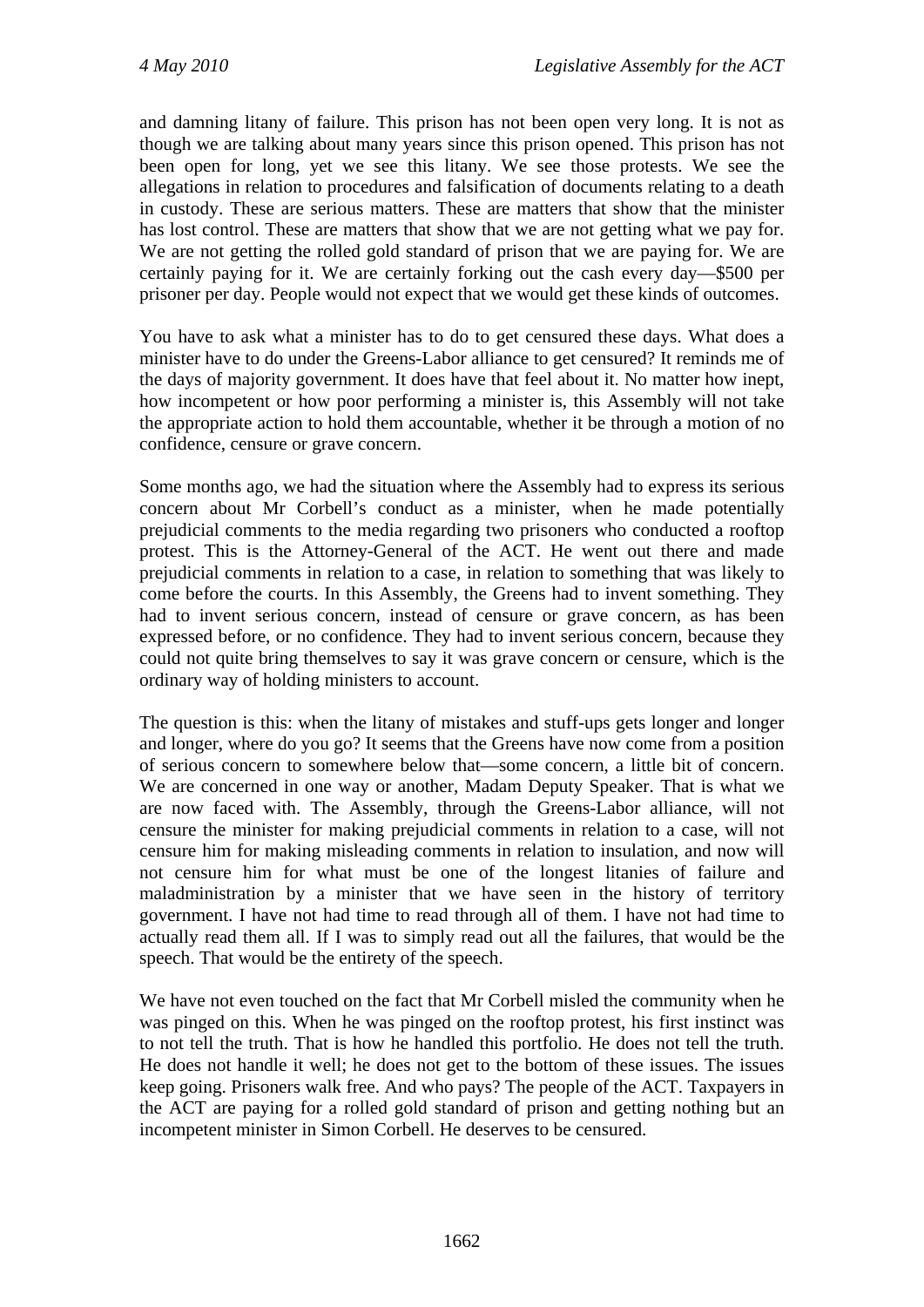**MRS DUNNE** (Ginninderra) (11.19): Mr Hargreaves is going to defend the indefensible. I would like to see that. I am looking forward to it.

Madam Deputy Speaker, this is an important matter here today. Mr Seselja is absolutely correct. When before have we seen in this place such a litany of failure and maladministration as we see here today, that brings Mr Hanson here today calling on this Assembly to censure a clearly incompetent minister?

What was the defence? The minister stood up and spoke for close to four minutes, not about his record but about the records of previous Liberal governments. Nine years down the track, the only thing he could do was look backwards. He wanted to look a long way back, because he did not want to look in the near past to what happened last week, last month or in the last year, 18 months or two years under his poor administration.

The only highlights that we have seen in the administration of prisons in this territory were under the supervision of Mr Hargreaves, who, as Mr Hanson rightly said, received a hospital pass. We had a prison that was not open, and clearly was not ready to be opened; Mr Hargreaves, to his credit, pulled out all the stops. He put aside the nonsense and he did what he could to get the prison open. He did have a sow's ear to work with. He did a commendable job of trying to convert that into a silk purse, but there are still many failures.

We have to remember that Mr Corbell said that running a prison was a very complex thing. It is a complex thing. What we have seen here today with this litany of failures is that the complexity of it is such that Simon Corbell is not up to the job. He should be censured. He said about the Alexander Maconochie Centre that it had more facilities than most other prisons. It does not have a gym. It does not have a chapel or quiet reflective place. It has been substantially downsized. It does, to Mr Corbell's credit, have some really funky artwork. And it has very good access to the roof. They are the sorts of facilities that Mr Corbell thinks are important. Good roof access? Sunbathing is very good, in April very important. But it does not have a gym and there are many programs which are not being implemented because of the downsizing of the prison and because of the staffing structures in the prison.

What does that lead to? It leads to bored prisoners; it leads to malcontented prisoners; it leads to instances of violence in the prison; it leads to drug abuse in the prison; it leads to low morale amongst prison staff. And what do we have? We have this litany of failures—this litany of failures which is Simon Corbell's litany. There was a small interregnum from Mr Hargreaves when he tried to get it back on track.

#### **Mr Hanson**: It was colourful.

**MRS DUNNE**: It was colourful. But what we have is a litany of failures by Mr Corbell. We have to go back to the inquiry into the delay in the commencement of operation of the Alexander Maconochie Centre and see what some of the findings were. The findings were along the lines that the AMC, months after it was officially opened, was not ready for occupation. Finding 2 says: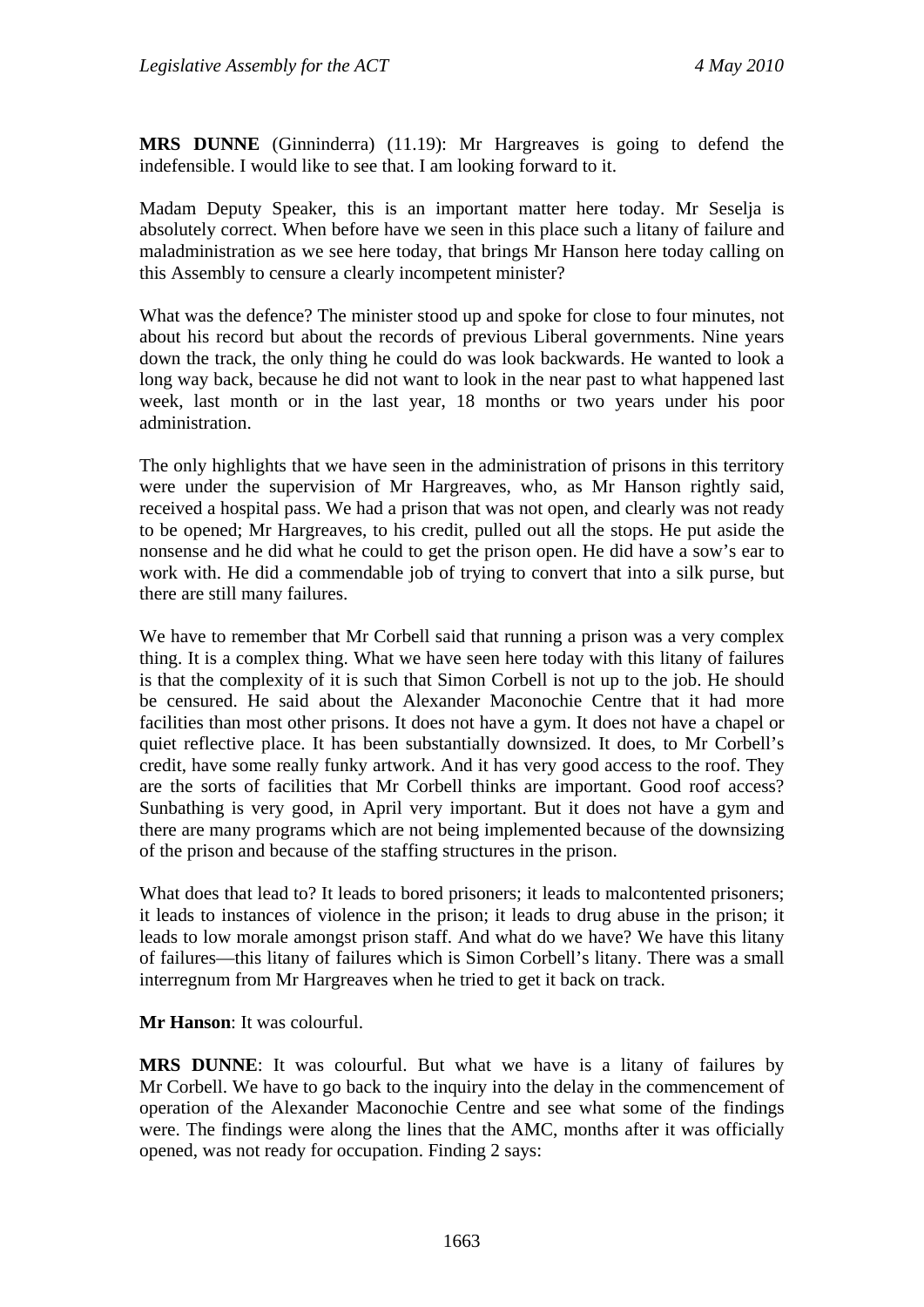On 4 February 2009 when the Committee undertook a … visit, the AMC was clearly not ready for handover and it was apparent to the Committee Members that considerable work still needed to be done.

You remember that, Madam Deputy Speaker. You signed off on that. You were there on the day when you saw people on the roofs pulling out electrical cabling and reinstalling electrical cabling. You were there when we could not get through doors that did not work. You were there on the day when, we subsequently discovered, there was a catastrophic breakdown in the security system. You were there; you experienced it; you signed off on it—as did Ms Hunter.

There was a range of other recommendations and findings that I will come back to later in my speech. What we had from Mr Corbell was an absolutely splenetic attack upon the committee for making such findings. He said it was politically motivated.

**Mr Hargreaves**: It was wrong.

**MRS DUNNE**: It was not wrong that on 4 February there was a catastrophic breakdown in the security system. There was a catastrophic breakdown in the security system. It was not wrong that there were people on the roof trying to fix the cabling when the committee was being shown through the prison, when they were trying to show that everything was all right. That is not wrong. It is not wrong that the minister was badly briefed, that the minister did not understand what was going on.

I will go onto this, because we have seen that again in the case of the rooftop protest. Findings 11, 12 and 14 of the AMC inquiry by my committee point to the fact that the minister was badly briefed in relation to the opening of the AMC. We see the same thing happening in relation to the rooftop protests, where the best possible explanation is a breakdown in communications between the minister and Corrective Services about what was going on. That is the very best interpretation. It could have been that Mr Corbell just went out and made it up—did not actually ask for information—and then had to correct the record. The very best interpretation was that there was a breakdown in communication.

It is interesting that the Greens are now satisfied, because they have had a briefing, that it will not happen again. It has happened in the past. It was repeated in April. Why won't it happen again? Ms Bresnan really does need to answer the question about what commitments were given to them that this will not happen again. This minister has a track record of not being briefed—of making it up as he goes along and shooting off his mouth without thinking. That is why we had the instance where he was sort of censured in this place, when grave concern was expressed about the prejudicial statements that he made.

Let us have a look at this record. He talks about a human rights compliant prison. For years before the opening of this human rights compliant prison, this minister told us that there would be a different culture in this prison. What does it say about the culture of a prison that we now know, by the minister's own admission, in his own defence, that there was falsification of prison records relating to a death and that some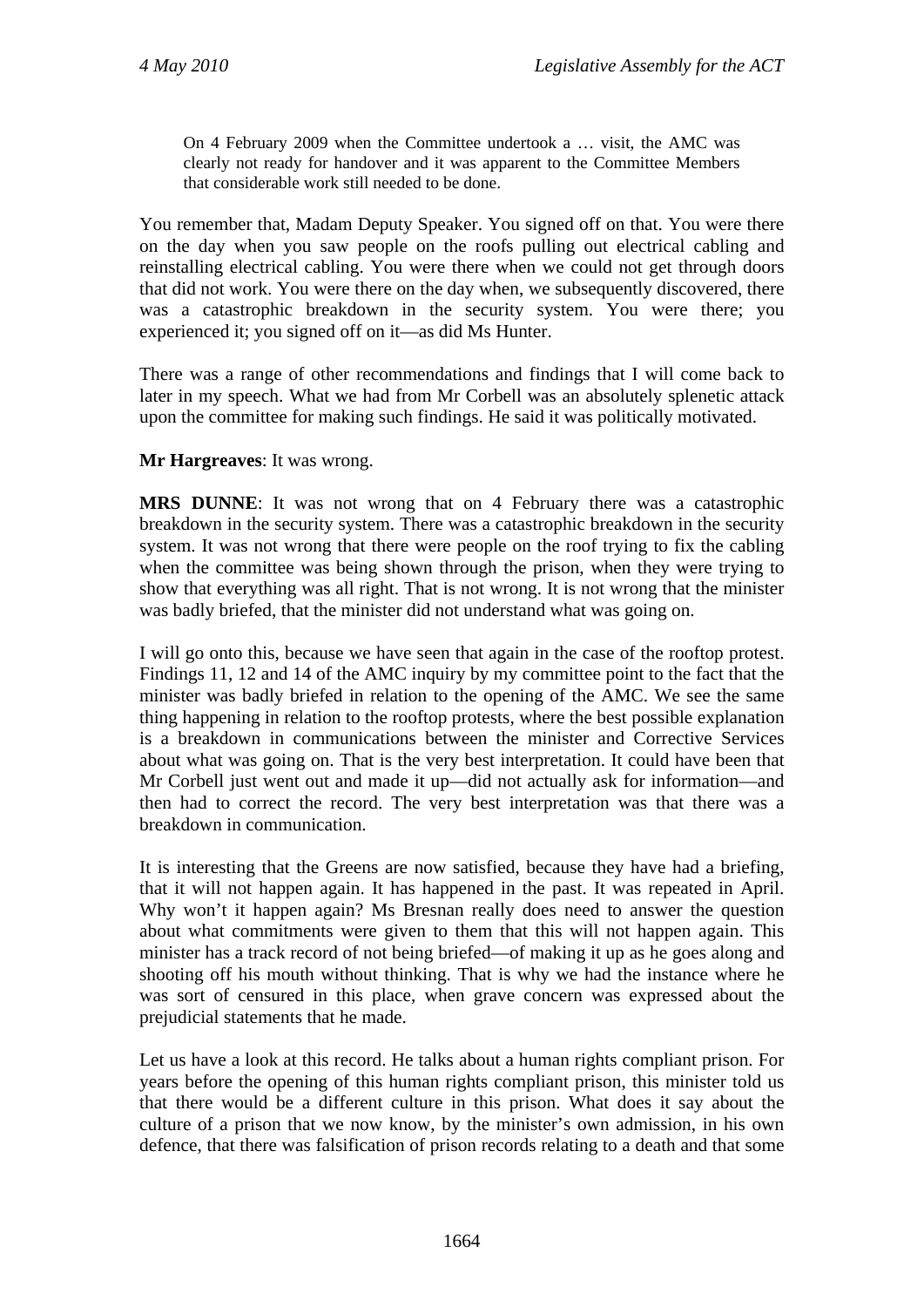prison officers have been punished and demoted and other prison officers avoided that by resigning beforehand? What does it say about the culture that Simon Corbell wanted to establish? He was not going to have a culture like the New South Wales prison system. We were going to have a better culture than that. At the very first hurdle, we find prison officers who have been punished or who have resigned to avoid punishment because they falsified records about the death of a prisoner.

This minister has overseen that. He has overseen all of these failures. He has overseen the extraordinary rooftop protest. That is the sort of thing that you see in Third World countries, not in the capital of a First World country with, as Mr Seselja called it, a rolled gold human rights compliant prison. That is what you will see in Third World countries. We now have Third World standards in the administration of prisons here in the ACT. We have the continual lockdown and the absolute disgrace.

This human rights compliant prison was going to provide an environment where people would be gotten off drugs, where there would be drug programs. I think every member of this opposition has had briefings from agencies who are attempting to provide drug programs in the prison. We have been told over and over again that there are drugs in the prison, that there is needle sharing in the prison, that there are clear breaches of security. At the same time, they are not able to get in on a continuous basis and implement proper programs because of the failure of the system to have enough staff on board to allow them to run the programs. We all know that drugs are one of the reasons that people end up in prisons and that the first thing we should be doing is getting people off drugs. But no. Mr Corbell just shrugs his shoulder and says that there is always going to be contraband in prison and he is not responsible for that.

This minister has failed. It is clear. The Greens are in denial because they are in an alliance with the government. They cannot bring themselves to vote down this appalling minister for his failures in this case. They are a disgrace as much as this minister is.

**MR HARGREAVES** (Brindabella) (11.29): I would like to thank Mrs Dunne profusely for saying nice things about me because I can probably not contest the next election now; I have just about done it all. That is great. I thank her very much for that. I also thank her for the entertainment because she did look like something out of the *Muppet Show*. She was shaking and she was really going nuts. She was throwing her hands around and really not making a lot of sense. It was a bit like Dickie Knee on that Saturday night show who waves himself around in mock outrage. She also—

**Mr Doszpot:** You're sounding very much the same, actually.

**MR HARGREAVES**: Thanks, Mr Doszpot. Your contribution is absolutely noteworthy—noteworthy for the absence of any real contribution. Mrs Dunne just went on a tirade. She was guilty of the very thing that Mr Seselja was accusing this side of the chamber of, and that is not actually addressing the motion. All that she really did was to yell out and scream out, repeatedly, that Mr Corbell was a terrible minister.

If you have a look at this motion, Madam Deputy Speaker, you will see that we have been there before. This is a little bit like Groundhog Day. If you have a look at the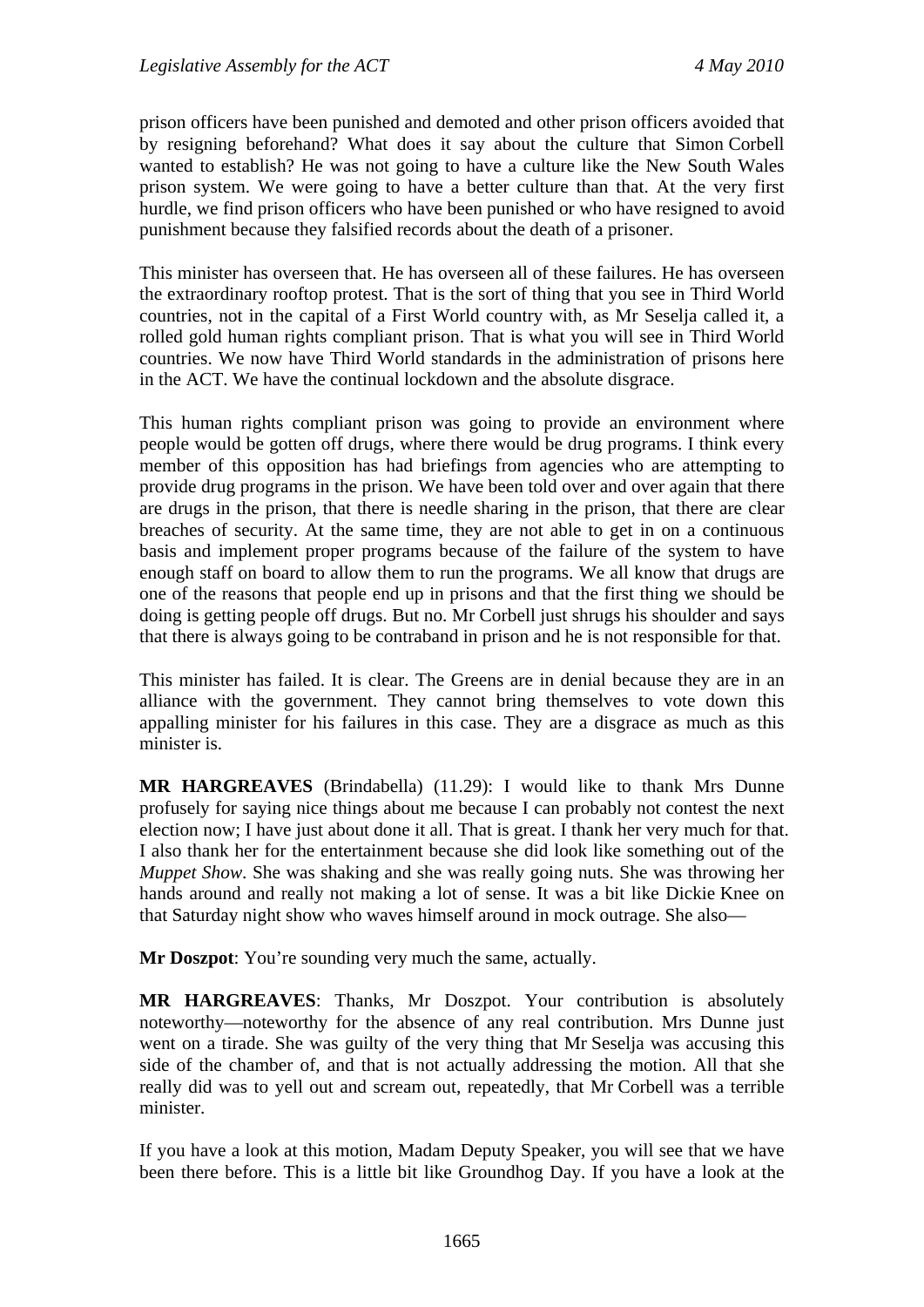first part, we have been there before. With the second part, yes, we have been there before. No 3, yes. Well, this is a lot of news, isn't it? As we can see, there is not really much extra in here, although I did do something which Mr Seselja admitted that he had not done. He said at the tail end of his speech that he had not actually read all of the motion.

**Mr Smyth**: No, he said he could not read it all because it was so long.

**MR HARGREAVES**: Mr Smyth corrects me and says that Mr Seselja could not read it. A remedial reading class might be an appropriate way to go. Maybe that is the way to go. When I had a look at it, I thought to myself: "I can see an *Underbelly* vendetta here. I can see a full-on vendetta." They say that we have done all these horrible things in the past, and Mr Corbell has been the subject of—blah, blah, blah. Then they say, "In the three months since the motion was debated in February 2010." That means that, every couple of months, they will run a censure motion against Mr Corbell. So regular are they with it that Mr Corbell can actually schedule his family holidays around those particular events. In fact, we can do the same because they are as predictable as night will follow day.

The thing is, of course, that this is a one-sided argument. When you look at the contribution of a minister, you have to see whether or not there was any positive contribution as well, and whether the positive contributions outweigh the accusations—and I say "accusations"—of negative contribution. Let us have a bit of a look at this AMC, noting that it was in fact the Liberal opposition that wanted to take, if my memory serves me correctly, all of the medical services out of the thing. Mr Smyth was famous for saying that he would take the \$100 million that we are going to use to do that and he was going to fix the hospital woes. He was going to take capital funds and fix the recurrent problem in hospitals. Even a year 12 student— Ms Hunter was there at the time—at Lake Tuggeranong college debunked that idea pretty smartly, and embarrassingly for Mr Smyth.

Mr Seselja did not want the prison; nobody wanted a prison. Now, all of a sudden, there is this high moral ground about its efficacy. I would like to know how many of those opposite can tell me how many prisons there are in Australia which are human rights compliant. I do not think they could tell me that. How many of them have the range of services and characteristics that this prison has? For example, it has all types—remand, sentenced, both genders, all categories of classifications in it. And it has an economies of scale problem, particularly in relation to the female prisoners contained therein.

It has a transitional release program, it has programs aimed at recidivism, and reduction of recidivism in terms of employment opportunities, and has engaged with the commercial sector to try and arrange for jobs for people when they leave. We have housing projects that the minister for housing has delivered for these people on exit.

We have family support. We actually have drug and alcohol services going on in there. And the thing is still not 18 months old. That is incredible, actually. We have a full-on community health centre in there. These are the same people that were screaming their little lungs out about the lack of health services, and yet we have a full-on community medical centre in there.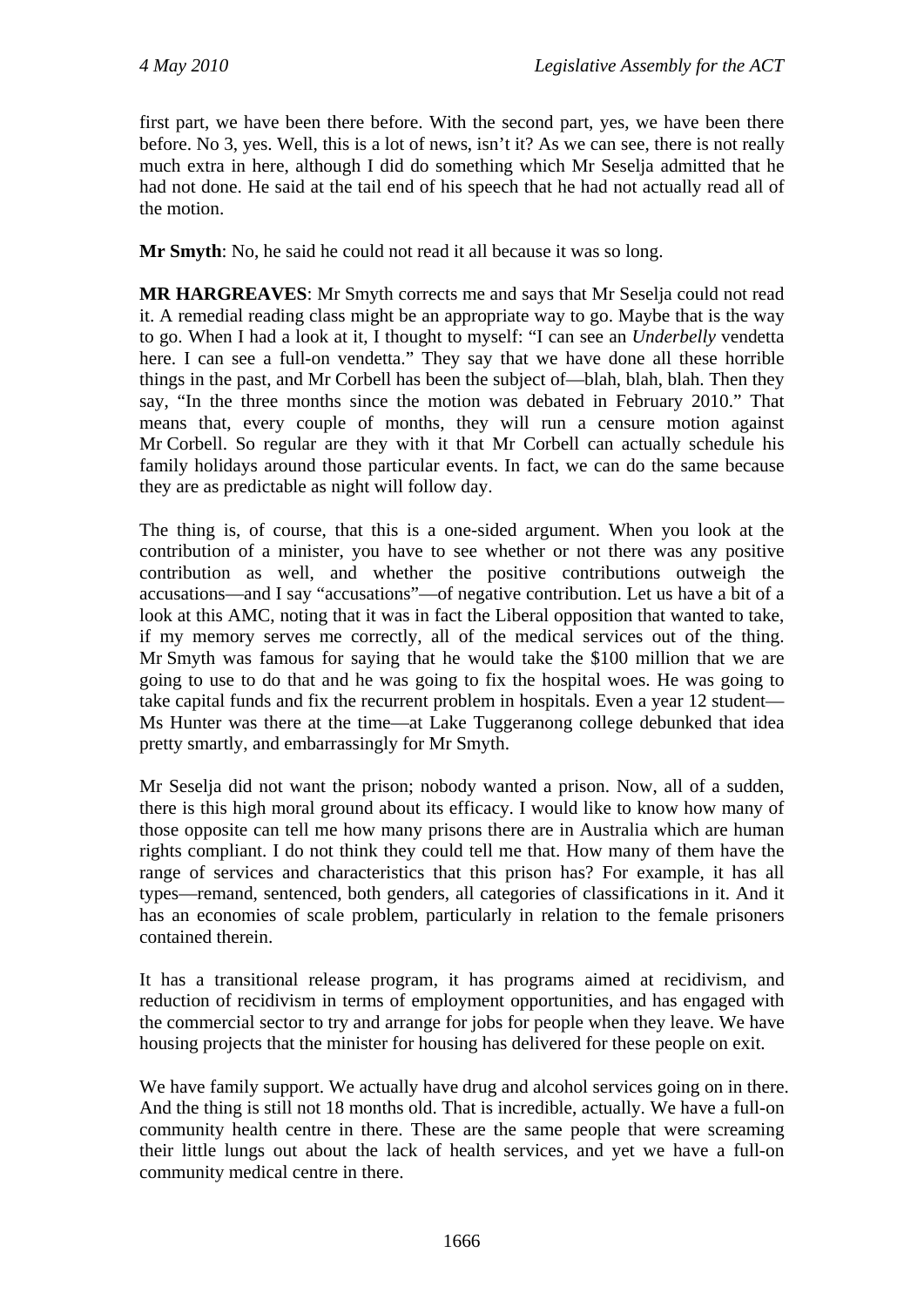It started under whose watch? All of this progression forward started under whose watch? Mr Corbell's. Do we see any credit being given for the vision that was there? No, none. What we have seen is a constant barrage of criticism from the moment that the prison was conceived through to the current date.

When we look at whether or not this minister has delivered for the people of the ACT, I think we have to conclude that he has. He has delivered a first-rate service. I hear these people bleating about a \$500 a day exercise, but they do not say what it is compared with. Are we talking about \$500 a day compared with Goulburn? They have got a great recidivism rate. That is a great training ground for people who want to be lawbreakers. This particular centre is all about restoration of people into the community. The whole philosophy is different. It does not come cheaply.

Can we just canvass the alternative from these people over here. Mr Corbell on this hand is saying, "We will accept responsibility for our own offenders, try to restore them to the community and make them not do it again." With these guys, on the other hand, their original proposal, and I presume the current one, because they are bleating about the \$500 a day cost, is to say, "The alternative is to put them back in New South Wales." Putting them back in New South Wales is a good idea—it worked in 1788; it can work this year! There is no change in their approach to corrections—no change since 1788, just the warehousing model.

Madam Deputy Speaker, if you look back at all of the contributions that those opposite have made in trying to prevent recidivism, in trying to support families, the forgotten victims of crime, in trying to come up with processes to stop it and then, once it has occurred, to stop it happening again, you will not find much, actually.

I was in this place when the original thought about a prison was mooted. To his credit, now Senator Gary Humphries—I think he was Attorney-General at the time; I think Mrs Dunne actually worked with him then—had this idea that we should accept responsibility for our own offenders. And I applaud that. The problem was, though, he wanted to have it privately owned and operated. The Labor Party does not agree with that. We need to take community responsibility for a community problem, and come up with a community solution for it. Where did we deliver this? We delivered this through Mr Corbell. Was it his fault that the contractors could not deliver on time? No. Is Mr Corbell an expert in the intricacies, the technical intricacies, of an up-to-date, state-of-the-art electronic prison? No, of course he is not; he cannot be expected to. He put out a contract and expected it to be delivered. Now, it has been delivered, and we are still going through the odd teething phase. And you would expect that, in something which is not 18 months old, particularly with the delivery of programs within it.

At the end of the day, you can rabbit on as much as you like about electrical wires and brickwork, but it is the hearts and the souls of those people who are living in the AMC which are the important part, and this minister is delivering constantly those programs to make sure that they do not go back into the AMC. Have a look at some of the programs. Have a look at some of the training in employment that we have given for the women and the blokes.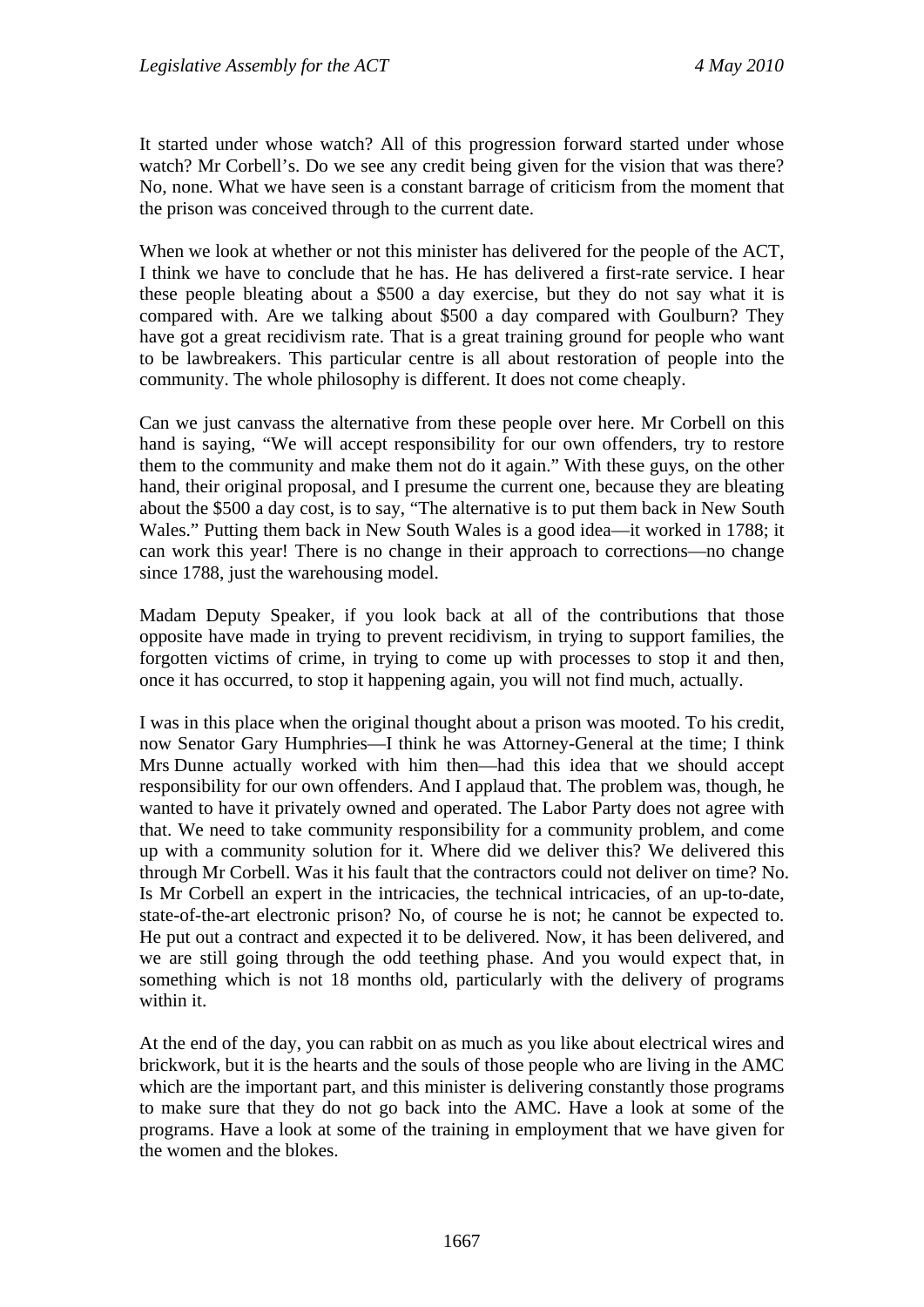Quite apart from trying to censure Mr Corbell for an episode at the beginning of a life of a particularly difficult facility to manage, we should be congratulating Mr Corbell on leading not only this community but the Australian community in the way forward, in addressing aberrant behaviour in our corrective institutions. I think we should vote this motion down.

**MS HUNTER** (Ginninderra—Parliamentary Convenor, ACT Greens) (11.39): As my colleague Ms Bresnan has already stated this morning, the Greens will not be supporting this censure motion. One of the things that have been raised by the opposition was around where is the bar set on these issues. It is really important that we are able to tease out what are policy and operational issues versus gross misconduct and, in this case, gross misconduct of a minister.

There are obviously a number of teething problems that are going on with the opening of the first prison in the Australian Capital Territory. Of course, the Greens are very supportive of having a prison in the territory and we are pleased that the building was designed to be human rights compliant. Just because you have a human rights compliant building it does not naturally follow that what happens inside that building will be always in the spirit of human rights. That is why it is important to build a culture, a workforce, that truly understands the approach that is expected in the running of our prison—that is, at the heart of all of this there must be the understanding that the punishment for prisoners is taking away their liberty. While they are in that facility it is about providing polices, programs and options for prisoners to rehabilitate. It is also about improving health and having opportunities around education, training and employment.

At the end of the day, our aim and what we want to achieve is to make our community safer. The way to do that is to ensure that we have the policies, programs and opportunities in place so that, when those prisoners are released, they are going to be able to get a job or continue in some sort of education and training. The hope there and I would say the goal—has to be to reduce the recidivism of our prisoners. We must all work towards the achievement of these important aims. That is why it is important that we have a workforce within the prison that understands that that is the philosophy the prison is built on. It is important that they be supported through human rights training, ongoing training, and also by having the right complement of staff on each shift.

People have mentioned this morning the concerns that certain community organisations have raised. They have been turned away because there have not been enough staff on shift to enable them to deliver their programs. We know how important these programs are. These are organisations that deliver drug and alcohol programs. We know that a significant number of our prisoners have a drug and alcohol problem. We know there are mental health issues and that there are comorbidity issues going on. That is why it is important to ensure that we have well-trained, supported staff with a full complement on each shift so that these things can be delivered.

Turning to the motion, it is interesting that we have seen quite a bit of what is in this censure motion before and, in fact, not too long ago. I think Mr Hargreaves pointed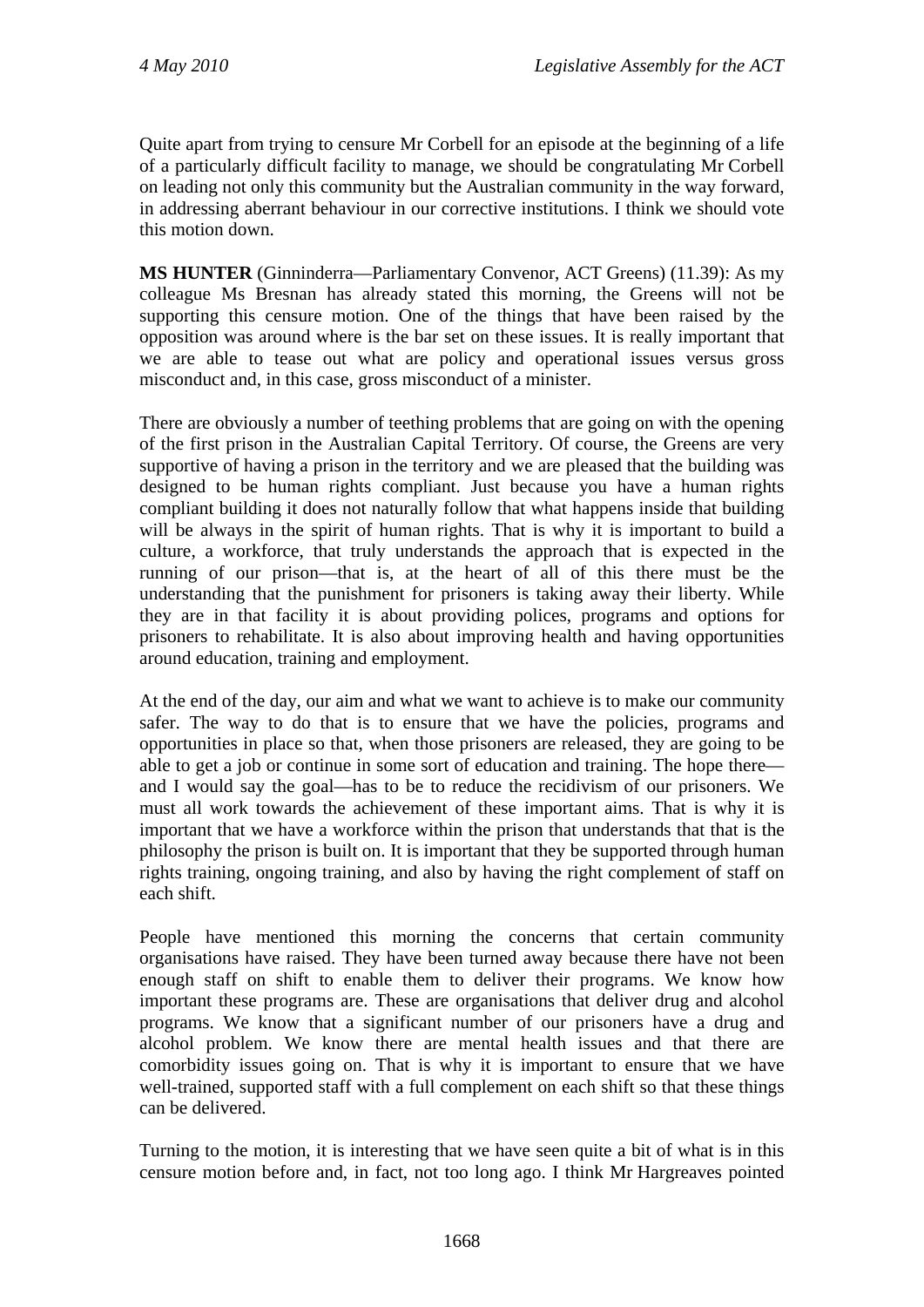this out. All but two parts of this motion were in a motion brought forward by Mr Hanson a little while ago. The wording is exactly the same; it is a cut and paste. We have seen paragraph (3) before. There are a number of things in this censure motion that we have seen before. When Mr Hanson brought forward the last motion we sat down and said, "We can't support it in its current form." We put forward a number of amendments, but one thing that we did retain, which we thought that Mr Hanson had got right, was the importance of having an independent review. Mr Corbell has noted that Mr Hamburger has been engaged to conduct that review.

Our understanding from the Auditor-General and the human rights commissioner is that they are happy with this process. Organisations like ADFACT and DIRECTIONS ACT, which are two community-based drug and alcohol services, are happy with the process as well. I know that a number of individuals and organisations are engaging in the process by commenting on the draft terms of reference. No doubt this independent review will come back with a series of findings and a series of recommendations. It is incumbent upon all members of the Assembly to look closely at those findings and ensure that the recommendations are implemented.

I guess this picks up on Mrs Dunne's comment about looking backwards—that one of the Labor speakers had gone back to the previous Liberal government. I would also be urging people not to go backwards. Today's censure motion is a cut and paste from a previous motion. We need to move forward. We need to ensure that we do not just have a human rights compliant building but that the delivery of that prison is human rights compliant. These things are incredibly important. Obviously we need to look at the problems. We need to investigate those problems and then we need to look at the solutions and move forward from there.

I want to pick up on a couple of things in the motion. It is a rather a long motion. On page 2 it goes to the events of Mr Corbell speaking with the media and making some comments—disagreeing that lockdowns of 20 hours over seven days was the problem with the rooftop protest. Ms Bresnan said that she received a briefing. She said she was satisfied that the minister had not been provided with the right information and that he went out to correct the public record as soon as he was aware of the correct circumstances. Ms Bresnan was satisfied that the right thing was done on that occasion.

I think this brings up the issue that was thrown around by members of the opposition about secret briefings. There are no secret briefings. I would like to ask the opposition why they do not ask for briefings. Briefings, we find, are a good way to quickly get in and get the information—to find out the facts and the circumstances. It can be very useful, when you have constituent inquiries or a matter that is running in the community, to get that information. That is what we are here for—to be representatives of the community. Therefore, we should be using all the opportunities we have to seek information. I know that the opposition do a lot of FOI requests, which is a legitimate way of seeking information. Another way is to ring up a minister's office and also to seek a briefing. There is nothing secret about it. It is another legitimate way of gathering information. Those may be ways of seeking information that the opposition may choose to use more of in the future.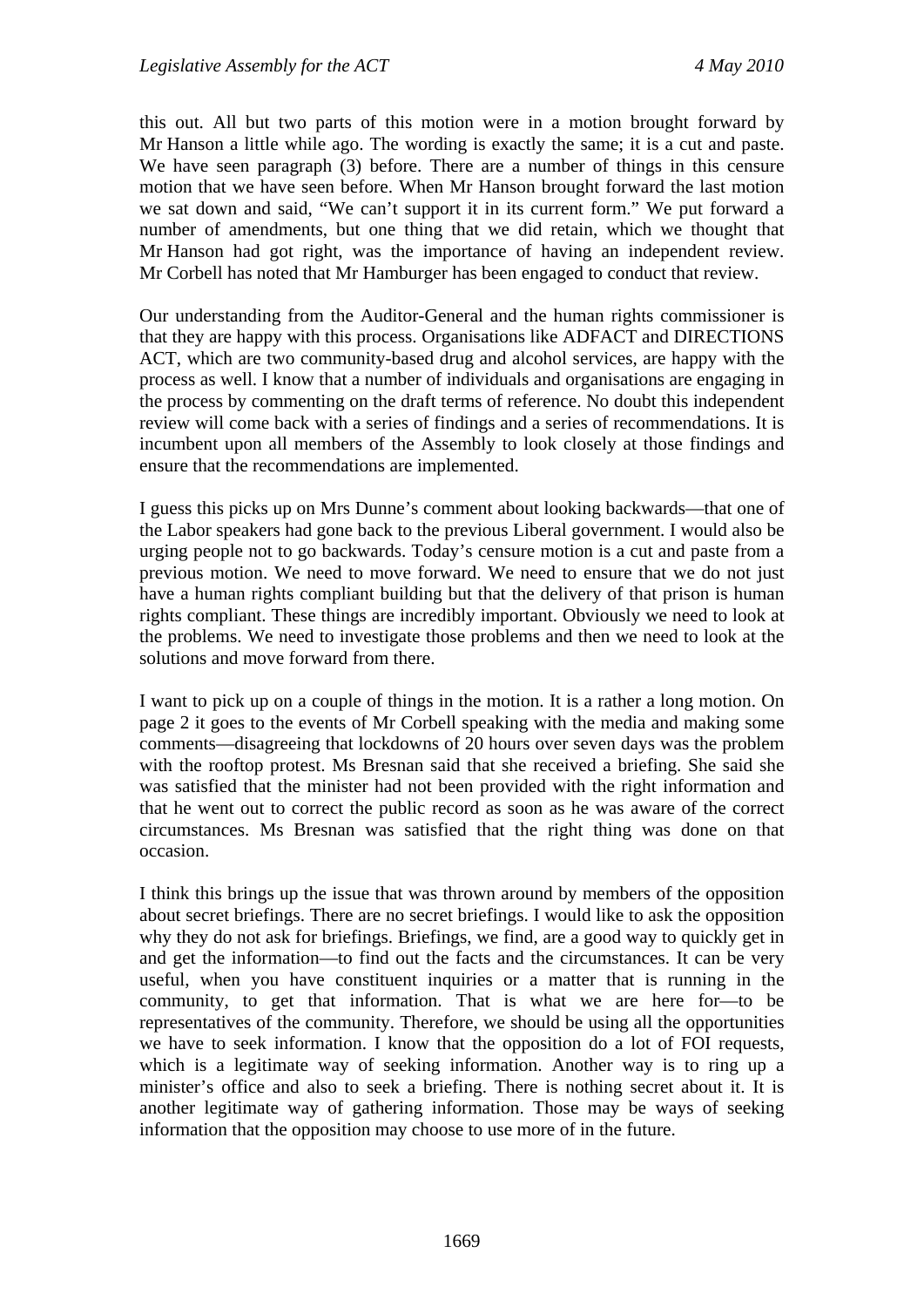It is important that we scrutinise what is going on in our prison. These people are vulnerable in the sense that they need advocates. The Official Visitor is another person who is there to ensure that their welfare is monitored. We believe that this independent reviewer is an important step forward. As I said, we know that there are a number of community organisations, as well as the Auditor-General and the human rights commissioner, that are pleased that this is going ahead. They have said that they are happy with the process. I would urge members of the Assembly to also engage in that process. At the end of the day we are going to have to look clearly at those recommendations.

**MS BRESNAN** (Brindabella) (11.49): I seek leave to table the email that I referred to in my speech earlier today.

Leave granted.

**MS BRESNAN**: I table the following paper:

Alexander Maconochie Centre—Copy of email to Mr Rattenbury and Ms Le Couteur from a constituent, dated 13 April 2010.

**MR HANSON** (Molonglo) (11.50), in reply: I look forward to reading that email. Firstly, I will just turn to the Greens' approach to this. Thank you for your advice to seek a briefing, Ms Hunter. In fact, I had one on Monday from the head of ACT corrections. So while you are sitting there on your moral high horse telling me that I should have had a briefing and telling me about the process to get a briefing, I indeed had a briefing on Monday from the head of ACT corrections and ministerial staff. It is something that I do regularly. If you think that you are on your own in getting ministerial briefings, then you are out there even further than I thought you were.

What we have seen from the Greens again, though, is support for their political masters. I am happy to ask it on the record in *Hansard:* what are you getting for your continued support of Simon Corbell? What little tidbits are you getting in the budget? What extra ministerial staffing did you receive when you did your Greens-Labor agreement? It is quite clear—everybody in the community knows—that you get things from the government for giving them ongoing support. That is the way it works. The Greens-Labor agreement actually writes that in black and white and says that is the way it works.

The ongoing support of Minister Corbell by you is at a cost to the community. You get your benefits from supporting this government; there is no question. You get the Speaker's chair, you get extra staff allowances, you get your Greens' projects, you get extra bubblers in Civic, whatever it might be. There is no question that you are getting extra little things for supporting the government. One of those bits of support, quite clearly, is refusing to hold ministers to account. We have repeatedly brought forward concerns—whether it be through motions of censure or some other forum—when Minister Corbell is misleading, and again and again we see the Greens supporting him.

It is quite clear that there is one party holding this government to account, and that is the ACT Liberals. The Canberra Liberals are holding the government to account, and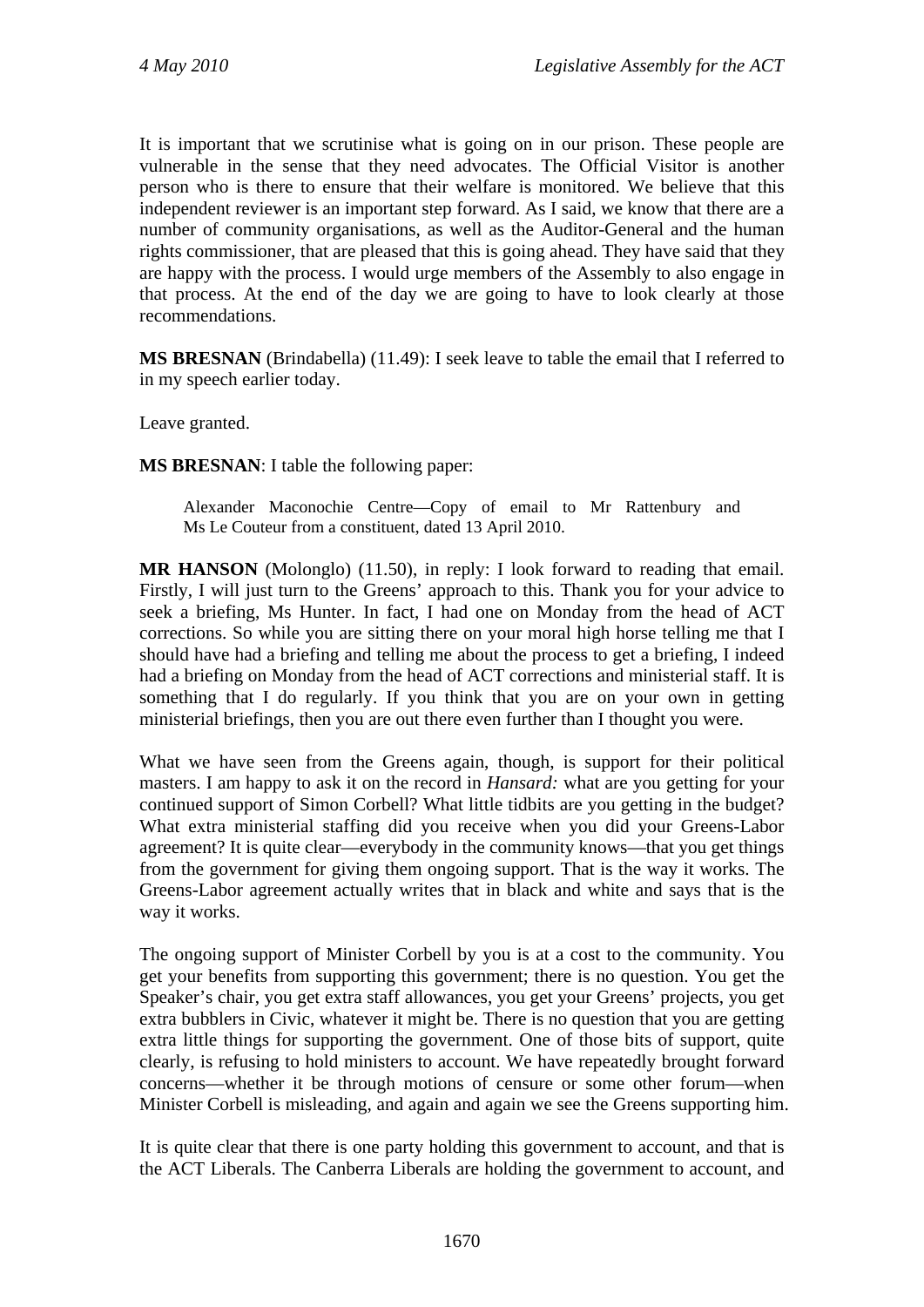the Greens have given up on that task. In fact, they spent most of their time not covering the litany of problems going on at the ACT jail—

**Ms Bresnan**: What happened at privileges? No-one was in the building.

**Ms Hunter**: You were on holiday.

**MR HANSON**: Madam Deputy Speaker, you ought to warn them like you warn us. They did not cover the problems that are occurring in the jail and the mismanagement and the failure to introduce proper rehabilitation programs and so on. What you see is the Greens doing the bidding of their political masters. They spent most of their time—just as they are doing now—interjecting and heckling and attacking the Liberals. Mark this day: 4 May 2010 is the day that any pretence that the Greens have that they are going to attempt to hold this government to account can be gone. Anyone listening to this speech now—the media up there, whoever it may be—this is a day to mark in your diary. All the Greens are interested in is getting everything they can out of this government and giving them their continued support. They did not even make a pretence about being interested in any of the concerns.

I did list the previous issues that have been covered previously, but Ms Hunter pretended this is not a new motion. She ignored the fact that there was a wrongful release of a prisoner—she did not even mention that. She ignored the falsification of documents over the death in custody; the allegations of rape and abuse; the fact that the judiciary is now warning the government that continuation will lead to an effect on sentencing decisions; the lockdown of prisoners; the fact that there are staff problems—the union is concerned and the staff are concerned to the extent that they supported the protest on the roof; and the delay and the disruption to rehabilitation programs. The Greens are ignoring all of that and just say, "We've heard it all before." We have not heard that before; this is entirely new.

I have been provided this email from someone saying—in fact, I will not even bother dealing with that. How the Greens can think that I am getting my information either from the committee or from someone in a random email that is not even signed—we do not have the information of who it is—is just a bizarre allegation. I will not deal with it any further. I am happy to offline, though. If you want to make further allegations either in this place or outside, I am very happy to deal with it. If you are trying to allege something, let me assure you that I am very happy to deal with that.

Turning back to the government, though, what we have seen is the dismissive approach to what the opposition is doing. The opposition are holding a minister to account. That is our job; that is our responsibility in this Assembly. Mr Stanhope and Mr Corbell are dismissive about it. They are not taking it seriously. It is quite clear that Mr Stanhope has given up on any pretence of holding his ministers to account and making sure that they adhere to any semblance of ministerial responsibility. In fact, they sat there and laughed and they thought it was a big joke that we should be concerned that there are allegations about a prisoner being raped.

The real concern is that the allegations are against someone who has previously raped a prisoner at the Belconnen Remand Centre. It is someone who has been convicted of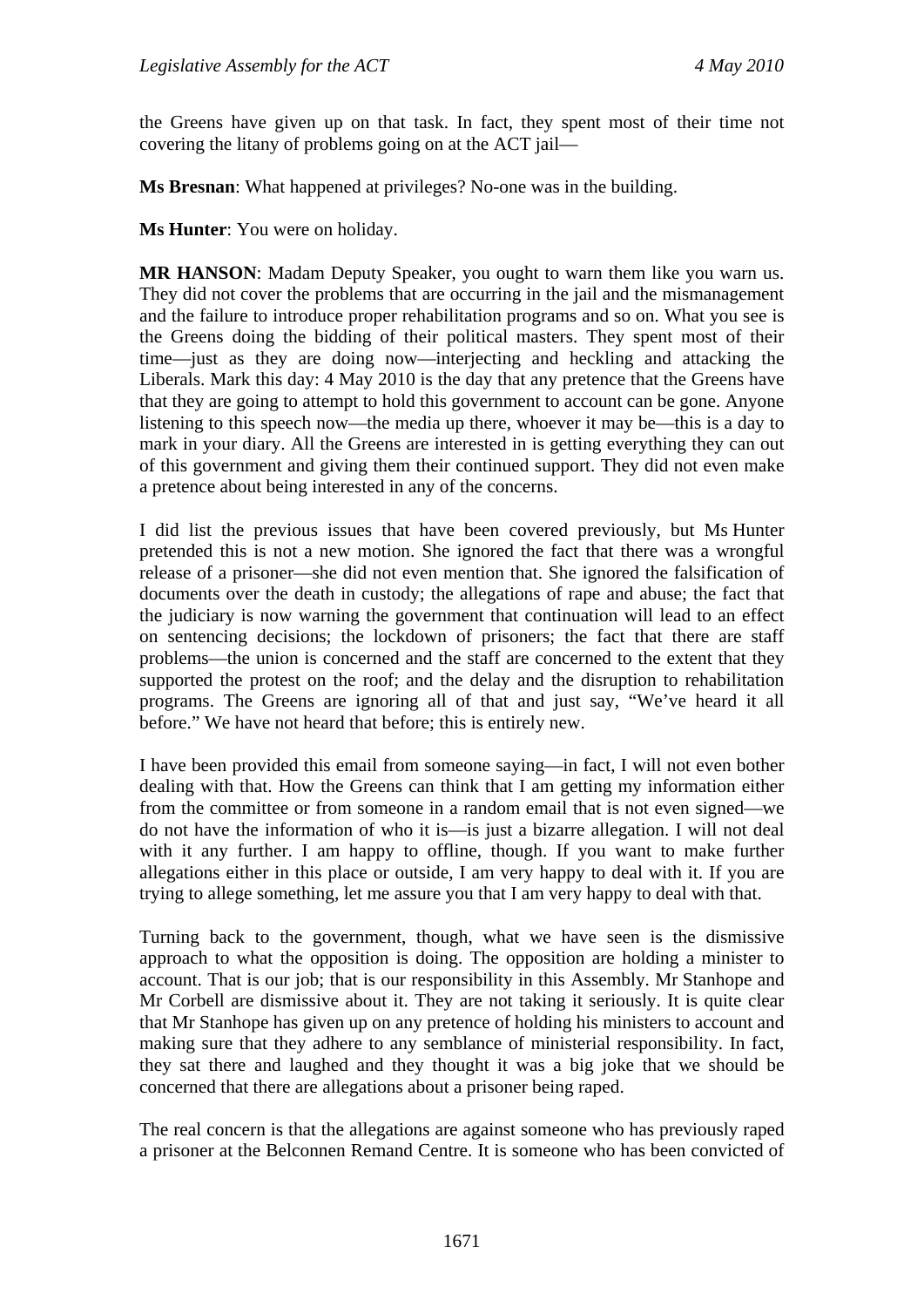rape whilst under custody of the ACT government. The allegation is that he has been allowed to rape some young remandee again. If Mr Corbell and Mr Stanhope think that is a joke, it is quite clear why we have so many problems occurring in our corrections system. If that is what we set as our leadership, if that is the ministerial tone that is being set—we laugh at things or we are just simply dismissive and say, "Well, that happens in jails; you can't hold us to account for that"—then that is an absolute disgrace—

**Mr Smyth**: Total abrogation.

**MR HANSON**: Yes, it is an abrogation of responsibility.

The only thing we have heard from the government is to go back 10 years and to say, "We had a different policy to you back then." It was a Liberal-inspired idea to have a jail here in the ACT, and there was a difference in approach. It was certainly Liberal Party policy to go forward to have a jail here in the ACT, and it would have been run by a private organisation. There was a difference of approach, and by 2004 we had said, "Let's put that money into hospitals, because we don't trust the ability of the ACT government, the Labor government, to run this prison." If you went out there into the community, Madam Deputy Speaker, and said, "Would you like \$130 million put into our hospital system? Would you like the vast amounts of money being spent on our prisoners to maintain them here in the ACT—\$500 a day—spent on our health system or would you like it spent on a jail that is providing none of what is promised?" you would get a very clear answer from the community.

We have heard a lot of promises and we have heard a lot of the rhetoric coming forward from the government about how good it is going to be, how great it is going to be. If it is so good, why are the prisoners protesting on the roof? If it is such a human rights compliant prison, if it is delivering all the programs that they want, if they are having such a good time in there about being rehabilitated, why are they protesting on the roof? I do not get it. If the corrections staff are so happy with the way it is being run, why is it that they are supporting those protesters? Why are they going to their union?

Let me assure you, Madam Deputy Speaker, that what we have heard here today is just the tip of the iceberg. I have had prison officers, corrections officers, come to me and sit in my office and tell me about the problems out there, in desperation at the failure of this government to do anything. I have had prisoners' families come to me in desperation about what is going on there. If you think that these are isolated incidents, teething problems, they are not. What you have here is systemic failure, and you have a government, a Chief Minister, who is refusing to make sure his minister does the right job. You have a minister in Simon Corbell who has been proven to be absolutely incapable of running this jail.

As much as the government like to skew it that way, this is not a policy debate. The policy is set. We have a jail. It is now about running it effectively and efficiently and managing the jail so that rehabilitation occurs and so that recidivism rates in the ACT are reduced. It is about making sure it is not costing ACT taxpayers a fortune—money that they could otherwise be spending on their families or money we could otherwise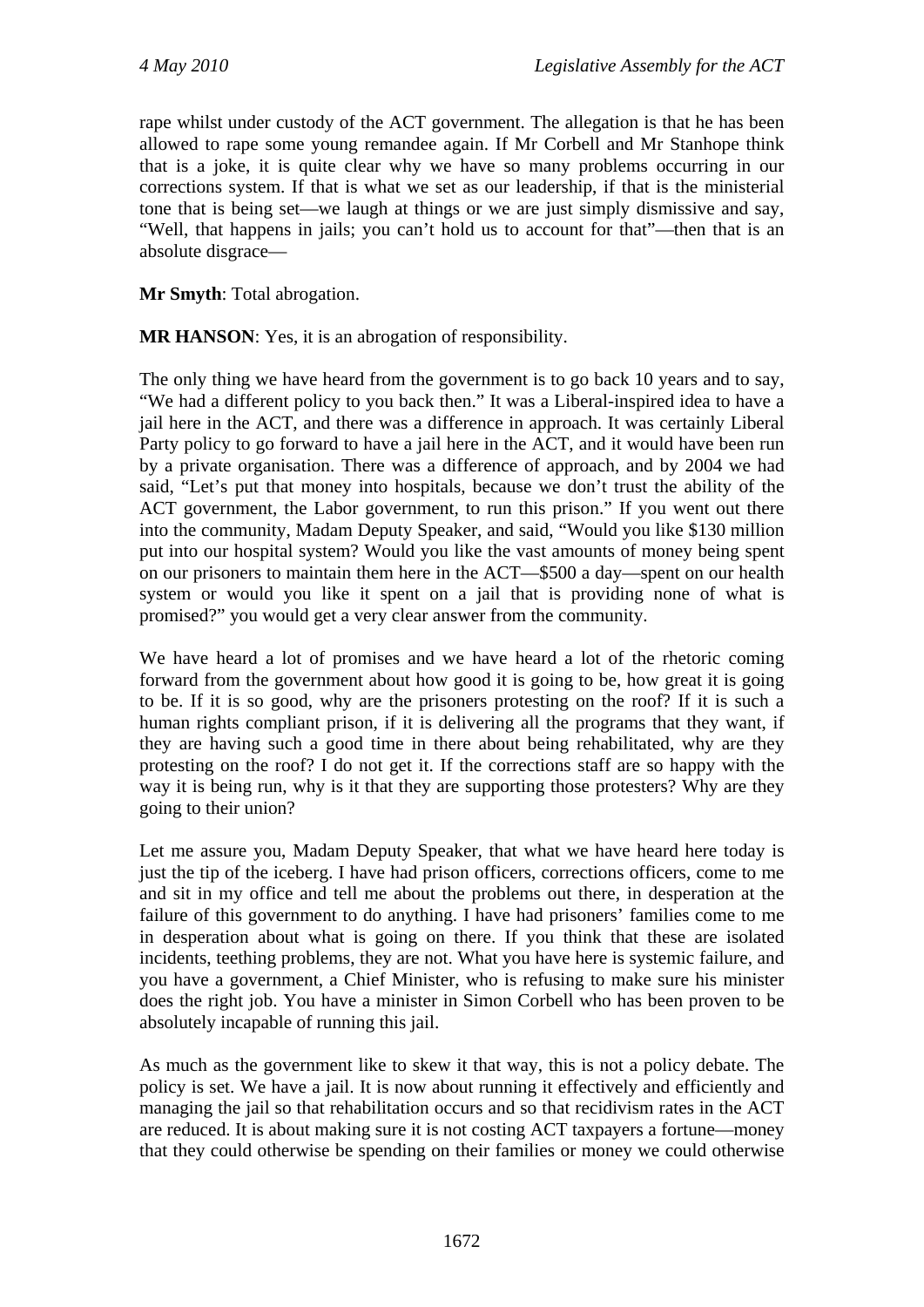be spending on the health system. That is what this debate is about today, as much as the government try to skew it, and that is something that the minister, Simon Corbell, has utterly failed to achieve.

We have been through a long list of problems. They are contained in the motion, but they are not all of the issues. The reason I put them there is that when you look at the cumulative issues—the litany of disasters from the delay, the sham openings, the exacerbation of human rights concerns at the Belconnen Remand Centre, all the way through to the wrongful release of a prisoner just last week—what you see is a government that have failed and a minister who has failed. The minister deserves to be censured, and he is a minister who deserves and needs to have his ministerial responsibilities for corrections removed from him before issues arise that could cause death or injury. *(Time expired.)*

Question put:

That **Mr Hanson's** motion be agreed to.

The Assembly voted—

Ayes 6 Noes 11

Mr Coe Mr Barr Ms Hunter Mr Doszpot Ms Bresnan Ms Le Couteur Mrs Dunne Ms Burch Ms Burch Ms Porter Mr Hanson Mr Corbell Mr Rattenbury Mr Seselja Ms Gallagher Mr Stanhope Mr Smyth Mr Hargreaves

Question so resolved in the negative.

## **Justice and Community Safety—Standing Committee Scrutiny report 22**

**MRS DUNNE** (Ginninderra): I present the following report:

Scrutiny Report 22 of the Standing Committee on Justice and Community Safety performing the duties of a Scrutiny of Bills and Subordinate Legislation Committee together with the relevant minutes of proceedings.

I seek leave to make a brief statement.

Leave granted.

**MRS DUNNE**: Scrutiny Report 22 contains the committee's comments on seven bills, 22 pieces of subordinate legislation, nine government responses and one regulatory impact statement. The report was circulated to members when the Assembly was not sitting. I commend the report to the Assembly.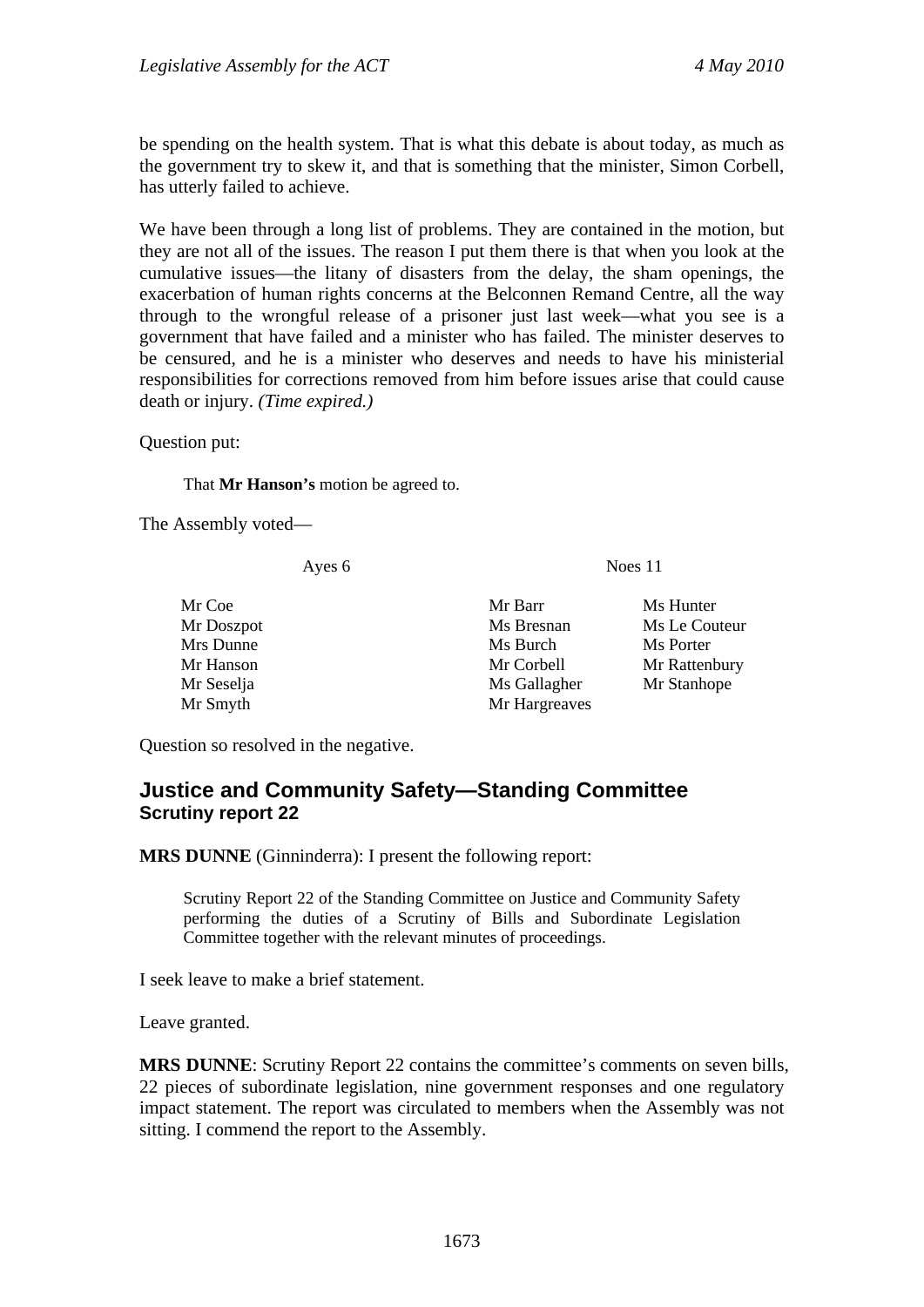## **Privileges—Select Committee Statement by member**

**MRS DUNNE** (Ginninderra), by leave: I refer to my letter to the Speaker of 30 March, and I now advise the Assembly as follows: on 23 February last, the Assembly established a Select Committee on Privileges to inquire into certain statements made by the Managing Director of Actew Corporation, Mr Mark Sullivan, in hearings of the Select Committee on Estimates 2009-2010 on 18 May 2009.

Members will recall that, prior to the debate on that matter, the Speaker tabled a letter dated 23 February that Mr Sullivan had written. In that letter, Mr Sullivan stated:

Mrs Dunne advised the committee that I had informed shareholders in writing that I had been authorised to spend \$149m and that the TOC was \$149.8m.

He went on to say:

That statement is incorrect. I advised the shareholders of the approval by the board of the total budget of \$149.8m. Documents which Mrs Dunne tabled at the Committee hearing will confirm this. The TOC is \$116.7m.

During the debate, I undertook to check *Hansard* of my use of the various terminologies during the hearing of the Standing Committee on Public Accounts on 18 February at which Mr Sullivan gave evidence. I reviewed the *Hansard* transcript of the committee hearing of 18 February, and I wrote to you, Madam Assistant Speaker, to advise you of my findings, and I advised as follows: as transcribed on page 324, I asked Mr Sullivan:

…why did you tell the committee that the TOC was only in final form …

The word "final" should have been "draft", and that was a slip of the tongue, a misspeaking on my part. That is what the role of a member is—if the member makes a mistake, he or she comes into this place and corrects it. Also on page 324, I stated:

… the TOC was \$149.8 million.

The word "TOC" should have read "total project cost". I note that I described the figure as such on page 233 of the transcript. I also note on page 253 that, during the hearing, I tabled a number of documents. I left it as a matter for the committee as to whether those documents should be published. Those documents made it clear as to the various terminologies and their associated costs. I apologised to the committee in my letter to you, Madam Assistant Speaker, for any confusion that was caused by my misuse of the terminologies, and I do so now before the Assembly.

What it boils down to is the fact that my use of the word "TOC" instead of the phrase "total project cost" was a slip of the tongue. No doubt, a slip of the tongue, too, was behind Mr Sullivan's use of the word "TOC" instead of the phrase "total project cost" during an interview on 2CC on 19 February. He said: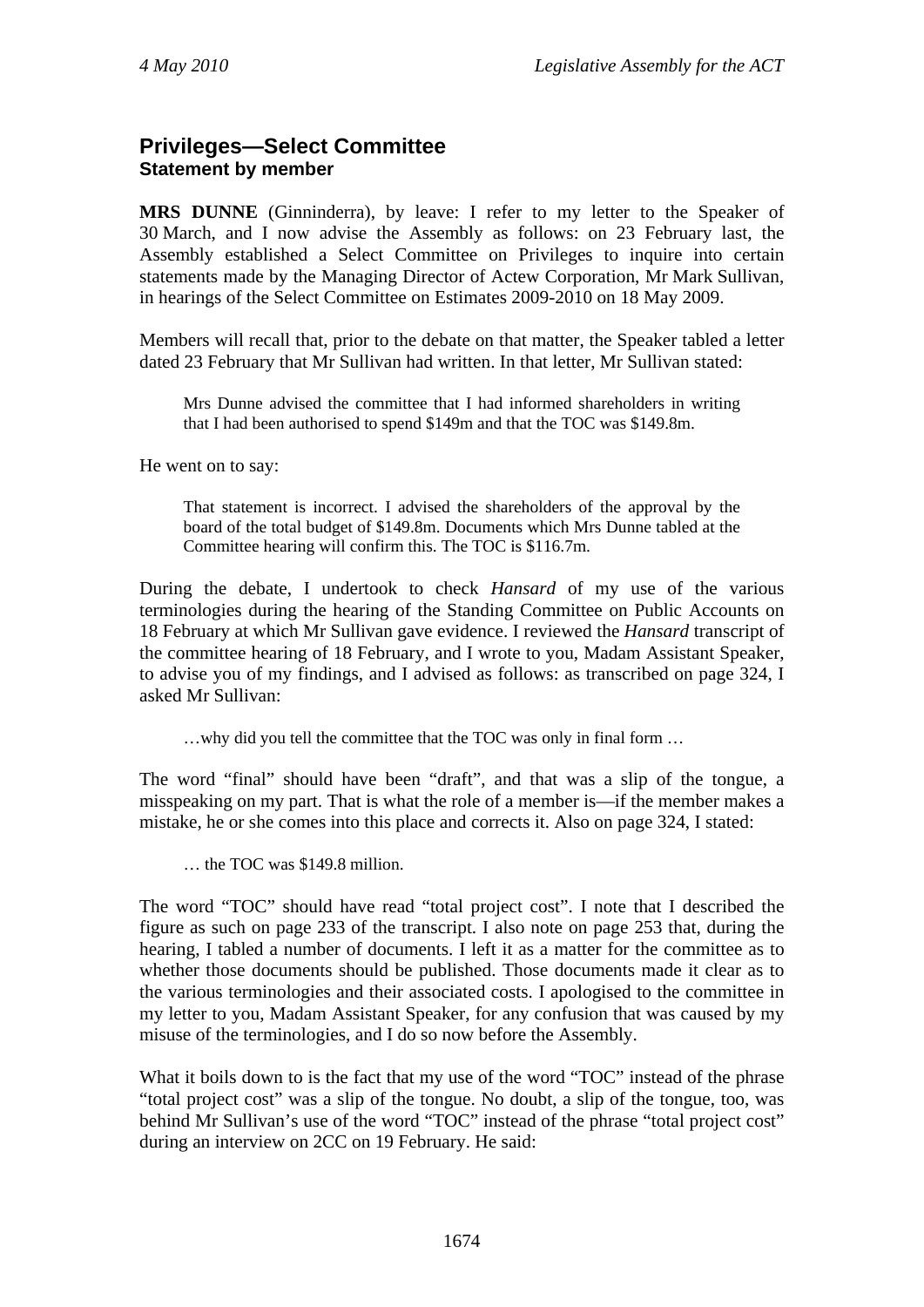We had agreed at our end to a TOC of \$150 million.

Perhaps there was another slip of his tongue when he gave a similar impression during an interview on ABC Radio the same morning. He said:

We had taken the total out turn cost for the Murrumbidgee pipeline to the board a few days earlier than the hearing, the board had approved it and given me the delegation to spend the money.

In fact, Mr Sullivan took the total project budget of \$149,793,000 to the board. That cost included the TOC of \$116.7 million and a number of other cost components, such as the owner's costs. The board approved the total project budget of \$149.79 million. It also delegated and authorised Mr Sullivan to approve expenditure to an upper limit of \$149.8 million for the Murrumbidgee to Googong project.

It is important to clarify these matters for the public record, and I thank the Assembly for allowing me to do so. However, it is also important to recognise that this misuse of technical terms was little more than a slip that anyone can make, even experts such as Mr Sullivan himself, who I thought would not make such slips. Indeed, it is nothing more than a diversion from the facts of the case, and these are as follows.

On 13 May 2009, the Actew board approved a total project budget of \$149.8 million for the Murrumbidgee to Googong pipeline. It also authorised and delegated Mr Sullivan to approve expenditure on the project to that total project budget. The board decision paper that was dated 6 May and which records the board's decisions noted:

The TOC has been approved by the BWA Alliance Project Management Team and the Alliance Leadership Group.

The board approved the total project budget, which included the TOC. In turn, the TOC included provisional sums of two items totalling \$9.3 million. Nonetheless, the Actew board approved the total project budget, including the provisional sums. It authorised and delegated Mr Sullivan to approve expenditure, including provisional sums.

Five days later, on 18 May, knowing that his board had made the decision that I have just outlined, Mr Sullivan appeared before the estimates committee. He told the estimates committee:

The Murrumbidgee to Googong pipeline is currently under consideration by the board. While we have got a draft TOC, it has got some process to go through before it is an agreed TOC.

Madam Assistant Speaker, the statement is simply incorrect. It is false and it is misleading, and Mr Sullivan knew it was incorrect, false and misleading when he made it. There can be no mistake of semantics in that conclusion, and I await with interest the report of the privileges committee on this matter.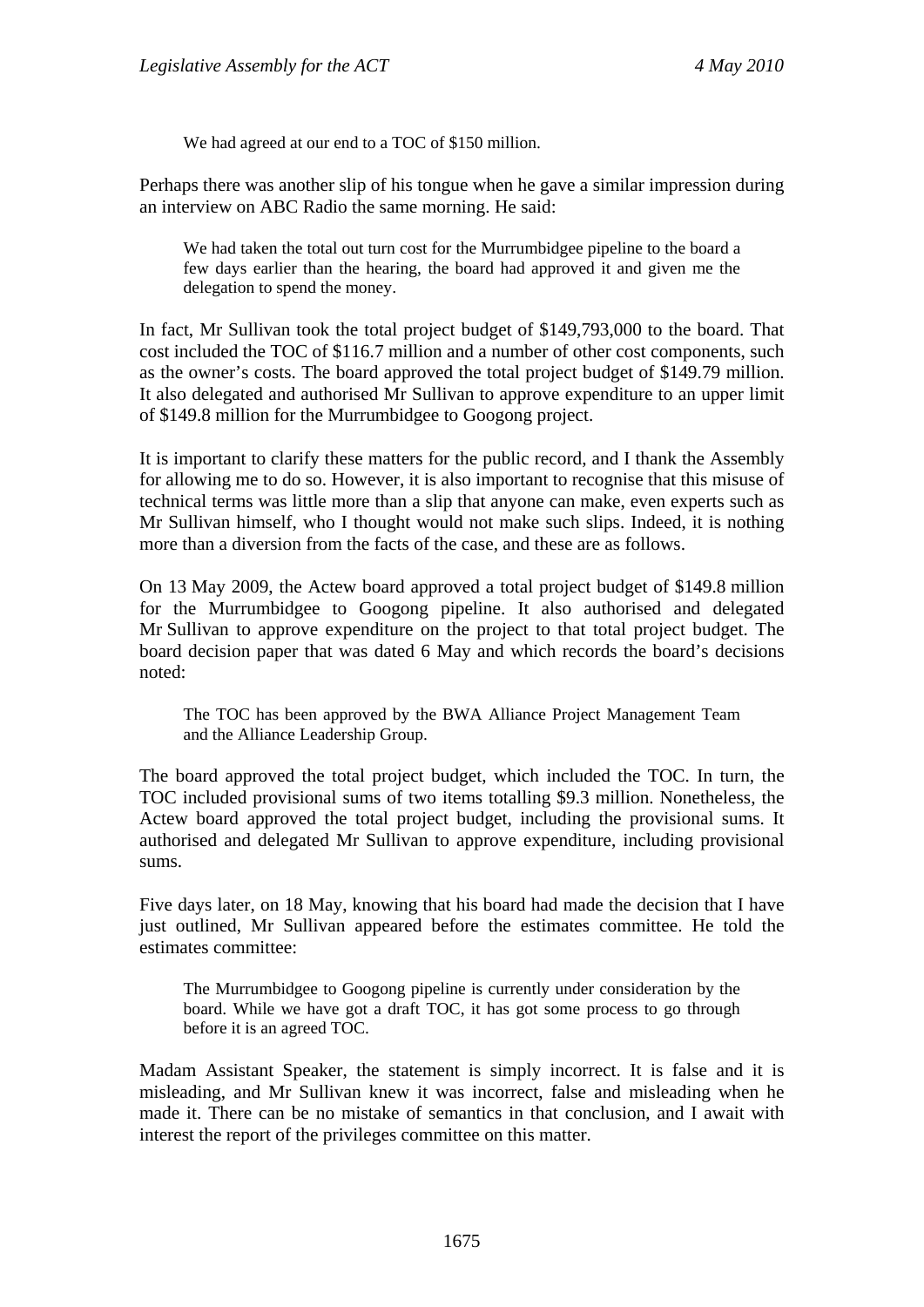# **Emergencies Amendment Bill 2010**

Debate resumed from 18 March 2010, on motion by **Mr Stanhope**:

That this bill be agreed to in principle.

**MR SMYTH** (Brindabella) (12.11): The opposition will be supporting this bill, although I will mention some of the concerns we have in a moment. This bill makes an important change to the way in which emergencies are considered in the ACT. The bill proposes a more generic approach to determining an emergency.

It is interesting that much of the focus of public policy in Australia has been on bushfires as the cause of many of our significant emergencies. Of course, emergencies can be caused by a range of natural events and also by human actions. The focus on bushfires is important, but our public policy approach should be to acknowledge emergencies in general and to devise policies and programs that are appropriate to all types of emergencies.

As this bill proposes, there can then be a scale, or a spectrum, of emergencies established. There can be a very localised emergency, perhaps a chemical spill or something similar. Then there can be a major, all-encompassing catastrophe such as the bushfire disaster we experienced in January 2003. Moreover, with the increasing emphasis on security matters and the potential for security emergencies, the extension of the notion of an emergency, which is implicit in this bill, to incorporate security issues is sound. Overall, this all-hazards approach is a most appropriate amendment to make to the emergency management regime in the ACT.

As an aside, I note that the bill encompasses the whole range of activities associated with emergency management. The proposed amendment to section 3(b) includes preparation, prevention, response and recovery. These are critical responsibilities, dealing with emergency management, that are placed on the government of the day by legislation.

This bill decouples the appointment of an emergency controller from the need to declare a state of emergency. In adopting this approach, the bill recognises the spectrum of possible emergencies, ranging from those emergencies which are relatively minor to those emergencies that might require the appointment of an emergency controller and to a state of emergency, when an emergency controller must be appointed. This provides a reasonable hierarchy of stages in recognising and responding to emergencies.

I want to thank the minister for arranging a briefing on this bill. The bill contains some matters that are rather complex, and this briefing was particularly helpful.

I need now to make some comments on the way in which the minister presented this bill. I was surprised by the approach adopted by the minister when he presented this bill. Some of the minister's comments seemed to be somewhat intemperate and even contradicted other information. The minister said: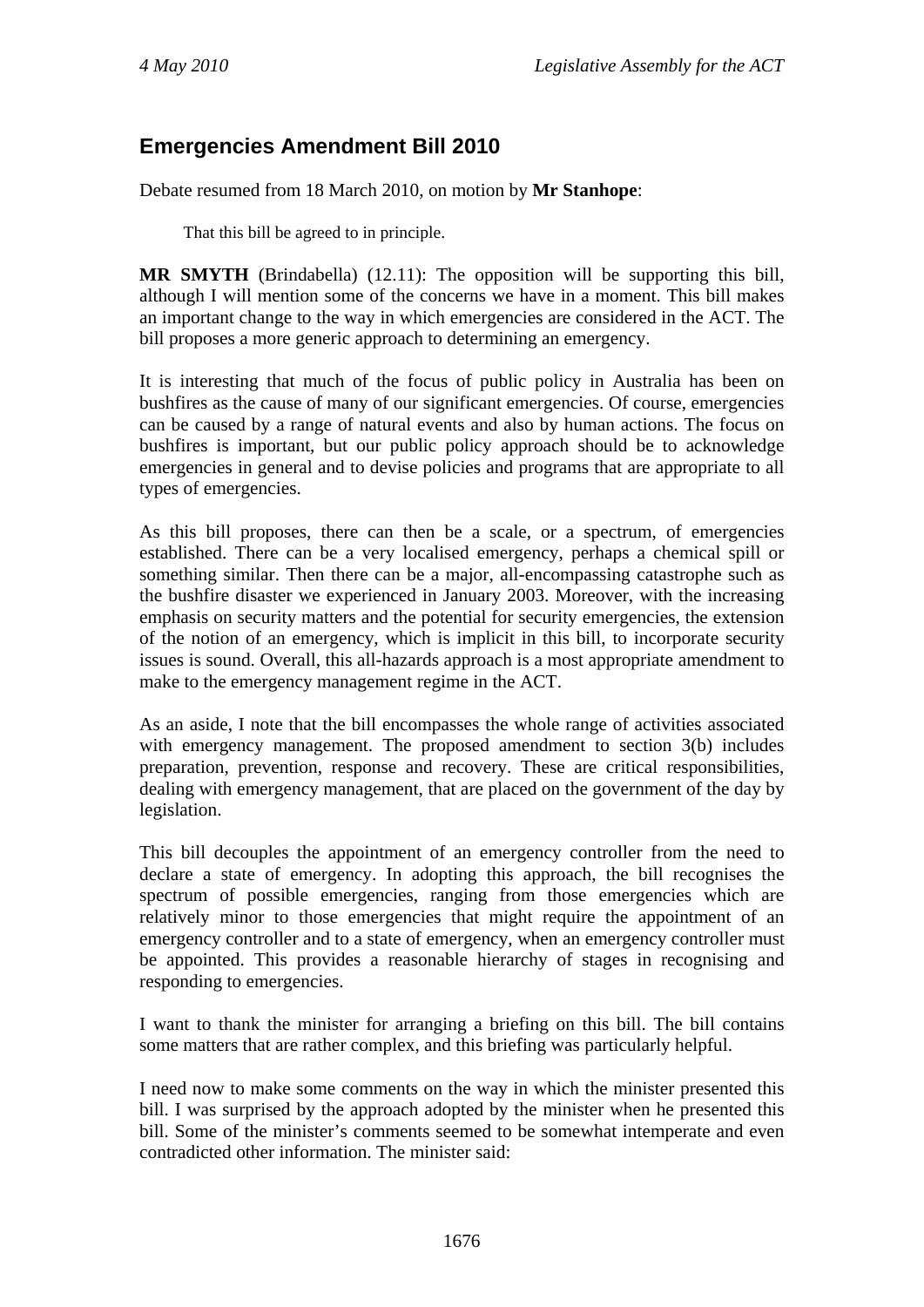… the overall governance structure under the act—

the 2004 act—

has remained the same.

This is quite obviously not the case. When the Emergencies Act was passed in 2004, it established a statutory authority to manage the emergency services in the ACT. In 2006, as part of the response to the still-secret Costello report, this authority was abolished and was replaced by the Emergency Services Agency, located within the Department of Justice and Community Safety and with four specialist agency chief officers replaced by two deputy commissioners. Then, in mid-2009, the senior structure was changed again to revert to a commissioner with four specialist agency chief officers. It is clearly evident that the structure of emergency services management has been anything but stable over the past six years.

The minister then says that, according to a review, or what he calls a refresh, the act is outdated. I find this rather surprising, as the act to which he refers was put in place only in 2004. This is a very short period in which to conclude that the act is already outdated.

As if these criticisms are not enough, we read in the explanatory memorandum that the proposed amendments in this bill "build on a sound foundation of settled arrangements" in the act. On tone hand, we have an act that is outdated and an organisation that has undergone substantial change over the past six years; on the other hand, we apparently have a settled organisation. Minister, you cannot have it both ways. In developing public policy, an essential ingredient should be an agreed analysis of the issues that are the focus of the public policy. The contradiction between your presentation speech and the explanatory statement does not provide any confidence that there is agreement within your government about even the state of affairs in emergency management, let alone determining what the appropriate response should be.

The minister then refers to such matters as inadequacies, inconsistencies, duplication and ambiguity in the emergency management governance arrangements. These words make things sound as though they are a real mess. But are they? The changes proposed by the minister in response to this mess are relatively minor. They establish a hierarchy of emergencies; they change the process for appointing an emergency controller, and they change the Emergency Management Committee to the Security and Emergency Management Senior Officials Group.

I have no problem with the first and second of these changes. As I noted earlier, there can be a spectrum of emergencies to which a response is required. It is quite appropriate, therefore, for an appropriate person to be appointed to manage that emergency event. And if the event becomes more substantial and a state of emergency is declared, a controller needs to be appointed to manage that event. Indeed, it may be the same person. I also support changing the title of this person from territory controller to emergency controller. I think that adds a certain clarity.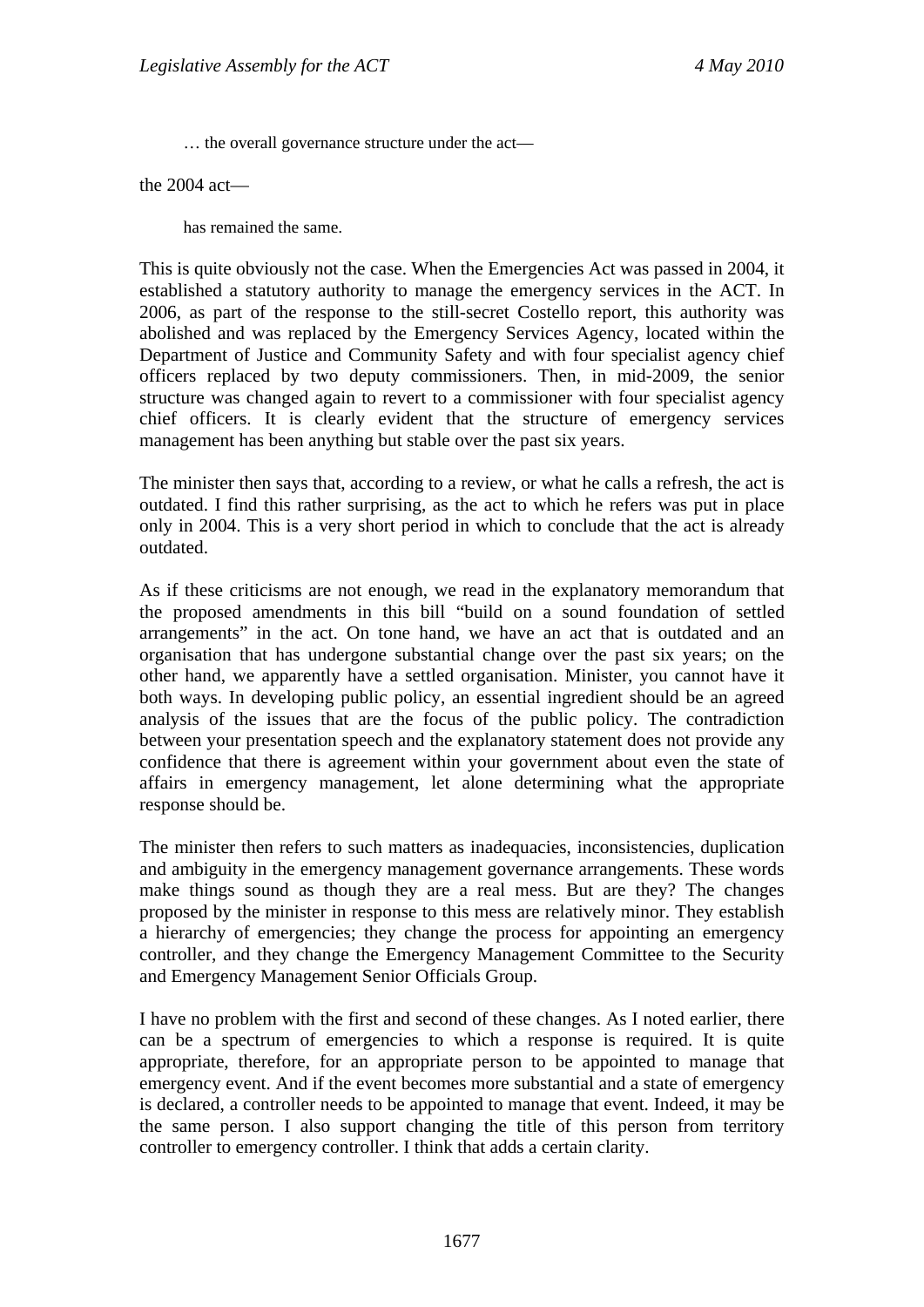But what about the third change? As far as I can tell, all that is happening is that the Emergency Management Committee is being replaced by the new group titled the Security and Emergency Management Senior Officials Group. The overall reporting structure for emergency management remains the same: we will still have cabinet; we will still have the Security and Emergency Management Committee of cabinet; we will still have the Security and Emergency Management Branch. If there were inadequacies, inconsistencies, duplication and ambiguity in the emergency management governance arrangements before, then—surprise, surprise—these problems clearly will remain after these amendments have been put in place. In my judgement, and based on what I know about the emergency management arrangements in the ACT, I consider that the minister's rhetoric on this matter has been extreme. Given the significance of the presentation speeches and associated material, I suggest that the minister should be far more careful with the words that he chooses.

I also am intrigued by the title of the body that is intended to replace the Emergency Management Committee. We will now have the Security and Emergency Management Senior Officials Group, SEMSOG. What a mouthful, and what a silly and pretentious title. This title tells me that someone is trying to make something sound important. I see no need, for instance, for the words "senior officials" to be included in this title—unless there is another motive. Why are they there? Is it to distinguish this body from a meeting of junior officials? Recently we have seen what this minister thinks of junior officials when dealing with issues to do with insulation. I believe that we would not lose any of the sense of what is being sought by describing such a grouping as the security and emergency management group. It is simple; it is effective; it is precise. Indeed, a junior officer with a particular expertise may well be included in such a group, as would be appropriate.

I raised some matters with the minister's advisers during our briefing on this bill. I have received advice from the minister about those, and I thank him for that advice, which turned up, I think, late yesterday.

I need to comment on my concerns on two of these matters. The first concerns the wording of proposed new section 150A(5) where I question the reason for this convoluted wording and why this section is needed in any event. Given the requirement established in proposed section 150A(1), I consider that paragraph (5) is superfluous. I will read the paragraph for members; it is quite an interesting paragraph. Paragraph 150A(5) says:

The Chief Minister may be satisfied that an emergency is likely to happen if the Chief Minister is satisfied that an event that has happened or is happening, or a circumstance that exists, gives rise to the likelihood of an emergency.

If anyone can work out what that actually means, I would be grateful for assistance. If you read, for instance, section 150A(1), you will see that it seems to make paragraph (5) superfluous. Section 150A(1) simply says:

This section applies if the Chief Minister is satisfied that—

(a) an emergency has happened, is happening or is likely to happen …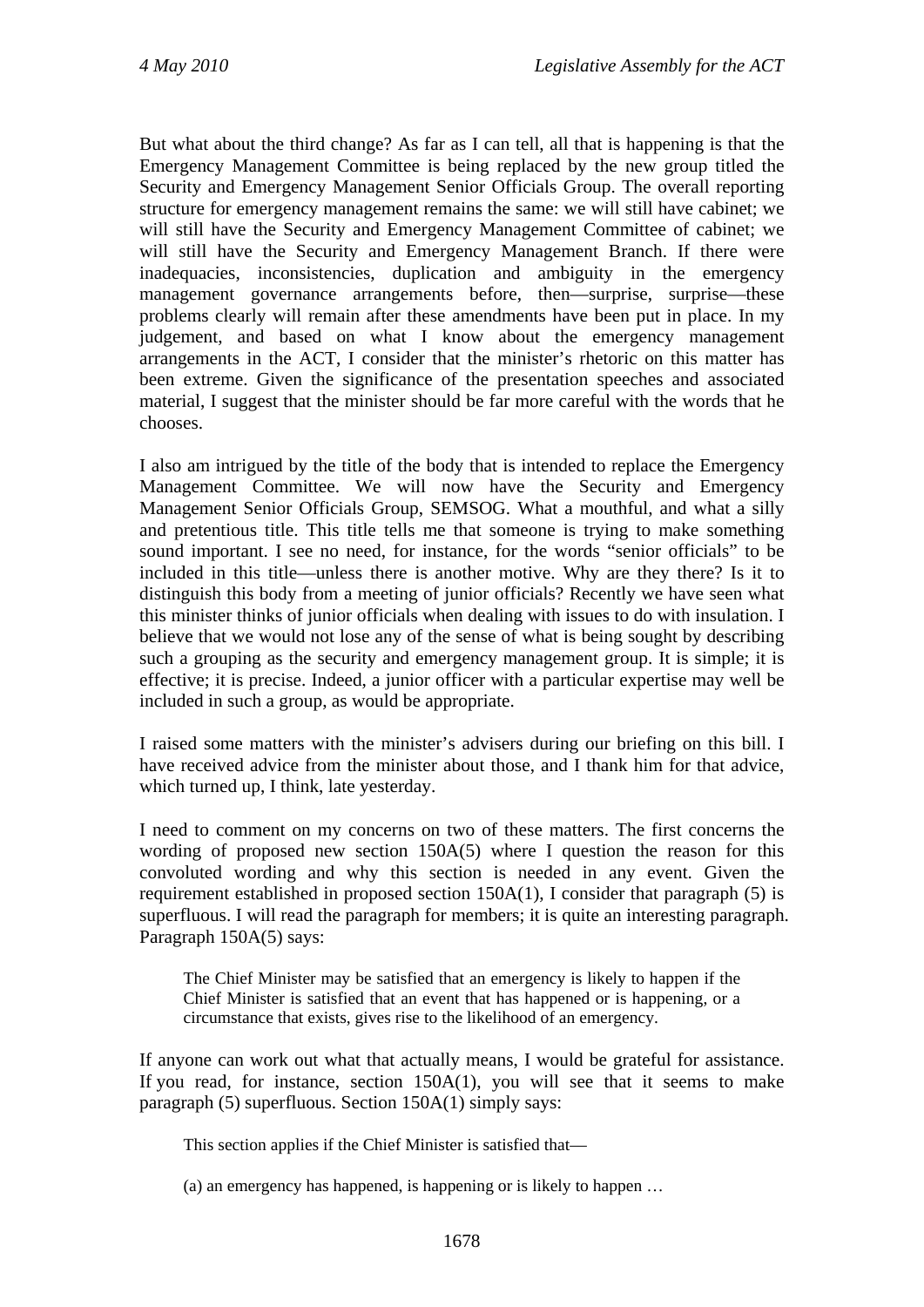I am not sure what the extra words add. I am always concerned that at times of emergency you may have too much legislation. I note that the same wording is in the current act in sections 151(4) and 156(4). That does not necessarily mean that these words are necessarily correct or required. I will be moving an amendment to delete paragraph 150A(5) in the detail debate.

The second matter that I raise concerns proposed section 162(2). Again, I am not convinced that we need to put into legislation a requirement that an emergency controller cannot act in a particular way. This particular section says:

The emergency controller may not direct the person to undertake an operation in a particular way.

I am not convinced by the explanation given by the minister. There may be a reason for such a direction to occur. It might be a rare occurrence, but I do not think we should be ruling it out. I am not convinced that we need to put into legislation a requirement that the emergency controller cannot act in a particular way. I understand the logic underpinning the section: it is not acceptable for a controller who, for instance, may have a fire brigade background to direct an ambulance officer how to perform a specialised medical task. But you have to ask how likely that is to happen. At the same time, we are considering legislation dealing with emergencies—not what would be considered perhaps normal situations, but emergencies—where circumstances may change very quickly, where very quick responses may be required and where someone may be required to act outside their area of specialisation. The minister has not provided any justification for this limitation in his further advice. The whole point of having legislation dealing with emergencies is to provide a framework within which emergency services people can act. A limitation such as this does not seem appropriate.

A further issue is raised by comments the minister made in his presentation speech. The minister said that it is inappropriate for people who are not ACT government officials to provide advice to the Security and Emergency Management Committee of cabinet or to a territory controller. I find it hard to accept these limitations. There may be emergencies where very specialist knowledge and expertise are required. This expertise may not be available in the ACT government. For the minister to suggest this limitation on advice flowing to the relevant authorities during an emergency could well make a situation worse. This certainly would not be a good public policy outcome. Fortunately, this restriction is not in the act or this bill; I find it strange that the minister mentioned it at all.

In concluding, let me say that I also note that there are some minor errors in the explanatory statement, but I assume that the minister has found these and has had them corrected. With these comments, I commend the bill to the Assembly.

**MR RATTENBURY** (Molonglo) (12.24): The Greens will be supporting this Emergencies Amendment Bill. It is a bill that updates the existing act to introduce into the legislation what the minister has described as intuitive simplicity. Given that the Emergencies Act is a piece of legislation that will be turned to in times of immense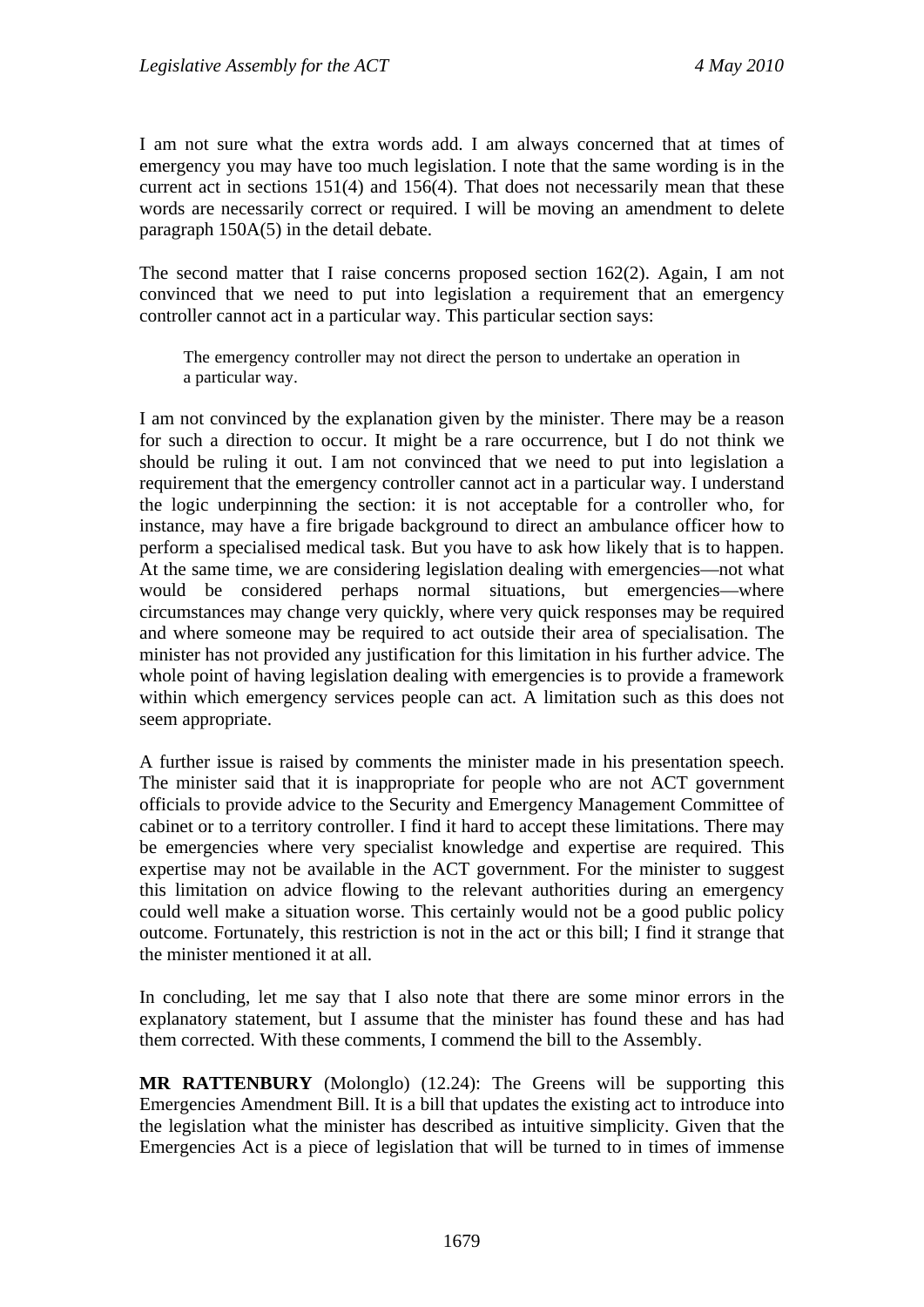stress and uncertainty, any simplification of the act is well worth while. The Greens support the amendments on that basis.

The bill follows on from a review into emergency management governance arrangements. We are told that the amendments for debate today address a number of deficiencies that the review identified. However, the review has not been made publicly available. Because of this, we have read the bill as it stands and without the benefit of all the supporting documentation. When a document is directly related to amendments, debate would be enhanced if that document were made publicly available.

Having said that, I am pleased that this bill will require another review in five years time. Emergency management requires constant vigilance and we must ensure that the legislation is kept up to date so that it can be quickly and easily put into effect when required. I am particularly pleased, however, that the bill also requires that that review be tabled in the Assembly. This is a good move from the government. It adds openness and accountability into the process and I welcome that inclusion.

A key amendment made by the bill is to allow the emergency controller to act as a potential emergency is developing but before a state of emergency needs to be formally declared. This series of amendments will free up the controller to take preventive action that will save life and property. Currently, the operation of the act creates some uncertainty about what action can be taken in the lead-up to an emergency.

There are key examples of where a controller may need to act but where a state of emergency has not been declared. These illustrate the need for these amendments well. For example, on days of a catastrophic fire danger warning, the interests of Canberrans will be best served if the controller can act instead of waiting for a bushfire to actually arrive on our doorstep. That is the uncertain situation that the current legislation potentially creates. The amendment is a responsible one that allows for preventive action to take place.

The powers of an emergency controller are necessarily broad. They are able to order movement of people and take control of property and essential infrastructure. Clearly, these are all practical actions that the controller must be free to undertake during a developing emergency. They must not be retarded by unnecessary processes that take up valuable time.

As the scrutiny of bills committee has picked up, human rights would be engaged where a controller is required to use their emergency powers. For example, where a controller orders an evacuation, the right to freedom of movement is engaged. The committee requested that the minister respond and justify the human rights interference.

At this point, it is helpful to return to the words the minister used to describe this bill. He said that the amendments help to achieve "intuitive simplicity". It certainly is intuitive that at times of emergency people need to be ordered about. People will respond well to a clear direction from someone in a position of authority. It is also intuitive that where an emergency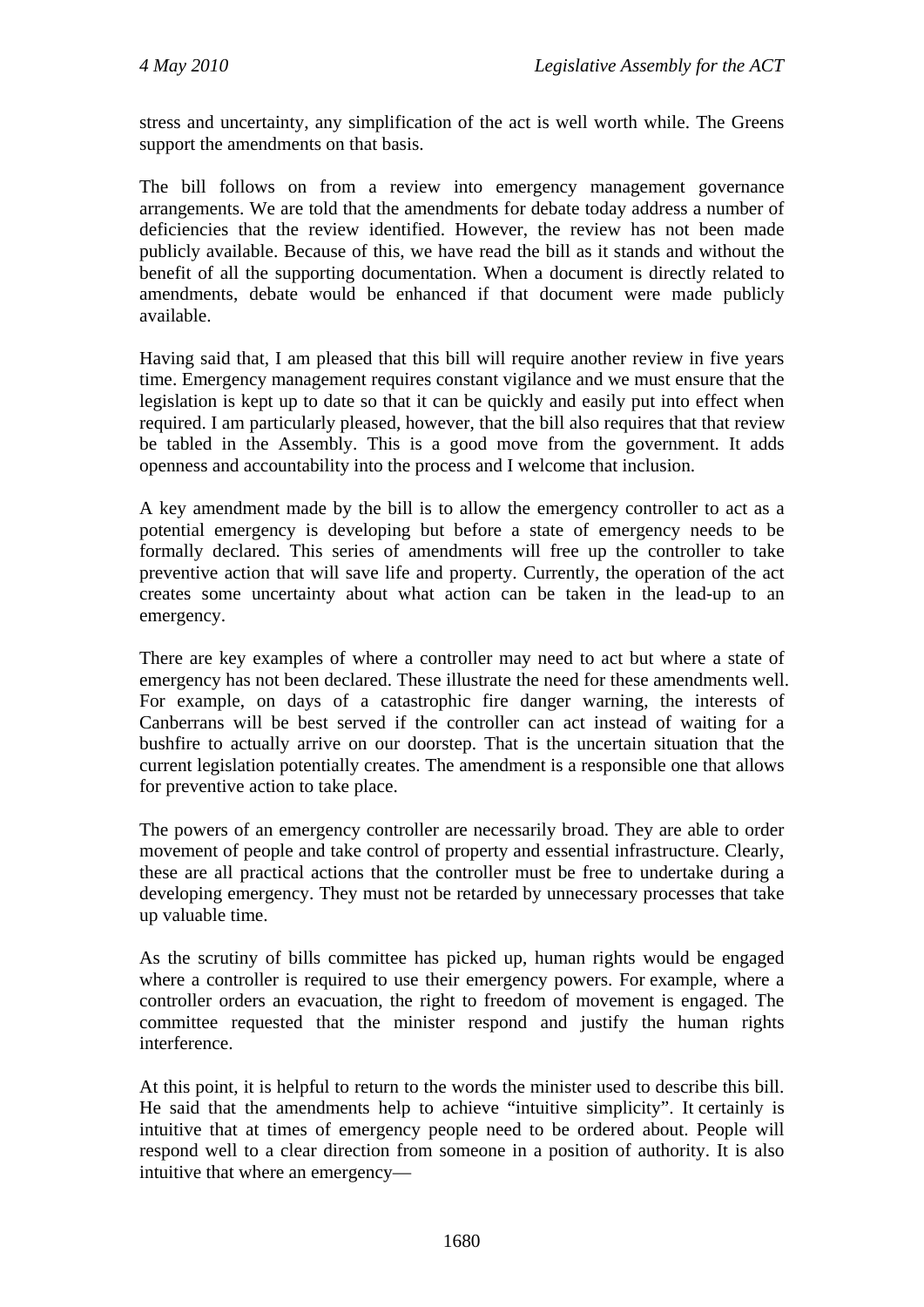*Debate interrupted in accordance with standing order 74 and the resumption of the debate made an order of the day for a later hour.* 

## **Sitting suspended from 12.28 to 2 pm.**

## **Questions without notice Alexander Maconochie Centre—lockdowns**

**MR SESELJA**: My question is to the Attorney-General. On 12 April you told the media that the longest lockdown at the Alexander Maconochie Centre was five hours. Your office later corrected the record, stating that there had been two occasions where prisoners had been locked down for 20 hours. Why did you provide misleading information to the media about this matter?

**MR CORBELL**: I provided that advice based on the advice I had received from my department. My department subsequently corrected the advice they had provided to me and I subsequently advised the media accordingly.

**MR SPEAKER**: Mr Seselja, a supplementary question?

**MR SESELJA**: Thank you, Mr Speaker. How often have prisoners been locked down over the past year?

**MR CORBELL**: I will take the question on notice, Mr Speaker.

**MR SPEAKER**: Supplementary, Mr Hanson?

**MR HANSON**: Minister, how is it that regular lockdowns at the AMC are consistent with a human rights compliant facility?

**MR CORBELL**: The exercise of lockdowns is a standard procedure to maintain safe custody in all correctional facilities across the country. The way that is conducted here in the ACT does differ from other correctional facilities interstate, and it differs in one very important and I believe appropriate respect. That is that in other jurisdictions the lockdown is regularly applied across all categories of prisoner in all of the facilities within the existing prison at the same time.

In the ACT, we endeavour, where it is necessary for operational reasons to lock prisoners in cells for longer than the regular period, for that to be on a rolling basis. So it does not apply uniformly across the prison but instead applies at different times in different parts of the prison. That allows prisoners to still achieve a reasonable period of time out of the cells—obviously not as long a period as we would prefer, but it does allow some reasonable period of time out of cells. That is in stark contrast to the practice in most prisons in New South Wales.

## **Education—NAPLAN testing**

**MS HUNTER**: My question is to the Minister for Education and Training, and it concerns the NAPLAN testing. Minister, the NAPLAN testing is scheduled for next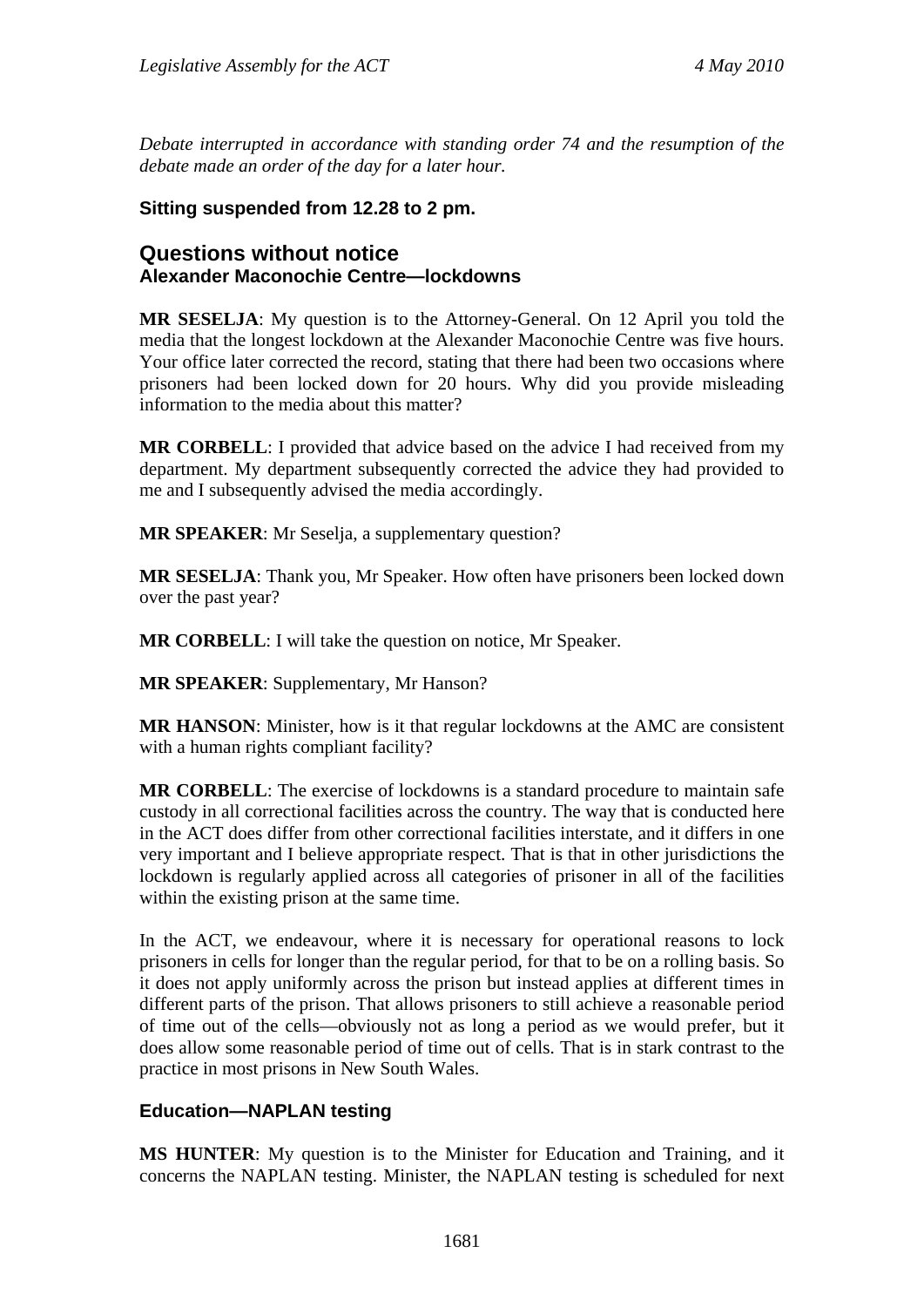week or the week after, if needed. The Australian Education Union have stated that they do not support teachers supervising the tests. What contingency plans have you put in place if some or all teachers are not willing to supervise the tests?

**MR BARR**: At this stage, it is hypothetical to suggest that teachers will not be supervising the tests. We, like all other Australian governments, have sought an order through the various industrial relations commissions to have what is, in fact, unprotected industrial action deemed to be that. I can advise the Assembly that Fair Work Australia, through Commissioner Deegan, has indeed made that ruling in relation to the ACT, the Northern Territory and, I understand, Victoria, and that the various state industrial relations commissions elsewhere in the country have also made similar rulings.

It is the government's advice at this stage that the vast majority of schools are fully prepared for NAPLAN testing next week. In the context of the ACT, it is worth noting that we have a very small number of test sites as opposed to larger jurisdictions, in that our early childhood schools and our colleges do not participate in NAPLAN testing, so that reduces the number of test sites in the territory to around 70. We believe that, through the combination of preparation within schools and available staff within the Department of Education and Training and our team of exam supervisors, we will be able to comfortably conduct the NAPLAN testing in ACT public schools.

It is, of course, noting that this issue does not arise in Catholic and independent schools, as the unions in that particular sector have taken a more responsible approach than the Australian Education Union. But there is still time for the Australian Education Union to withdraw their threat of a boycott of the national testing. Testing is important for students. It is highly valued by parents and it will provide essential data for schools.

This testing in 2010 will be the first time that we will be able to accurately measure value-add, as in the difference a school makes to a student in transition from year 3 to year 5, for example, and year 5 on to year 7, and to see the growth in student performance. That is critical. Parents support this test; schools need this test; the ACT government are determined—I repeat, determined—to do everything within our power to ensure that these tests go ahead over the next two weeks.

**MR SPEAKER**: Ms Hunter, a supplementary question?

**MS HUNTER**: Minister, if the tests are conducted over two weeks, how can you ensure that the test questions will not be known before the second round of testing is done?

**MR BARR**: The testing being conducted over two weeks has been standard practice for NAPLAN over the past two years; so there would be no difference in arrangements for 2010 from what has applied in 2008 and 2009.

However, it of course remains the government's preferred position for the testing to be conducted next week. But there has always been the option and the potential for students who are absent during that week to sit the test in the following week and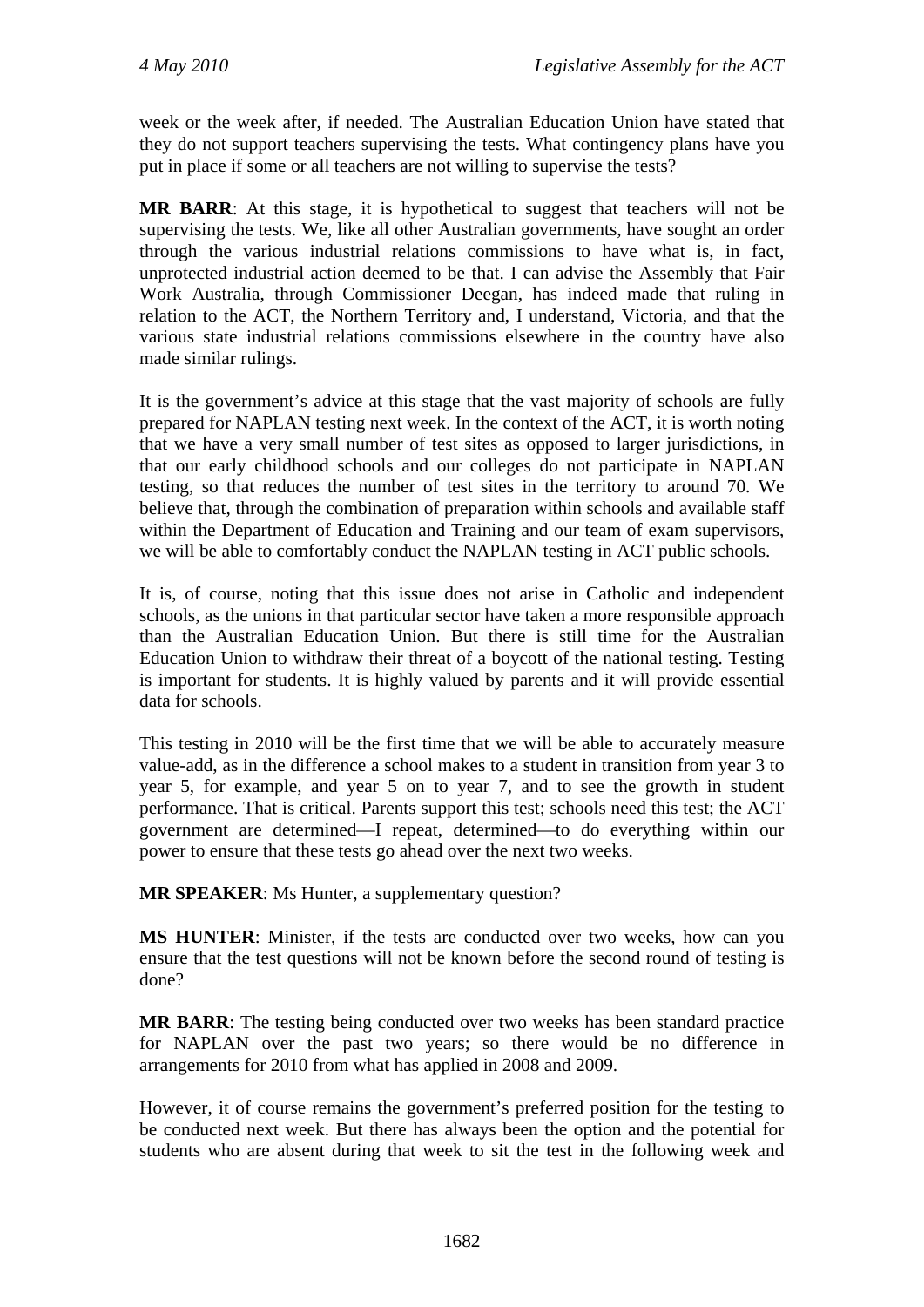there is very little evidence—in fact, there is no evidence—to suggest that there has been any cheating in relation to NAPLAN testing in the ACT.

**MS BRESNAN**: A supplementary, Mr Speaker.

**MR SPEAKER**: Yes, Ms Bresnan.

**MS BRESNAN**: Thank you, Mr Speaker. Minister, have you met with the union to listen to the concerns of teachers who are not opposed to NAPLAN testing but rather the fall-out when results are converted into league tables naming and shaming schools?

**MR BARR**: Yes, I have met with the Australian Education Union. I am aware of their views. I fundamentally disagree with them, as we have discussed in this chamber. The federal education minister has met with the Australian Education Union at a national level, including, obviously, representatives of the ACT branch, who were in that meeting with the AEU national executive. My state and territory education colleagues have met with the Australian Education Union.

I must make one thing absolutely clear, though. This is not a negotiation with the AEU over what will be published on the My School website. All education ministers have agreed that this is not a negotiation with the AEU over the content of the My School website. Nothing will be taken off that site under the threat of industrial action by a rogue union. Let me make that absolutely clear. We are, of course, happy to discuss with the Australian Education Union, together with all other education stakeholders, what new information can be added to the My School website in the future.

Let me be very clear about this: it is the resolve of this government and every Australian government that we will not be held to ransom by the Australian Education Union. These tests are critical for students. Parents support them. I have been inundated with emails, phone calls and correspondence from parents demanding that these tests go ahead. We support parents; we support students; we support good outcomes for our schools. This data enables that. If the Australian Education Union have a problem with the media's coverage of the My School website, they can take that up directly with the media. This government and no other Australian government will be party to censoring the media in that way.

## **Capital works—projects**

**MR SMYTH**: My question is to the Treasurer. Treasurer, in answering question on notice No 696 you provided a table of projects completed by your government in January and February 2010. The table shows that over one-third of the projects were completed 12 months or more later than first anticipated. Further, you failed to provide the actual costs of the completed projects. Treasurer, why does your government continue to fail on infrastructure and capital works delivery in the ACT?

**MS GALLAGHER**: I fundamentally disagree with the last sentence—that we fail on infrastructure. In fact, in future years when we look back I think this government will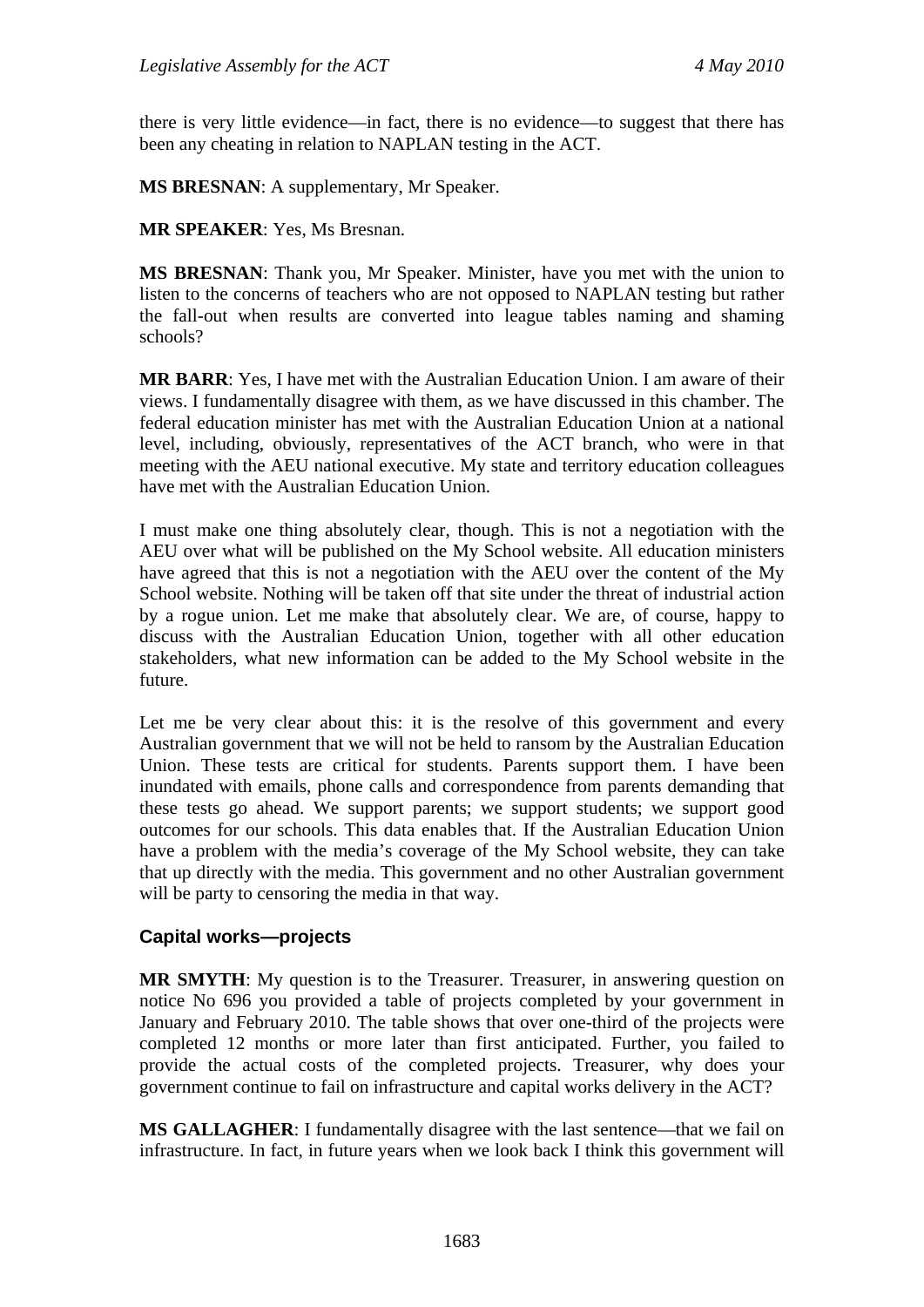be rewarded—or certainly our actions seen very favourably—for what we have done to invest in infrastructure. You can see it just based on the numbers, where we have come from to where we are now. At the end of this financial year we expect to spend over \$600 million in one financial year—almost double; indeed double—

**Mr Hanson**: How much of that is on the dam?

**MS GALLAGHER**: That is not including the dam, Mr Hanson. I will check the record but I am pretty sure it does not include the dam in that figure. We delivered \$300 million last year. We are expecting to exceed \$600 million in infrastructure alone. When you look at some of the indicators coming out about the level of government spending in terms of supporting our local economy in the past 12 months, and the fact that the ACT government and our agencies look to have spent in excess of \$600 million, we can very honestly put our hand on our hearts and say that we have played a very important role in our economy's recovery from the global financial crisis.

I do not remember—unlike Mr Smyth who has a particular skill around memorising data, sometimes correctly, sometimes incorrectly, but memorising it nonetheless what question on notice 696 and the table in that actually said. But we have also been working to improve on our capital works reporting in terms of reports that I provide in updates to the Assembly, in terms of transparency, and if you indeed go through the budget papers and our budget update you will see the transparency around that and around the cash flow of those particular projects.

I do not accept Mr Smyth's propositions. I do not think anyone in industry accepts the proposition that he just put that we have been a failure. Indeed, I think he is probably on his own on that one—again.

**MR SPEAKER**: Mr Smyth, a supplementary question?

**MR SMYTH**: Thank you, Mr Speaker. Treasurer, what inquiries have you made, and what changes have you made, to cater for these failures of delivery?

**MS GALLAGHER**: It is like a dorothy dixer. Thanks, Mr Smyth. I have done a lot, actually, in terms of managing the capital program.

**Mr Hanson**: On a point of order, Mr Speaker.

**MR SPEAKER**: Stop the clocks.

**Mr Hanson**: Could you ask the gallery on the government side to stop giggling, please?

**MR SPEAKER**: Mr Hanson, there are quite clear provisions in the standing orders for frivolous points of order. You have come very close to a warning—

*Mr Coe interjecting—* 

**MR SPEAKER**: Order, Mr Coe!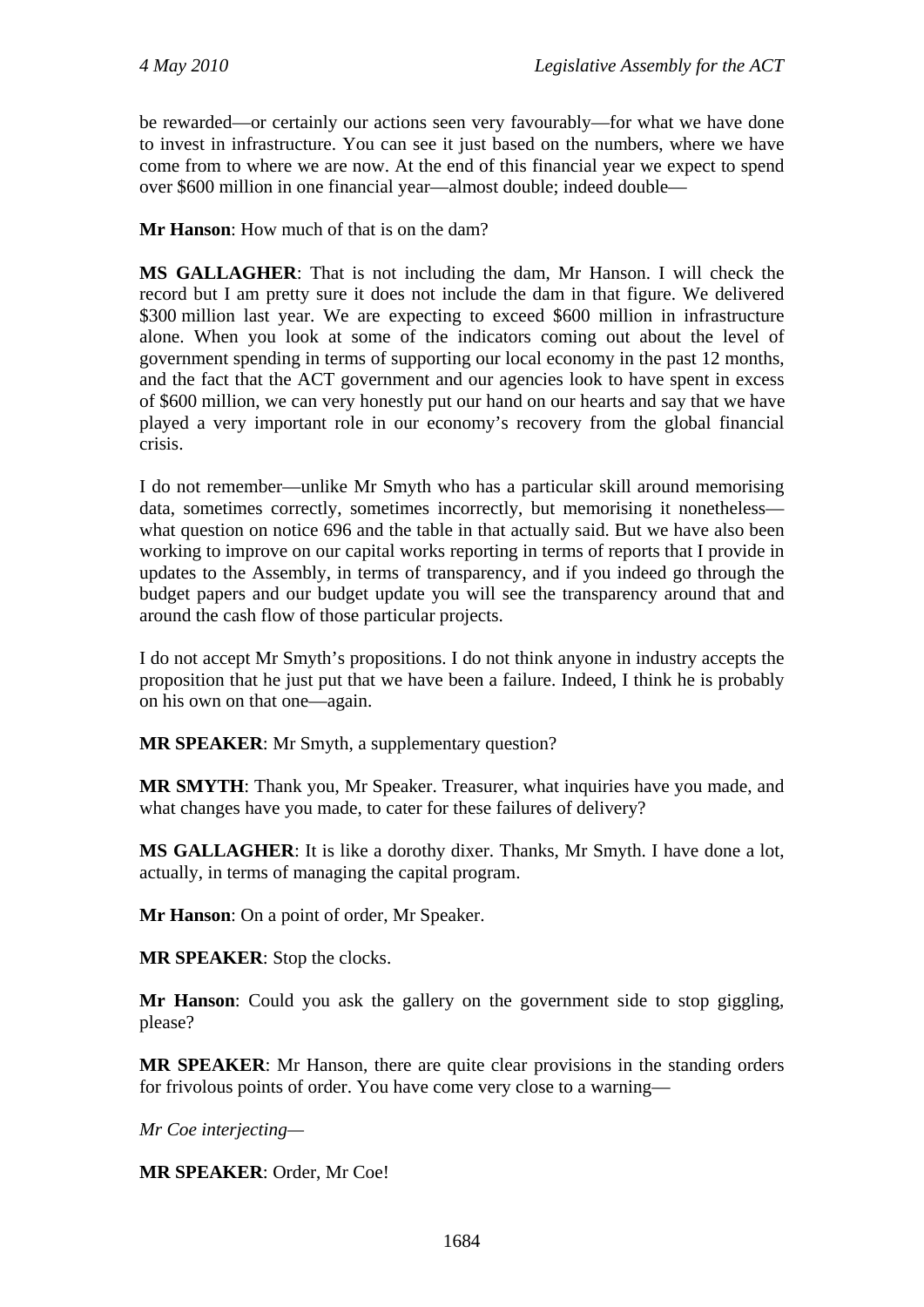*Mr Hanson interjecting—* 

**MR SPEAKER**: Order! The Speaker is making a ruling. I do not expect to be interrupted when I am doing so. As I was saying, Mr Hanson, you came very close to being warned for making a frivolous point of order. Members of the gallery of course are allowed to be amused by any member of this place, if they happen to be.

**Mrs Dunne**: On the point of order, Mr Speaker.

**MR SPEAKER**: Yes, Mrs Dunne.

**Mrs Dunne**: There is a difference between amused and audibly laughing and I think that is what Mr Hanson objected to.

**MR SPEAKER**: Can you stop the clocks, please, Clerk. The Speaker is not going to rule or require the gallery to laugh in particular ways.

**MS GALLAGHER**: Thank you, Mr Speaker. The question was: what have I done, essentially, to manage the capital program? We accepted that in terms of some of the rollovers and underspends we needed to tighten up our processes and over the last 12 months we have been doing exactly that. We have been tightening up our processes, looking at where there are bottlenecks and looking at our reporting regimes. I meet with chief financial officers almost every month to work through all the programs they have in front of them—whether they are delayed and what the reasons behind those delays are. We have, I think, worked very hard in the last 12 months to improve our processes. I think you will see that in the terms of the final capital spend for this financial year.

**MR SPEAKER**: Ms Porter, a supplementary question?

**MS PORTER**: Minister, could you tell us about any records you have in relation to infrastructure spend by governments in the past?

**MS GALLAGHER**: I thank Ms Porter for the question. It is not surprising that our capital works projects and our capital works budgets have increased since self-government, but every year you will see from this government that we have built upon the previous year's spend. Indeed, in the budget that I am about to introduce, you will see a further commitment and strengthening around our capital works program. Indeed, I think when you compare it to the last year of the Liberal government, what was their capital spend there?

**Mr Stanhope**: About \$60 million.

**MS GALLAGHER**: It was about \$60 million that was delivered. We are delivering a program of \$600 million this year. We accept that our infrastructure needs are growing, that our city is growing and that we have to meet those needs. Part of that is through very good, responsible investment in high quality public assets. That is something that we have been working on since our term in government. You will see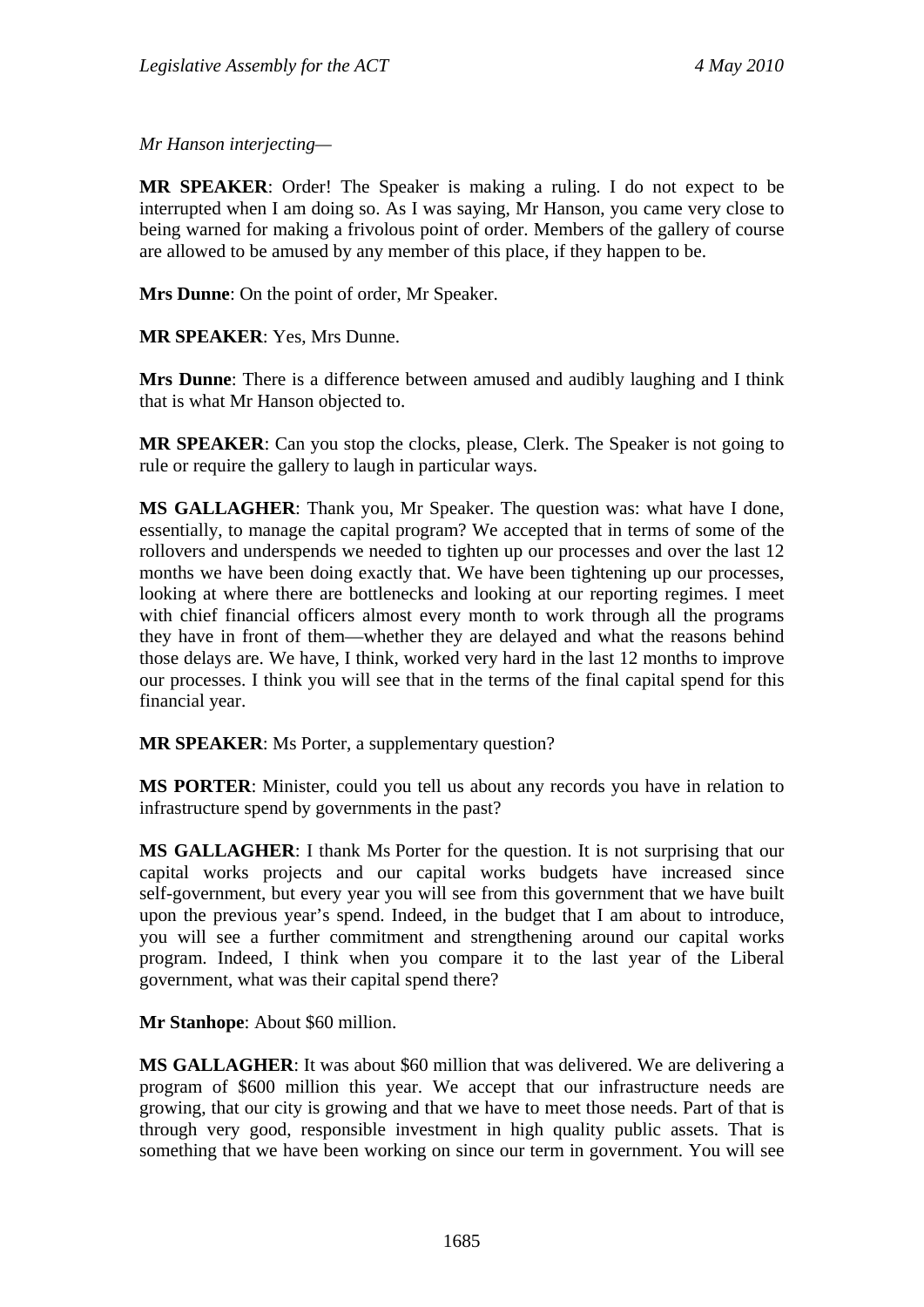it in every budget that we have handed down, and you will see it in the budget that I am about to hand down in the next quarter of an hour. I think it is an approach and an attitude that has been welcomed by everybody other than the Liberal opposition in this place.

# **Visitor**

**MR SPEAKER**: I take this opportunity to point out to members that Mick Gentleman, a former member of the Assembly, is in the gallery today, and I welcome him back to the Assembly.

## **Questions without notice Hospitals—funding**

**MS PORTER**: My question is to the Chief Minister. Can the minister update the Assembly on the national health and hospital network agreement agreed to by first ministers at last month's COAG meeting?

**MR STANHOPE**: I thank Ms Porter for the question. Indeed, it is a very important question on a very important issue. The deal struck between first ministers and treasurers at COAG last month ushers in a new era of certainty for states and territories when it comes to the commonwealth's share of funding of public hospitals. Throughout the decade of Liberal Party rule nationally under John Howard, the commonwealth's share of funding for our public hospitals headed in one direction, as we all know, and one direction only—that is, down.

## **Ms Gallagher**: Down!

**MR STANHOPE**: Down, down, down. That meant that the ACT government, determined to meet the growth in demand for hospital services for the people of Canberra, has funded an ever-increasing share of hospital funding. Our share at the moment is around about 70 per cent on a split with the commonwealth, the commonwealth providing around 30 per cent. That split has to be acknowledged in the context of an increasing share from the commonwealth since the change of government federally just two years ago. So you can imagine how bad it was for 10 years of Liberal Party rule.

I think it is fair to say that at the time John Howard left the position of Prime Minister the commonwealth was funding growth at around about five per cent when states and territories, averaged across the nation, were funding growth at around about nine per cent. Last month at the COAG meeting for the first time the commonwealth locked in its share of funding of our public hospitals. It is the first time that this has happened and that is why this agreement is so important and so historic.

Over time, the commonwealth will fund 60 per cent of the efficient price of all public hospital services delivered to public patients, and it is locked in. From 2014, it will pick up 60 per cent of the growth in the cost of hospitals too. The commonwealth has also formally assumed funding and policy responsibility for GPs and other forms of primary health care as well as aged care. The reforms that make up the agreement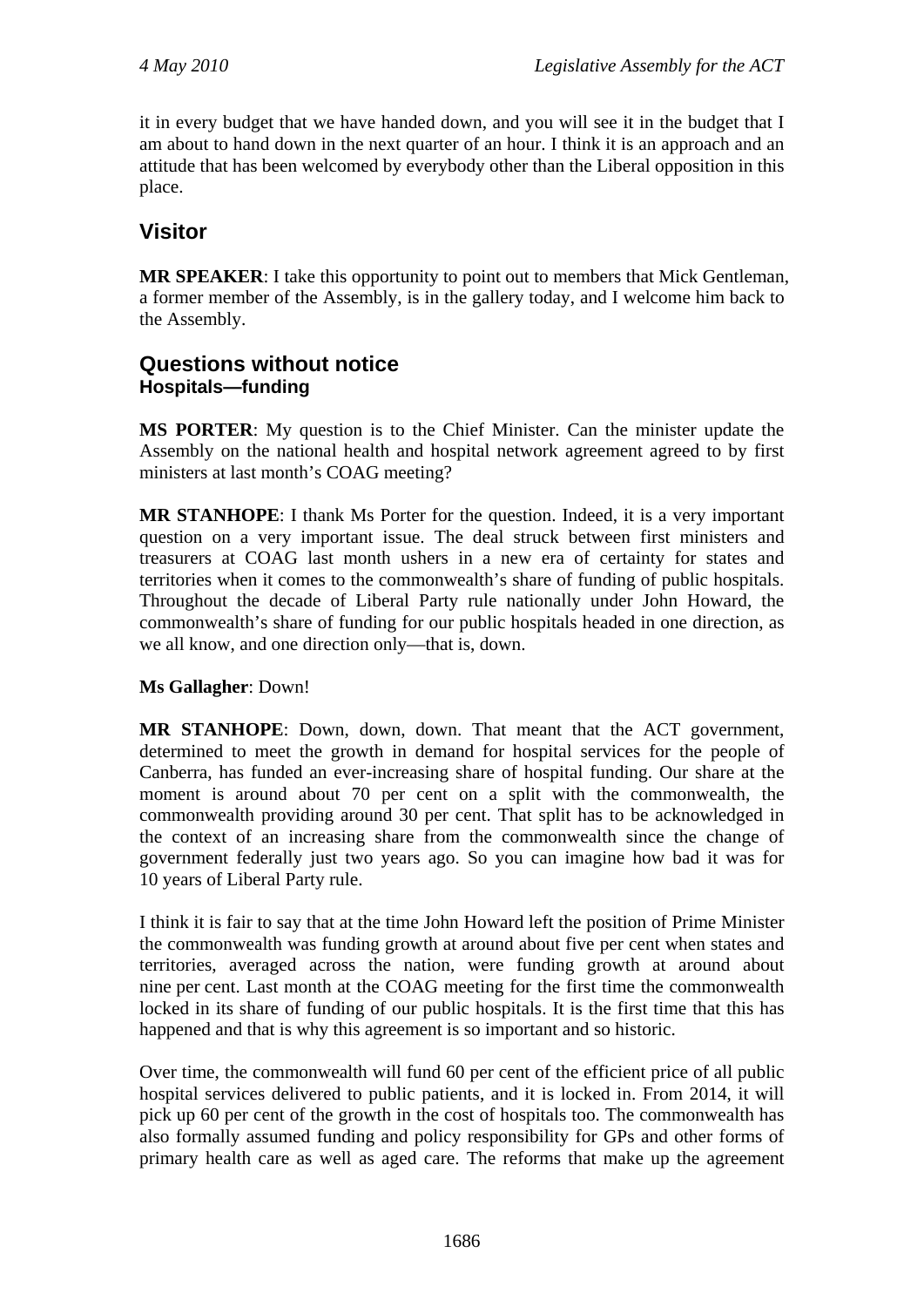respond to the big challenges facing our health and hospital systems across the country—gaps in the provision of primary healthcare services, population growth and ageing, increasing rates of chronic disease, hospital waiting times and overlapping responsibilities and lack of coordination and integration of service systems.

In other words, the deal that we have signed up to reaches beyond the public hospitals and treats the health system as the thing that it is—an organic and independent whole. That is why it clarifies the roles of each of the tiers of government and addresses the genuine pressure points that each of these levels of government confronts in relation to primary care, acute care and aged care.

For the first time, I think probably since federation, it is fair to say that it means the states and territories can confidently fund growth in their hospitals systems. We have been doing it but it is a point of great pressure for all of the states and territories, including this one. We can now do it knowing that in the commonwealth there is a financial partner in relation to the meeting of the ever-increasing cost or growth in demand for health services here in the ACT and around Australia.

It really is a very significant change. It is the first time that the commonwealth has willingly accepted a place as a partner with the states and territories in meeting the demand in public hospital or public health service that each of the states and territories now provides to their communities.

It was a privilege to be involved in the negotiations. It was a tremendous outcome for the ACT. The Prime Minister specifically—

**Mr Seselja**: He was negotiating hard, wasn't he?

**MR STANHOPE**: We did negotiate hard and we got some tremendous concessions for the ACT as a result of the negotiations that we undertook. *(Time expired.)*

**MR SPEAKER**: Ms Porter, a supplementary?

**MS PORTER**: Thank you, Mr Speaker. Minister, what are the implications of this agreement for health funding in the ACT?

**MR STANHOPE**: Again, I thank Ms Porter for the question. In addition to the overarching new philosophical approach represented in the heart of the agreement that was struck at COAG, there are, of course, specific and quite definable benefits, both financially and operationally, for the ACT. For instance, financially there will be an immediate injection of funding to the ACT's public health system of around \$90 million over the next four years.

That \$90 million is comprised of \$16 million to ensure that most people attending an emergency department will be made to wait no more than four hours to be seen, assessed and either admitted or discharged; \$10 million for additional elective surgery procedures, amounting to, we hope, around 1,300 additional elective surgeries over four years; \$26 million for additional subacute beds; \$6.8 million in capital over two years for operating theatre equipment and infrastructure; and \$7 million in flexible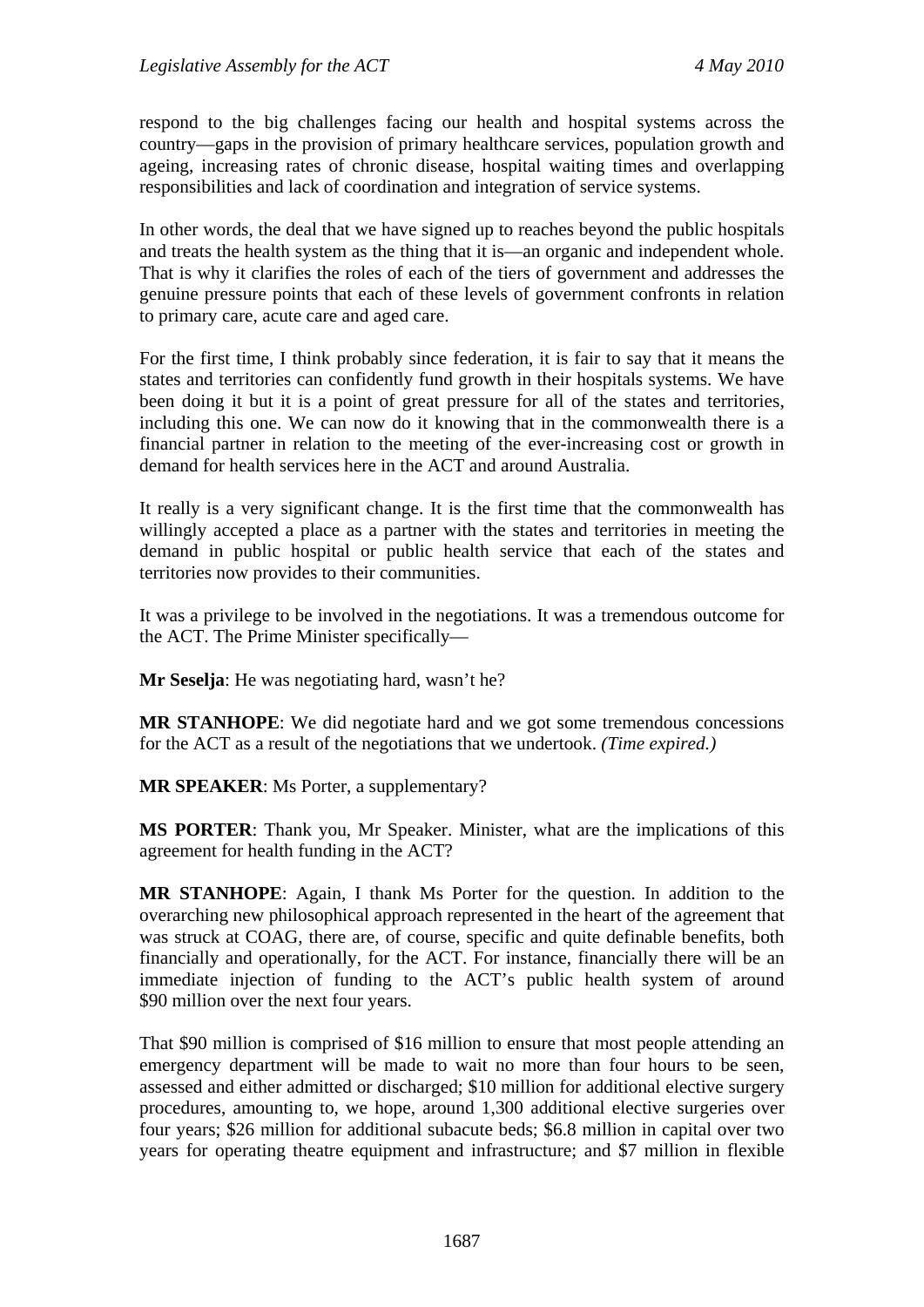funding over four years which could be used for or be allocated to emergency department care, subacute care or elective surgery. The ACT will also receive an additional \$23 million for services such as diabetes care, training of doctors and allied health professionals, and aged care.

Those are essentially the transitional arrangements that will be in place between now and 2014-15. In 2014-15, the new funding formula takes effect fully. From that financial year, the commonwealth can pick up, as I said, 60 per cent of the growth in the cost of hospital care throughout Australia and will accept full responsibility for primary care.

For the first time, from 1 July 2014, there will be automatic increases in commonwealth funding for health in the ACT which will be linked directly to growth in health costs. This is the first time ever that a commonwealth government has been prepared to make that commitment.

**MR SPEAKER**: Mr Hargreaves, a supplementary?

**MR HARGREAVES**: Thank you very much, Mr Speaker. Chief Minister, in what way are the special circumstances of the ACT taken into account in the agreement?

**MR STANHOPE**: I thank Mr Hargreaves for the question. It is important, as a result of some of the historical issues that the ACT has had to deal with in the delivery of health care, and we all know what they are—every health minister, most particularly, in every government essentially has had to struggle with a number of inherited or historical facts. They have impacted on things like accident and emergency waiting times and the waiting list. Of course, that goes to the fact that here in the ACT, at our public hospitals, traditionally, and it is averaged out, 26 per cent of occasions of service are provided to residents of New South Wales. Indeed, 30 per cent of all the people on our waiting lists do not live in the ACT. The average across Australia is two per cent.

That is why this is such a significant issue for us. The Queensland and New South Wales premiers talk about Coolangatta-Tweed. The New South Wales and Victorian premiers talk about Albury-Wodonga. But it is here, Canberra-Queanbeyan. The cross-border shift in those jurisdictions at those places on those borders is about two per cent. Here it is 26 per cent of occasions of service and 30 per cent in relation to waiting times. You can imagine the impact of that on us and on services delivered here, and on infrastructure needs and workforce needs, exacerbated of course by the fact that we also have traditionally the lowest number of GPs pro rata.

We also have some embedded historical costs inherited from the commonwealth pre self-government in relation to the costs of staffing in hospitals as a result of issues like superannuation.

In relation to all these historical issues of enormous concern for our capacity to meet waiting times and imposed or agreed times in relation to accident and emergency waiting times, those things need to be taken account of or we will not meet the needs. The Prime Minister, with enormous understanding of our particular situation—*(Time expired.)*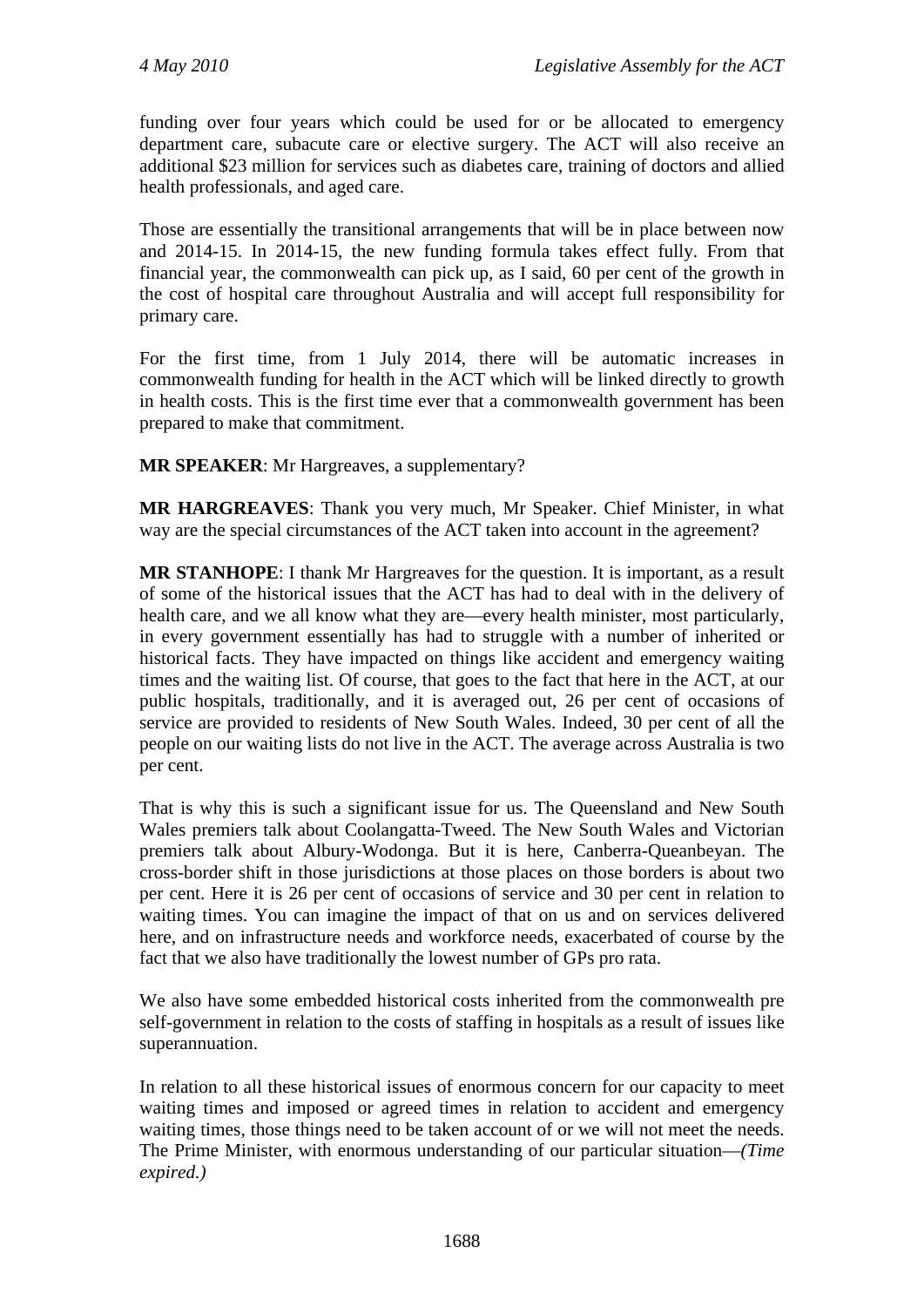**MR SPEAKER**: Ms Bresnan, a supplementary question?

**MS BRESNAN**: Chief Minister, how will these new arrangements actually address cross-border and regional issues so that the ACT does not have to take New South Wales to arbitration to recover funds?

**MR STANHOPE**: I thank Ms Bresnan for the question. Ms Bresnan goes to the heart of one of the issues that the Minister for Health and I did address with the Prime Minister and with the federal minister for health—that is, how do we avoid the disputation in relation to cross-border issues, accepting the implications for us? The Prime Minister and the federal minister for health agreed that there will be special arrangements that apply specifically to the ACT in relation to the cost of services here, taking account of the historic embedded costs. That was an enormous concession for us.

The efficient price mechanism that is part of the new arrangements in relation to the determination of levels of activity will be adjusted according to the nature of the cross-border arrangement and the level of services provided for New South Wales. So there will be a mechanism, agreed by the Prime Minister, specifically in relation to the ACT to allow issues like the embedded, historic costs, the level of cross-border service and the determination of the efficient cost by an independent body to determine the nature of those arrangements.

As a result of this agreement and as a result of the negotiations which we held bilaterally, those issues were dealt with. I do hope that we will never again be forced into the position of having to arbitrate independently with New South Wales in relation to the real cost of cross-border services.

So those are some of the particular benefits achieved by the nature of our relationship with the Prime Minister and the federal minister for health and the nature of the bilateral negotiations which we conducted, negotiations which were so successful that led us to engage as proactively and constructively with the Prime Minister as we did and which, at the end of the day, produced an excellent outcome for Canberra and for the people of the ACT.

## **ACT Health—alleged bullying**

**MR HANSON**: My question is to the Minister for Health. Minister, have you closely reviewed the processes used to investigate allegations of bullying that arise within your department?

**MS GALLAGHER**: Could you repeat the question? I want to get it right—what you were talking about.

**MR HANSON:** The question is, minister, have you closely reviewed the processes used by your department to investigate allegations of bullying that may arise within your department?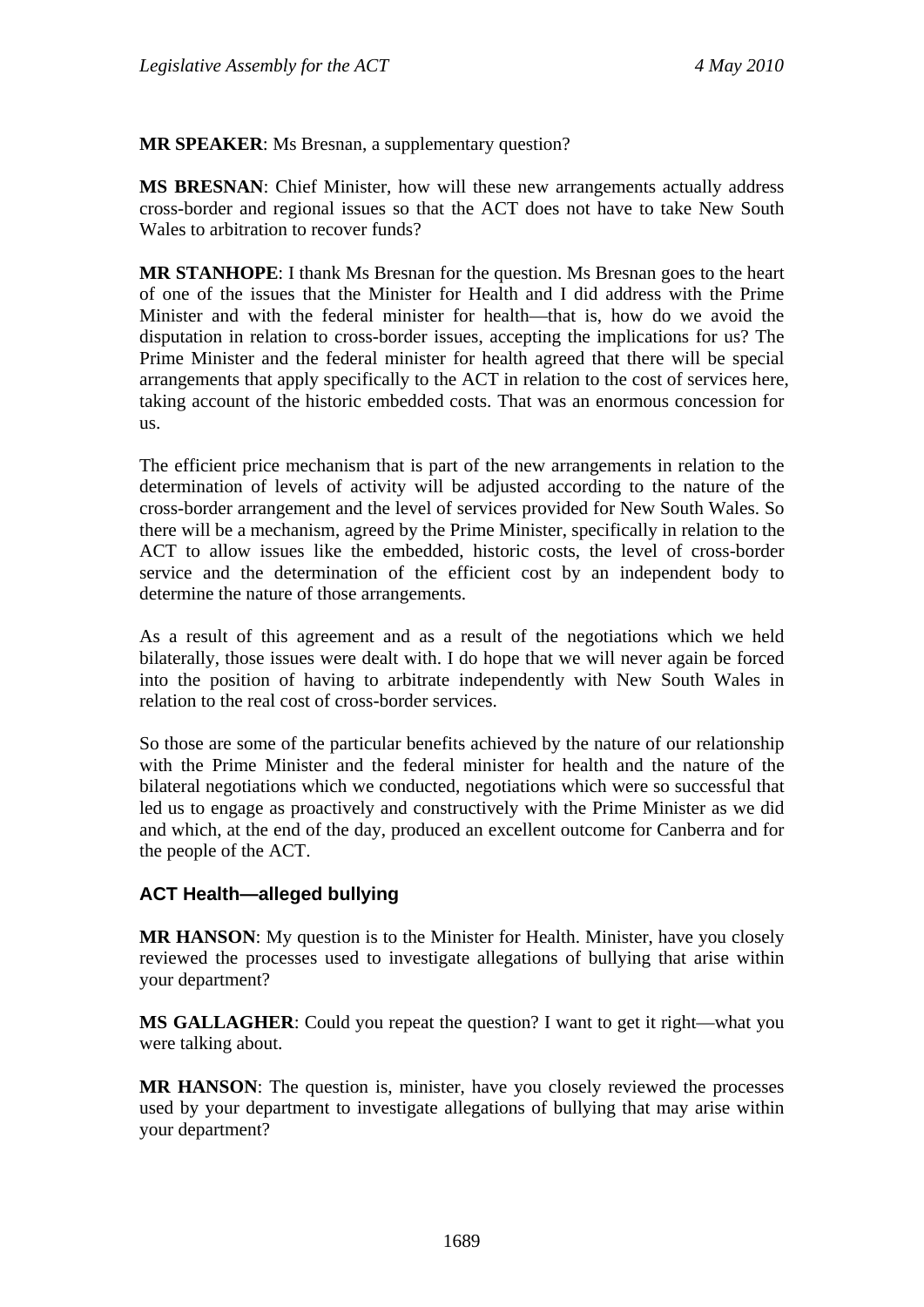**MS GALLAGHER**: There are a range of different processes. I am not sure whether Mr Hanson is directly referring to the public interest disclosure process which is underway in relation to a particular incident. But there are a range of different ways that can be used by staff, patients or community members through ACT Health, and I am very confident that those processes work. And, yes, I have looked at them. I have looked at them a number of times when I have been health minister, particularly in choosing what is the appropriate avenue to pursue different types of complaints.

## **MR SPEAKER**: Mr Hanson?

**MR HANSON**: Minister, can I confirm then that you do endorse those processes entirely and consider them to be at arm's length, fair and transparent?

**MS GALLAGHER**: I am not sure what you have got under your hat there, Mr Hanson, in relation to where you are leading. There are a range of different processes that people can use. There are internal complaints processes, external complaints processes. There is the Health Services Commissioner. There is legislation around public interest disclosure. There are arrangements under the certified agreement. I have absolutely no reason to believe that those processes as they are established under different policies and procedures and legislation, and different authorities, do not work. There is the Medical Board, for example. There is the Nursing and Midwifery Board. There is the Health Services Commissioner. There are so many different ways to make a complaint in health, and what I can say is that I have absolutely no reason to believe that those processes do not work.

If Mr Hanson is sitting on something that he thinks is a smoking gun or something, I suggest he show me what it is so that I can pursue it further.

*It being 2.30 pm, questions were interrupted pursuant to the order of the Assembly.* 

# **Appropriation Bill 2010-2011**

**MS GALLAGHER** (Molonglo—Deputy Chief Minister, Treasurer, Minister for Health and Minister for Industrial Relations) (2.30): I present the Appropriation Bill 2010-2011 and the following papers:

Explanatory statement to the Bill. Human Rights Act, pursuant to section 37—Compatibility statement, dated 4 May 2010. Budget 2010-2011—Financial Management Act, pursuant to section 10— Speech (Budget paper No 1). A budget for our growing city (Budget paper No 2). Budget overview (Budget paper No 3). Budget estimates (Budget paper No 4). Reader's guide to the budget.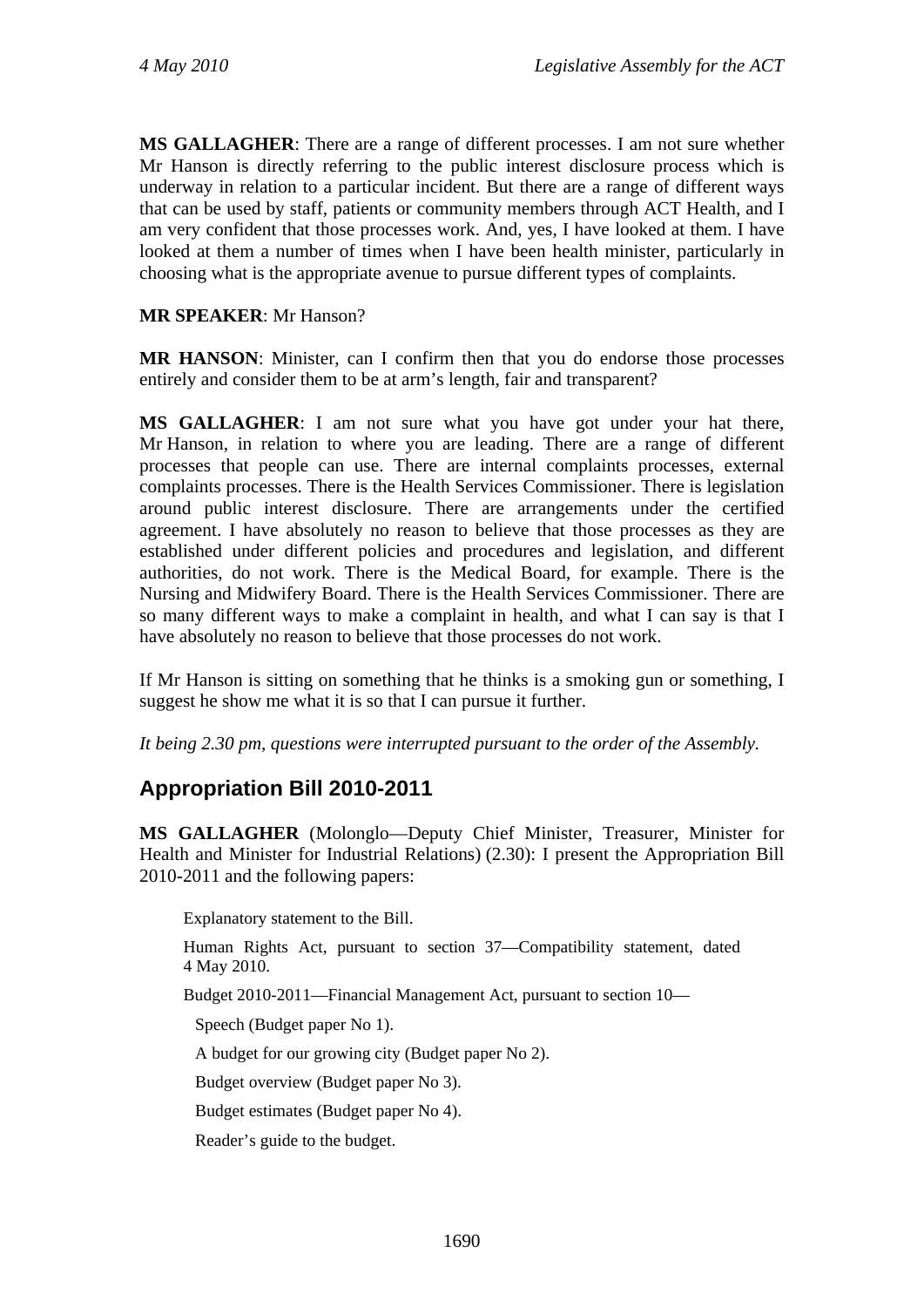Financial Management Act, pursuant to subsection 62(1)—Statements of Intent— 2010-2011—

ACT Building and Construction Industry Training Fund Authority, dated 28 April 2010.

ACT Gambling and Racing Commission, dated 20 and 29 April 2010.

ACT Insurance Authority, dated 30 April 2010.

ACT Long Service Leave Authority, dated 30 April and 3 May 2010.

ACT Public Cemeteries Authority, dated 23 and 28 April 2010.

Canberra Institute of Technology, dated 29 and 30 April 2010.

Cultural Facilities Corporation, dated 20 and 28 April 2010.

Exhibition Park Corporation, dated 20 and 29 April 2010.

Independent Competition and Regulatory Commission, dated 28 April 2010.

Land Development Agency, dated 28 April 2010.

Legal Aid Commission (ACT), dated 28 April 2010.

Public Trustee for the ACT, dated 28 April 2010.

2009-2010—ACT Long Service Leave Authority (for the period 1 January to 30 June 2010), dated 30 April and 3 May 2010.

Title read by Clerk.

#### **MS GALLAGHER**: I move:

That this bill be agreed to in principle.

#### **A Budget for Our Growing City**

Mr Speaker, the 2010-11 ACT Budget is a Budget about the growth of Canberra.

It is about meeting our community's needs and preparing our city for the future.

This is a responsible Budget that seeks to balance the growth in demand for our services with the restraint necessary to return our Budget to surplus.

In every Budget the Government faces the challenge of meeting competing pressures and this Budget seeks to strike the right balance.

Since self-Government we have been becoming increasingly self-sufficient and the Government continues to take decisive action to ensure that we keep the ACT on a strong financial footing.

In this Budget the ACT Labor Government's investments will support sustainable growth for our community and continue to invest in what our community really needs: better schools and health care, support for the most vulnerable, promoting positive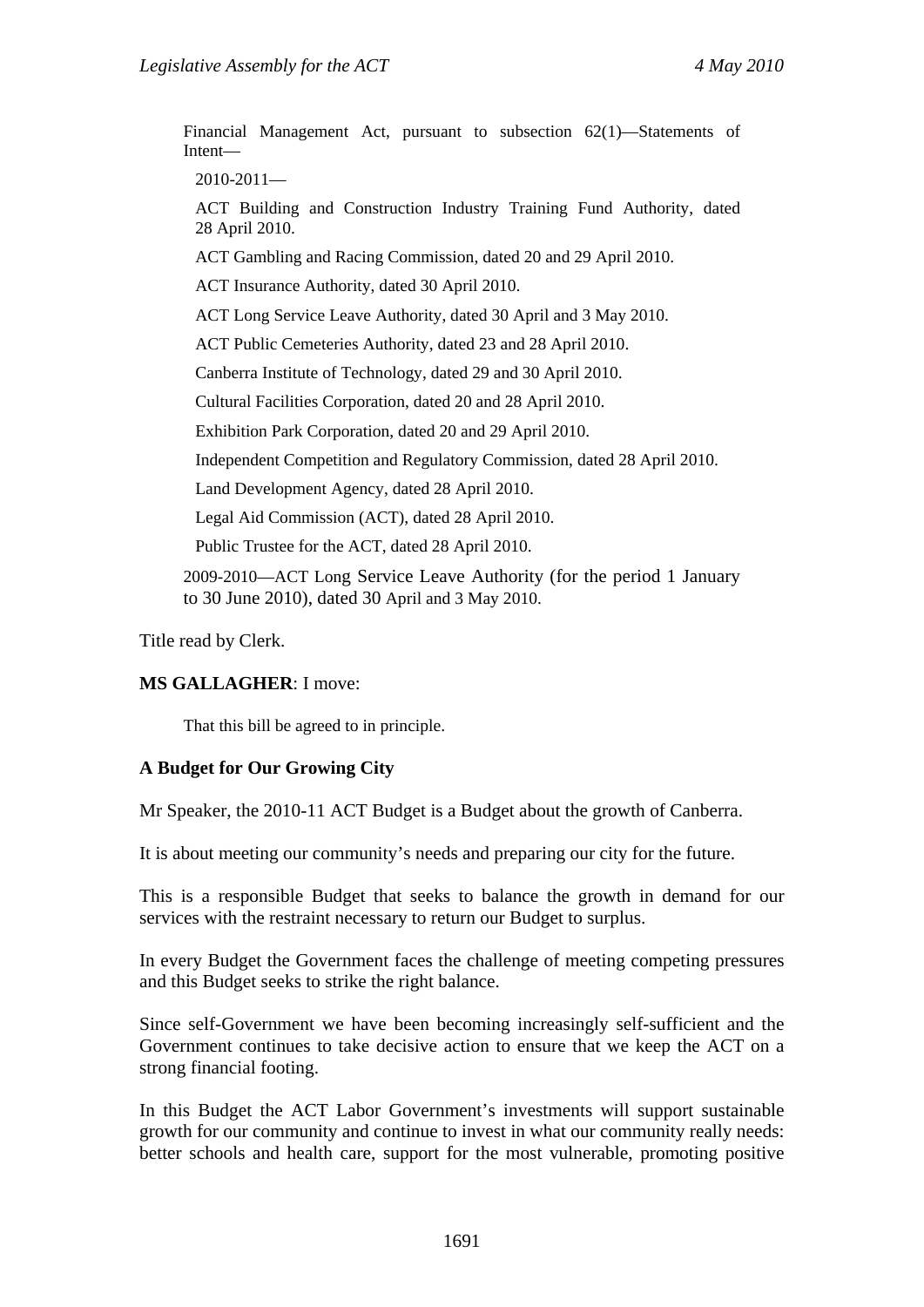action on climate change, protecting our environment and developing valuable community infrastructure.

We are taking bold and forward-thinking action on developing our city for the future through our focus on infrastructure development, transport innovation, land supply programs and investments in our health and education systems.

Our capital program remains at record highs, to support growth in services, the economy and invest in the growth of the city.

Mr Speaker, this Government has listened to the community and is responding to the needs of local business to support their growth.

We commenced early our consultation process for the 2010-11 Budget and have continued to engage with the community, stakeholders and representatives of industry in confirming our priorities and developing our Budget. In response to feedback from industry we will continue to drive our capital works program to provide certainty to the sector.

We are a Government that is not afraid of making tough decisions and will look to drive future improvements in the way we fund Government services for our growing city.

Mr Speaker, the ACT Budget was dealt a blow with the global financial crisis, and now we have to grapple with the outcomes of the GST carve-up from the Commonwealth Grants Commission and its adjustments to the ACT's relativities.

The Government took the right decision last year to support jobs and investment through the worst of the financial crisis, rather than slash and burn funding and services. In an uncertain economic environment, we took deliberate steps to stabilise the economy. We avoided sharp adjustments in order to preserve services and support consumer and business confidence.

We did not take knee-jerk actions and our approach has been vindicated.

Mr Speaker, we have seen the positive effects of cyclical recovery and our local economy has performed strongly over the past 12 months in part through the Commonwealth's stimulus measures and the local initiatives in which the ACT Government invested.

Despite the recovery in our economy, the losses sustained by our Budget will take longer to remedy. The origins of this structural deficit were in the fiscal shock of the global financial crisis and deficits were accepted on a temporary basis. The Budget's underlying deficit is forecast to peak in 2010-11.

The net operating balance for 2010-11 is a deficit of \$83.9 million. By the last of the out-years we expect the deficit to have reduced to \$50.3 million.

Mr Speaker, there remain risks going forward. Trends in Commonwealth Government investment in the Territory will play a key role in our economic performance in the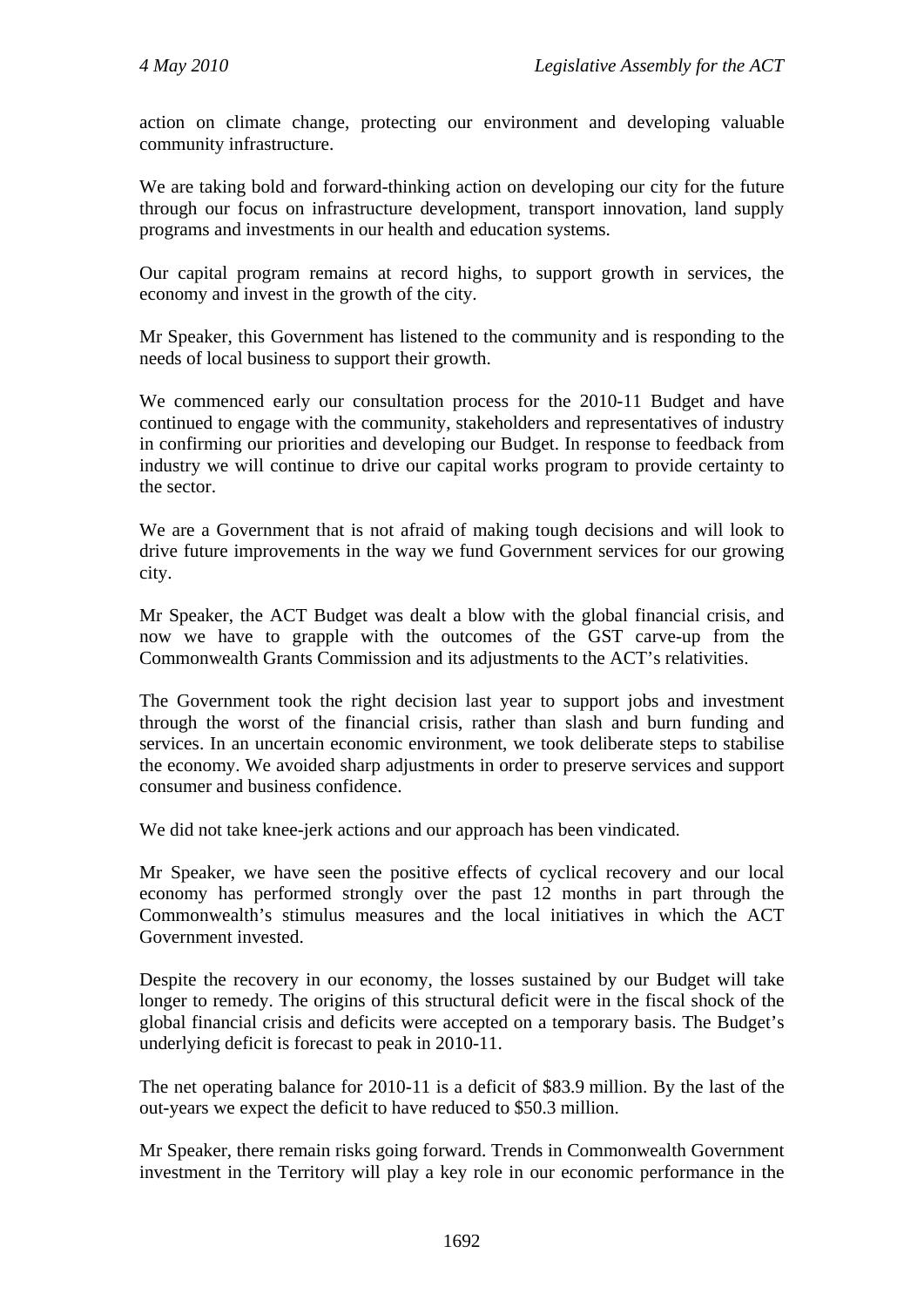medium term. In 2010-11, when we expect the Commonwealth to start to restore its own budget position, moderation in the growth of the ACT's State Final Demand is expected.

However, with the global and national recoveries happening earlier than previously expected, the ACT economy is expected to benefit, through a recovery in household wealth as well as in consumer and business confidence.

The forecast for State Final Demand (SFD) in 2009-10 has improved considerably to 3¾ per cent compared to the original budget forecast of 2 per cent. The forecast for Gross State Product (GSP) for 2009-10 now is growth of 1 per cent, compared to the budget forecast of ½ per cent.

Unemployment is currently at 3.8 per cent, a figure that has remained more or less static through the 18 month downturn period. This is among the lowest in the country.

Combined with solid population growth in Canberra, and the targeted investment of the ACT Government, we expect to sustain the momentum of our local economy.

#### **Budget Plan**

Mr Speaker, in the 2009-10 Budget, the Government adopted a Budget Plan to return the budget to surplus over a period of seven years.

Towards the aims of the Budget Plan we readjusted our spending and achieved savings.

However, Mr Speaker, we did not make sharp adjustments and we maintained our investment in vital community services and infrastructure and supported business confidence, a strategy also employed by the Commonwealth and most other Australian jurisdictions. This approach was broadly endorsed across our community and allowed us to support our local economy and our growing city through a strong and targeted capital investment program.

This approach has paid dividends to our local economy and has assisted us in achieving the small surplus of \$54.2 million expected for 2009-10.

Mr Speaker, our Budget Plan was designed to be flexible and to be able to respond to changing circumstances and adjust to external factors.

The revenue outlook has improved since the last Budget, with the increase in the GST pool, housing market revenue and income from financial assets. The underlying revenue, however, will remain flat over the three years from 2007-08 to 2010-11.

Mr Speaker, in this Budget we are continuing our response to the effects of the global financial crisis. Our savings strategy going forward will continue our Budget discipline and produce efficiencies. These are essential to our plan to return to surplus.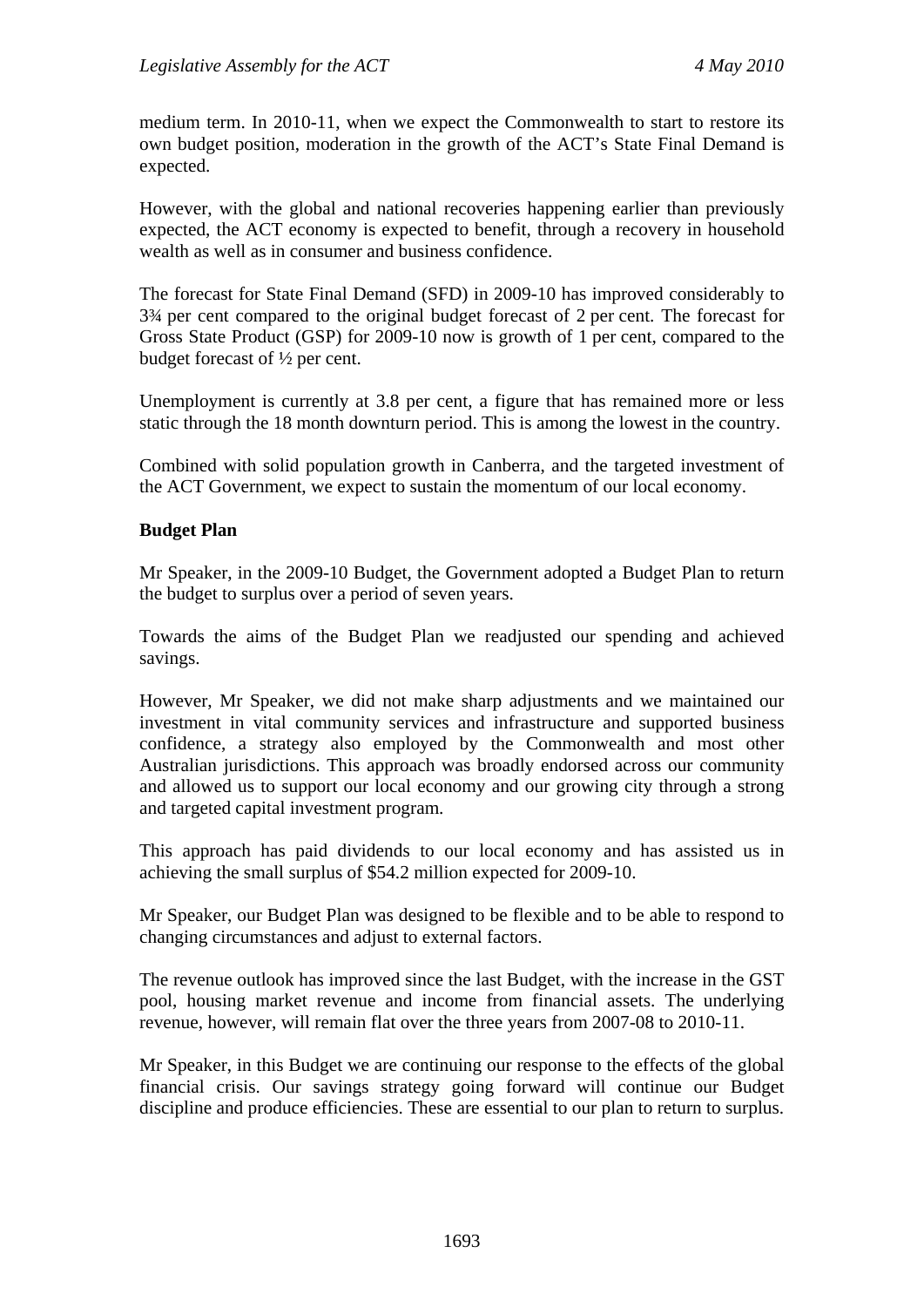The Expenditure Review and Evaluation Committee provided advice to the Government and we will continue its function in reviewing our budget processes going forward.

Mr Speaker, I would like to take this opportunity to thank those ACT Public Servants in our agencies and departments who worked on the savings task and assisted the Expenditure Review and Evaluation Committee.

The public service has shown great leadership and innovation in approaching the savings task with the community front-and-centre in mind. Through their creativity and engagement in the process, we have been able to ensure minimal impact on services as a result of the savings task.

Mr Speaker, in this Budget we have set new targets to reflect our changed circumstances.

We are bringing forward our return to surplus target by two years to 2013-14. We have done this because our economy is recovering, our revenues are increasing and we are exercising strong budget management to drive efficiencies in Government spending.

Over the past 12 months we have driven our savings task and achieved \$48 million worth of savings towards our target.

We have now reset our targets and incorporated revised savings over the forward estimates that have a reduced impact on the community and the services we deliver. Around two thirds of the savings required to return the budget to surplus are incorporated in this Budget. The remaining savings will be achieved in future budgets.

Savings will be achieved through a number of targeted actions including the application of an efficiency dividend across government, wages restraint, reduction in the provision for unforseen expenditure (Treasurer's advance) which has been mitigated through our substantial investment in services growth, and the deferral of the street tree planting program.

We are introducing some limited increases to fees and charges in this Budget. Parking fees will increase, in line with our objectives to encourage a shift to alternative modes of transport. We are also increasing some of our regulatory activities and corresponding fees to cover these costs. Additional revenue is expected through improved compliance with the Change of Use Charge.

In returning the Budget to surplus, the Government remains committed to preserving and enhancing priority services to the community.

Mr Speaker, this is a Budget that provides for modest new spending to meet the needs of our growing community. However, our budget maintains fiscal restraint in an environment of flat underlying revenue.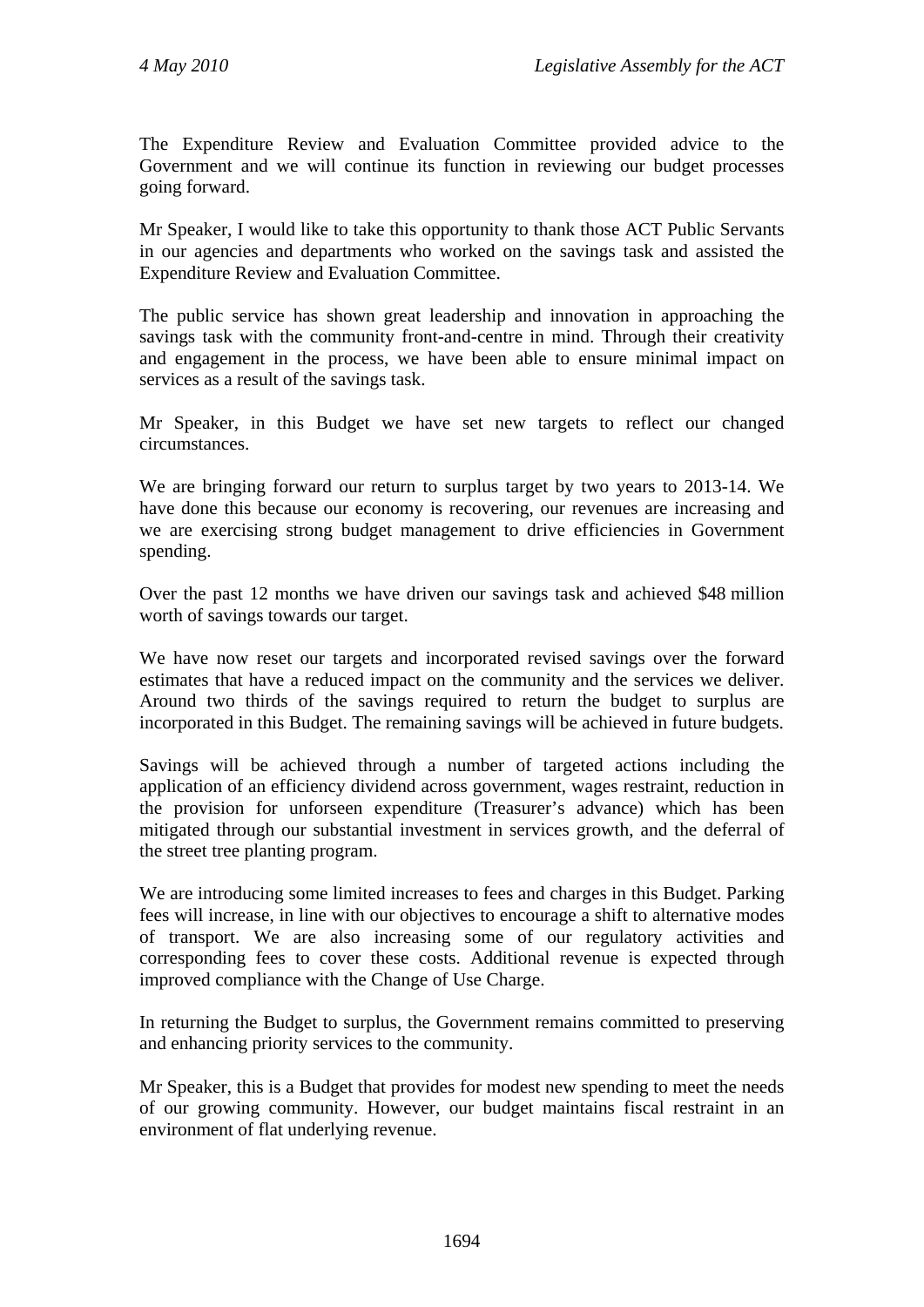We remain committed to the vision for Canberra we set out before the 2008 General Election. We will press ahead with our agenda to build a better city and a stronger community but will do so in the context of our budgetary position and will prioritise our new initiatives based on areas of greatest need.

Similarly, we will continue our productive relationship with the ACT Greens Party on implementing the progressive agenda set out through the Parliamentary Agreement and will continue our engagement with our colleagues on priority setting for new initiatives.

Mr Speaker, through this Budget we are investing in vital infrastructure to support a growing city, with a strong residential land release program, improved municipal services and facilities and better transport options.

The Government has been working closely with industry and business to respond to their needs in relation to local capital investment. A series of roundtables have been held on topics such as land release, planning, transport and capital works.

Mr Speaker, Canberra businesses have weathered the slowdown and face the future with optimism. Business investment, housing finance and dwelling commencements continue to be among the highest in the country.

The strategy we put in place last year has improved the timely delivery of vital community infrastructure. As Treasurer, I have led this process and over the past year have met monthly with Chief Financial Officers from our departments to review progress, address delays and ensure our capital program is on track. This discipline will continue as we drive our community investment and support our growing city into the future.

Borrowings of up to \$450 million are included in the Budget to partially fund the infrastructure program. Although the Budget Update projected potential new borrowings of up to \$550 million, this figure has been revised down across the forward estimates period.

Mr Speaker, this level of debt is prudent and affordable. The Territory's balance sheet remains strong, as a result of responsible financial management.

We have budgeted for affordable pay increases for our workforce. We will continue to exercise wage restraint.

Mr Speaker, through this budget we are investing in the growth of Canberra, through delivering quality services and building valuable infrastructure so our city is ready for the future.

Mr Speaker, the Government is investing in those services essential to our community. New expenditure initiatives total around \$238 million over four years. Around two thirds of this expenditure is targeted towards meeting the growth needs of our city.

I now turn to the particulars of the key initiatives contained in the 2010-11 Budget.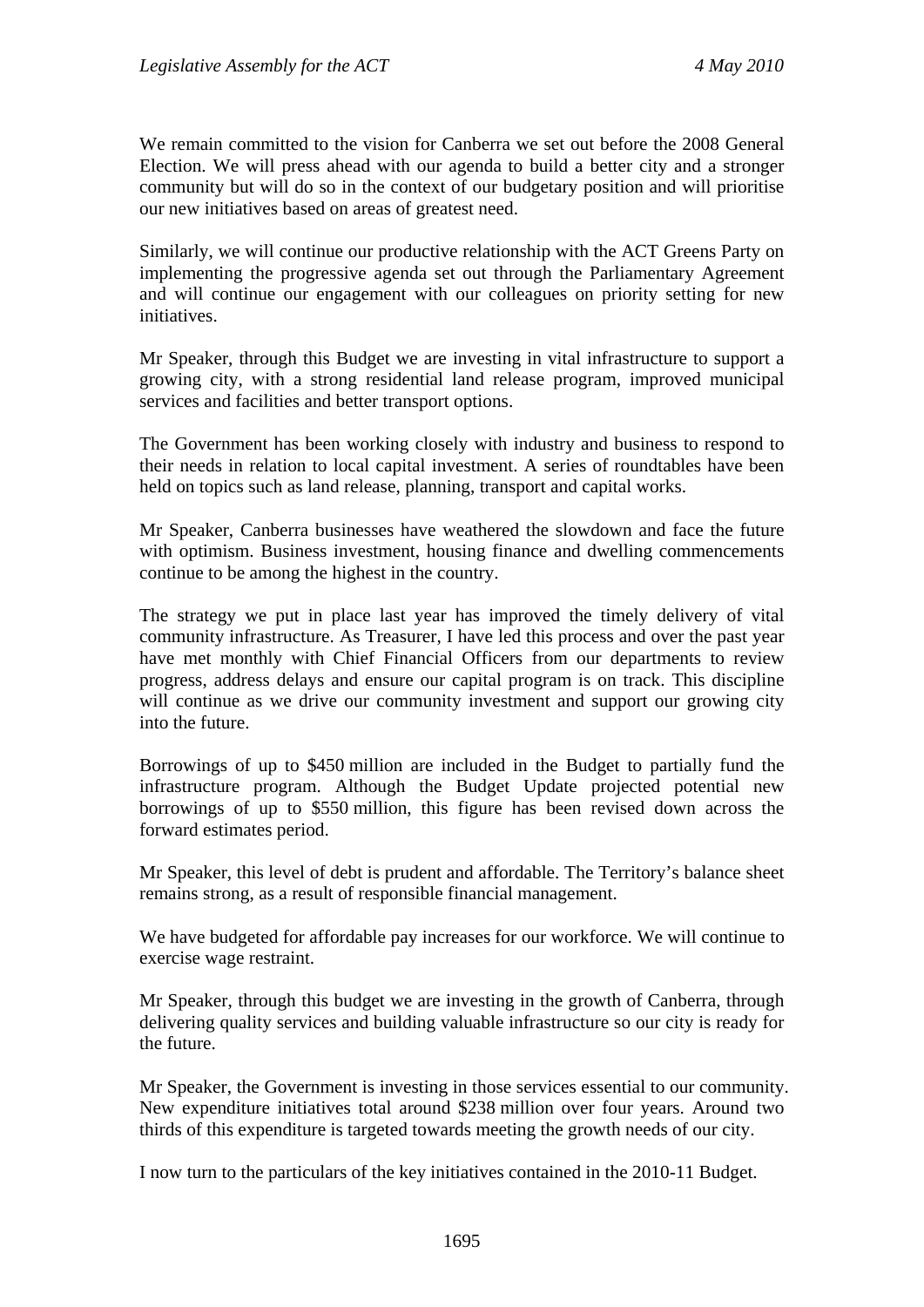## **Our Community's Health**

Mr Speaker, in the 2010-11 Budget the ACT health budget will exceed one billion dollars for the first time.

Based on current growth projections, expenditure on health services could equate to the total ACT Budget by 2042. This is a nation-wide challenge and has been recognised by the Commonwealth in the development of its health and hospitals reforms.

The national health and hospitals reforms place health funding in the Territory on a more sustainable footing. They reduce the pressure of health cost growth on the ACT Budget over the medium term.

From 2014-15 to 2019-20, the reforms are estimated to provide at least \$248 million in benefits to the ACT. Over the next four years, the Territory health system will be enhanced through Commonwealth investment of around \$90 million.

The future of cooperative federalism is positive and has the potential to build on these kinds of new arrangements where funding and responsibility is more fairly shared between the Commonwealth and the Territory and where the outcomes are positive for the ACT.

Mr Speaker, these reforms are a long term commitment to sustainable health funding.

However, the ACT Government in this Budget is responding to the health needs of Canberrans now.

This Budget allocates an additional \$177 million over four years in recurrent funding to health services.

This includes an investment of \$41.5 million for increased activity. The Government is responding to increasing demand for critical care and acute care services in our public hospitals and will deliver more elective surgery, enhanced health services for older Canberrans, better support for mental health and improved services for cancer patients.

We are funding the operating costs of the \$13 million, 16-bed Surgical Assessment and Planning Unit at Canberra Hospital.

800 additional elective surgery operations will be performed in 2010-11 with our \$14.7 million injection into these services.

An additional \$10.5 million is provided in 2010-11 to increase capacity within the Intensive Care Unit at the Canberra Hospital. This will allow the service to provide up to 20 beds and improve care for patients. Two new High Dependency beds at Calvary Hospital are also being funded through \$11.4 million over four years.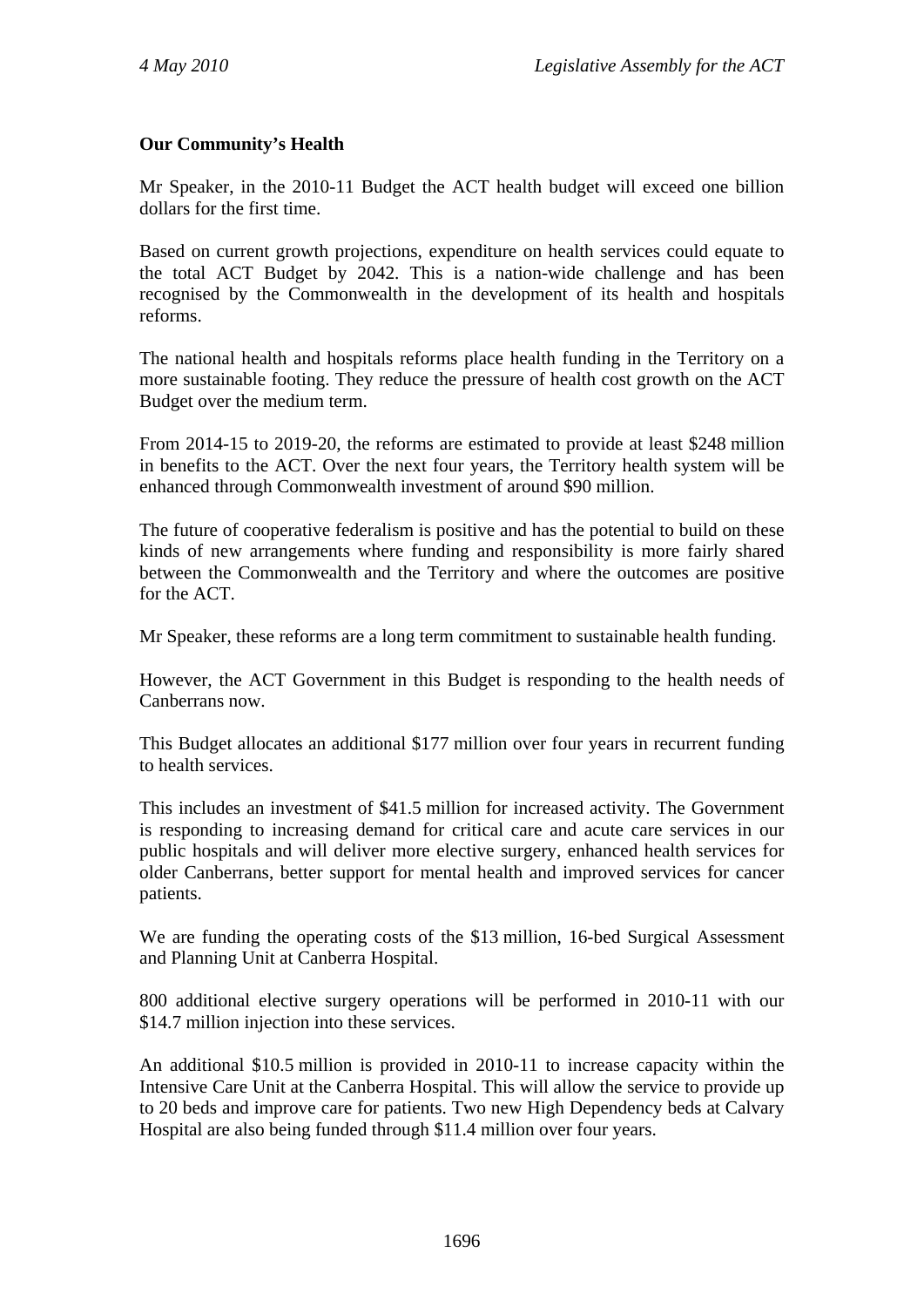An additional 22 sub-acute beds will be opened over the next four years through a \$26 million Commonwealth investment, under the national health reforms. This will significantly expand sub-acute services.

To continue to meet the growth in demand for ongoing cancer care, additional funding of \$4.2 million over the next four years has been allocated. This funding will enable the Capital Region Cancer Service to meet growth in demand in 2010–11.

The Budget also includes Commonwealth funding of \$27.9 million over three years for a new Integrated Cancer Centre. The Centre will improve cancer services by integrating care into a patient centred facility.

Mental health remains a priority for the Government. Mental health services in the ACT will receive an extra \$4.2 million over the next four years to help meet demand for services and support the mental health workforce. This funding will go towards promotion, prevention and early intervention, high quality community based clinical and psychosocial support services, community sector recovery and rehabilitation services, additional out of hours support and improve services for young Aboriginal and Torres Strait Islander people.

A further \$4.2 million over four years is allocated to measures aimed at preventing or reducing risk factors for chronic disease such as diabetes.

Home and Community Care is receiving additional funding of \$9.5 million to assist frail older people and younger people with a disability to remain at home rather than entering an aged care or other residential facility. Additional funding of \$4.2 million over four years is also provided for the Aged Care and Rehabilitation Service.

A number of new infrastructure projects support this Government's commitment to rebuild our healthcare system to support our growing community.

In addition to the Integrated Cancer Centre, \$14 million will fund the expansion and refurbishment of the Tuggeranong Health Centre.

The Capital Asset Development Plan is a blueprint for the redevelopment of the ACT health system. This Budget provides \$19.1 million to further support the construction program needed to redevelop clinical services.

#### **Education and Training**

Mr Speaker, the education and training initiatives in this Budget further strengthen our schools, support students and teachers and provide additional opportunities to develop Canberrans' skills. More funding is allocated for students with a disability, teachers, colleges and to support new schools.

In this Budget we are providing \$1.1 million over four years to increase the participation of young people in education and training.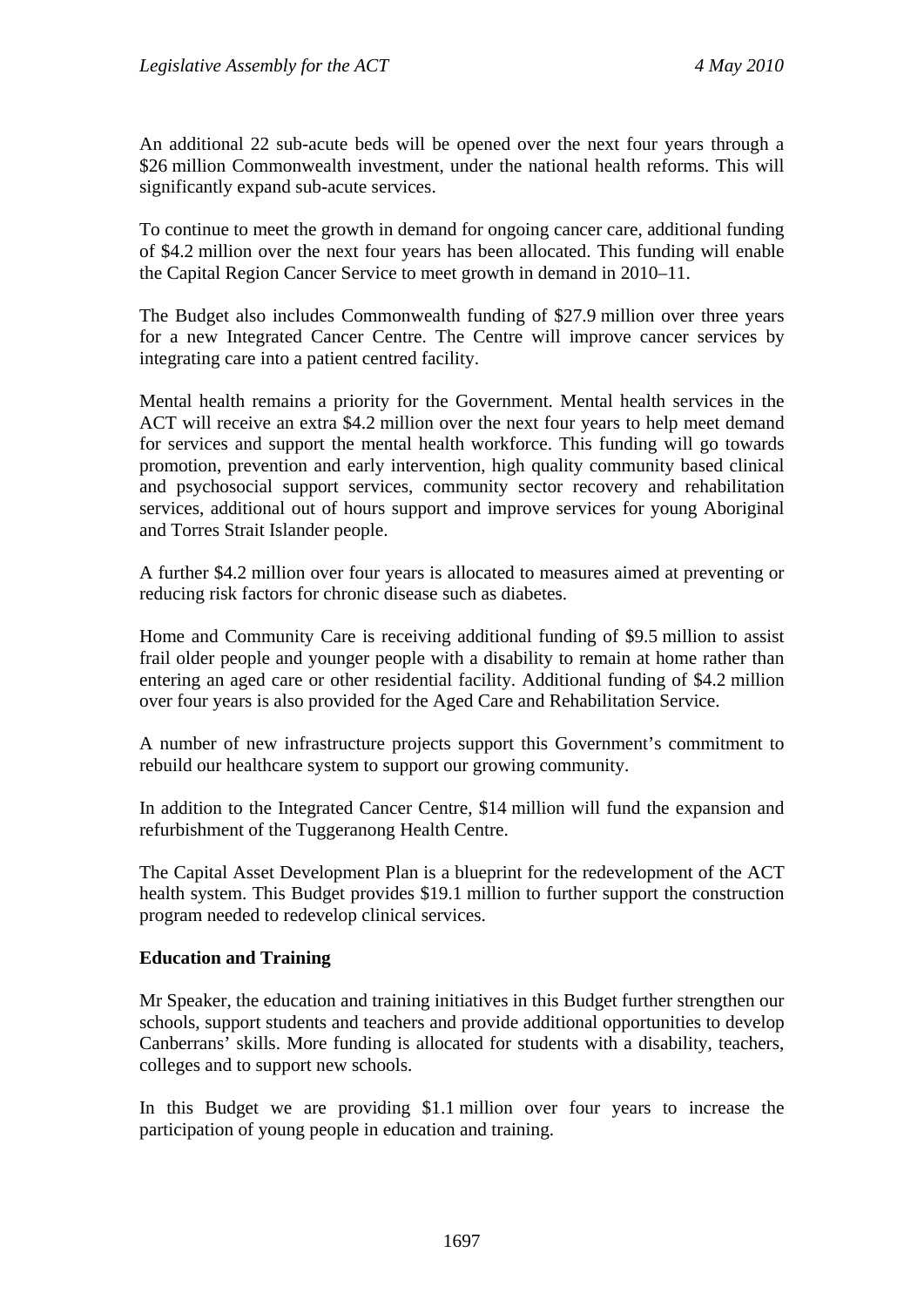Students with disabilities will receive additional support, with \$1.6 million over four years to address a number of the recommendations contained in the Shaddock Review of Special Education.

The Swimming and Water Survival Skills initiative provides additional funding of \$300,000 over four years for swimming lessons for primary school children who would not normally be able to participate because their parents are unable to afford the cost.

To support students and staff in the new Harrison High, Kambah Preschool to Year 10 and Gungahlin College, recurrent funding of \$14.5 million over four years has been allocated.

Mr Speaker, new schools are needed as our population grows. Forward design will be undertaken for Franklin Early Childhood, Molonglo Primary and Bonner Primary Schools, with funding of \$5.2 million. Funding of \$5.3 million is also allocated to expand the Red Hill Primary School. A second gymnasium court is being funded at Harrison High School, with \$2 million in 2011-12. To increase traffic safety around schools, \$1.3 million has been also been provided.

An independent, statutory ACT Teacher Quality Institute is being established with \$3.9 million in funding over four years. The Institute will oversee teacher registration and accreditation against nationally recognised standards.

Building on the ACT's high standard of vocational education and training, further funding of \$9.1 million over three years provides for 4,839 additional worker training places. This initiative is funded under the Productivity Places Program National Partnership.

The provision of publicly delivered vocational education and training programs through the CIT at Gungahlin has been strengthened, with funding of \$3.3 million over four years. Funding of \$250,000 has also been provided to investigate expanding CIT training services at Tuggeranong.

## **Transport for Canberra**

Mr Speaker, an efficient and sustainable transport system is the cornerstone of any well functioning and connected city.

The 2010-11 ACT Budget provides a massive down-payment on the future of the Territory's transport system through a comprehensive \$97 million funding package for all modes of transport.

The Transport package outlines the Government's vision for a sustainable transport system. It invests in new roads, transit ways, bus frequency and bus stations, road safety, new pedestrian and cycle paths, real-time passenger information, and park/bike-and-ride facilities for an efficient, reliable and integrated transport network to respond to the needs of our growing community.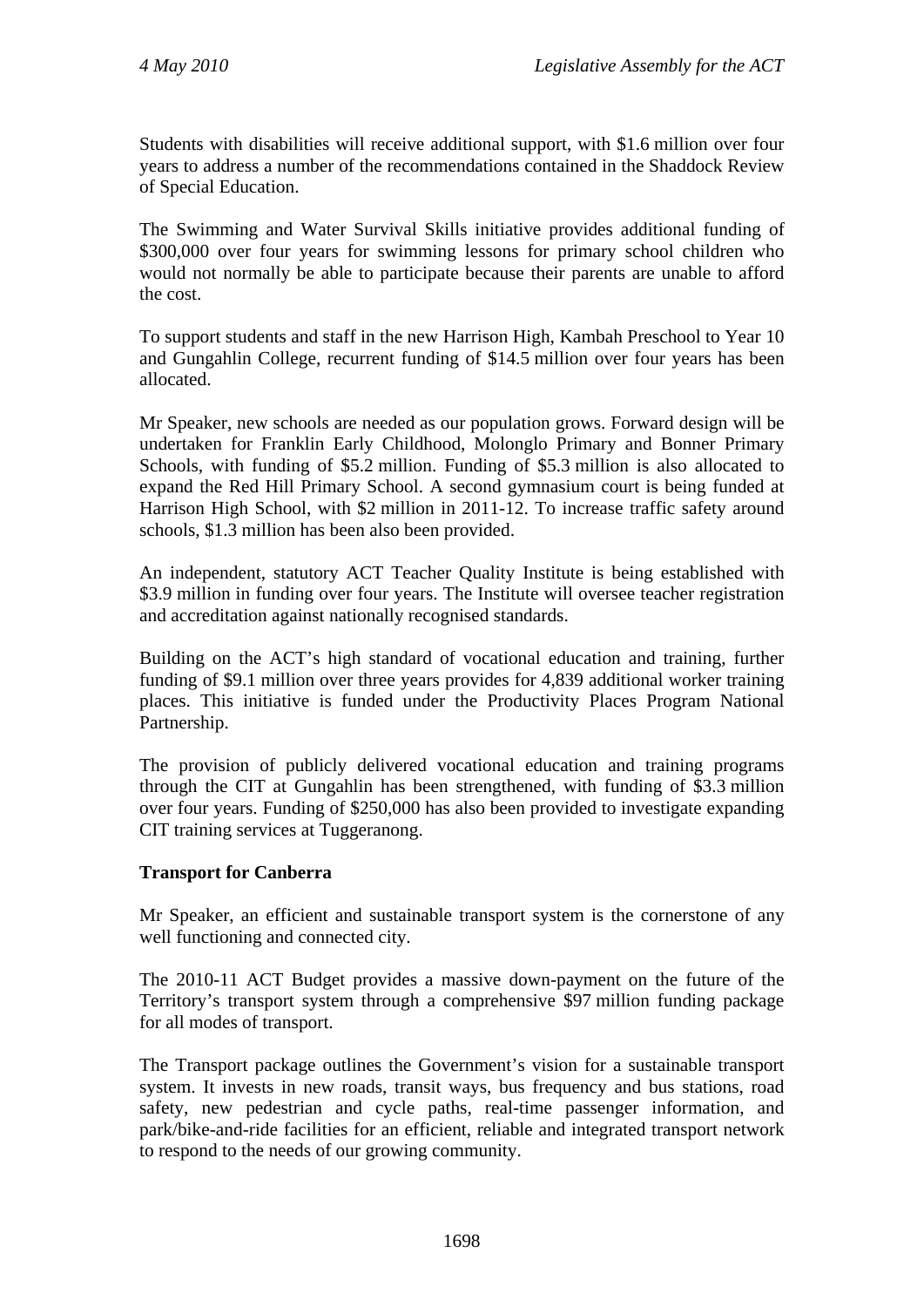Our new initiatives will reduce congestion, allow people to move around the city easily and safely and encourage sustainable transport choices. New roads, cycle ways, walking paths and pedestrian crossings, improvements to the bus system, and modelling for future transport needs are funded as part of the *Transport for Canberra Plan* with capital investment of \$86.3 million over four years.

Significant investment is made in public transport to better connect our growing city. Network 10 will commence in October 2010 and Network 11 in July 2011, with \$6.1 million over four years in funding. The REDEX pilot service is being incorporated into the permanent ACTION network.

This Budget includes funding of \$2 million to improve bus services and facilities in the City. Three new major bus stations are also funded, including around \$1.7 million for Gungahlin, \$3.2 million for Erindale and \$100,000 for a Barton bus station feasibility study.

An investment of \$1 million is made for the installation of up to 50 bus shelters, and \$1.8 million over three years for the Major Stops Program. New *Park and Ride* facilities will also be introduced at EPIC and Erindale with funding of \$4.1 million over four years. *Bike and Ride* facilities are being established in Belconnen, Harrison, Phillip, Tuggeranong and Gungahlin, with funding of \$700,000.

This Budget includes \$12.5 million in funding for a *Real Time Passenger Information System*. An additional \$600,000 over four years recurrent funding has been provided to operate the system which monitors the location of buses and displays this information at major stations.

Bus priority lanes will be introduced on Canberra Avenue with funding of \$8.2 million over four years and on Northbourne Avenue, with a major bus station in Dickson through funding of \$4.3 million over two years. This option is also being explored for Flemington Road with \$750,000 over two years.

Funding of \$7.3 million over two years also provides for Stage 1 of a transit way between the City and the ANU and minor bus priority works at the intersection of Haydon Drive and College Street.

The *Transport for Canberra* plan also includes an investment of \$1 million for walking and cycling infrastructure and \$3.5 million for path lighting in the city.

To meet growing demand on the Canberra road network, this Budget includes funding to increase the capacity and condition of roads. Funding of \$1 million will upgrade the intersection at Phillip and Majura Avenue in Hackett, \$7.2 million is provided to upgrade the Cotter Road between Tuggeranong Parkway and Yarra Glen and \$7 million to upgrade the intersection at Barry Drive and Clunies Ross Street, along with a number of critical intersection upgrades.

A further \$205,000 is being provided to undertake transport modelling for Woden and future Molonglo road developments. To improve safety on our roads, funding of \$2.4 million over three years has also been provided for variable message signs.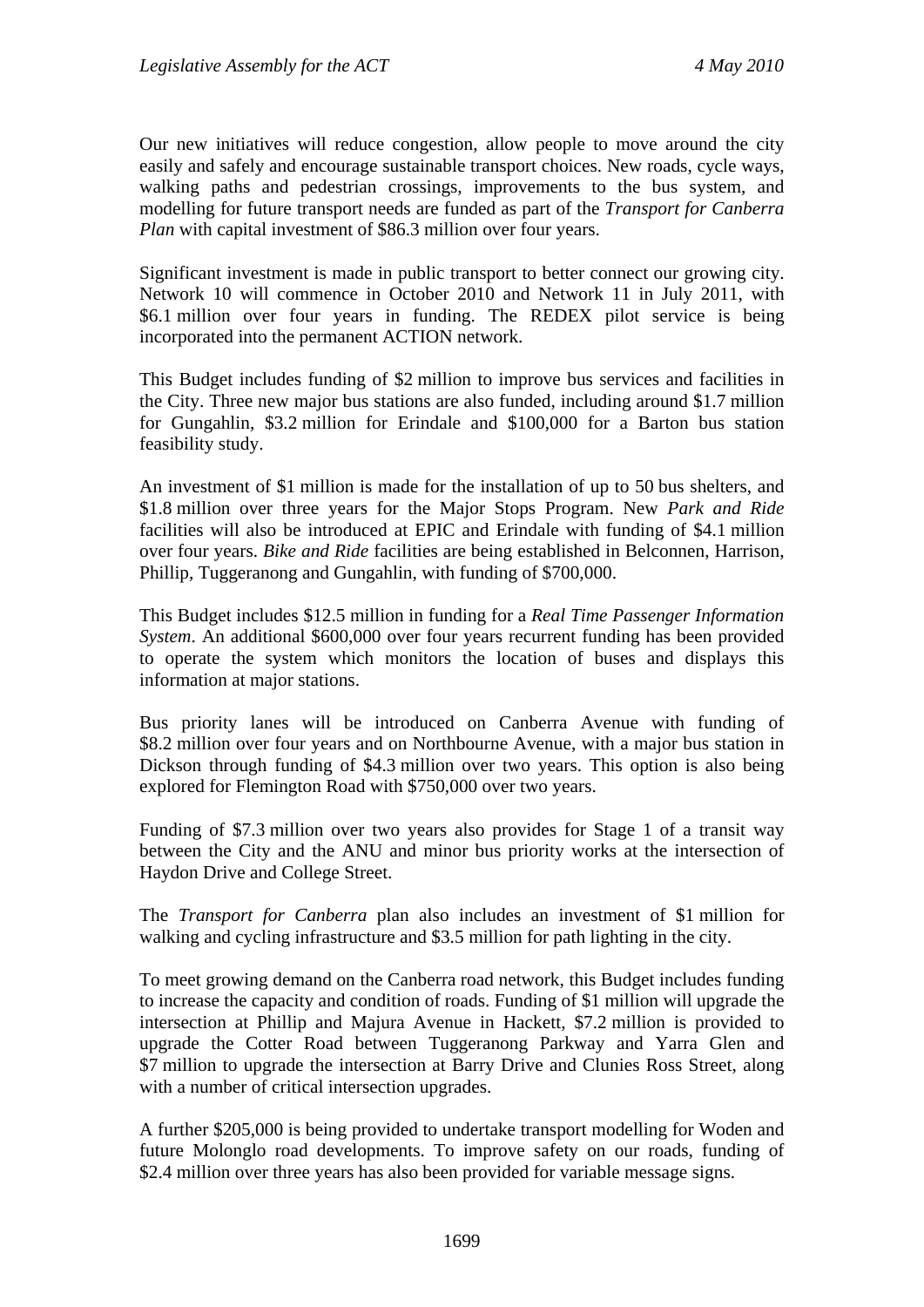## **Community Services for a Growing City**

Mr Speaker, this Budget provides further support for older Canberrans, the homeless, those with mental illness or a disability, young people in the justice system, children who need care and protection and families in need of assistance.

The Government is providing additional funding of \$2.4 million over two years to better support people with profound or severe disabilities. Support of \$425,000 over four years is also being provided for families with autistic children.

The Government has honoured its commitment to reduce red tape and minimise administration for carers accessing support. Funding of \$424,000 over four years is provided to the Carers Advocacy Service to streamline access to services for carers in the community. This Budget also provides greater access to respite services for older carers, with funding of \$1.7 million over four years.

The Government is implementing a working with children and vulnerable people checking system. The ACT will be the first jurisdiction to require people working with children and vulnerable people to be checked for criminal and other offences every three years.

Over four years, \$1.8 million is allocated to increase the Energy Concession by \$20, raising the maximum household concession to \$214.87 per annum. This measure will assist low income and other disadvantaged households meet the increases in the costs of living.

Funding of \$2 million over four years further supports implementation of the Sexual Assault Reform Program and the Family Violence Intervention Program. This will enhance the community support available for women and children experiencing violence.

The Government recognises that it is essential to provide children in the care and protection system with a safe home. An additional \$5.7 million over four years has been provided to support the increasing number of children who need to be provided with out of home care. In 2009, there were 494 Canberra children in out of home care.

To meet the complex needs of young people in the justice system and ensure their safe care and rehabilitation, the Government has provided additional funding of \$7.1 million over four years for the ongoing operations of the Bimberi Youth Detention Centre.

Services for young children and their families are being enhanced, including coordinated services and intensive case management for vulnerable families. The Government is also working with the Commonwealth to implement national reforms in the early learning and childcare sector, with funding of \$1.5 million over four years.

Additional funding of \$208,000 over four years supports emerging multicultural communities with language grants and activities for young people and refugees, at risk of social isolation.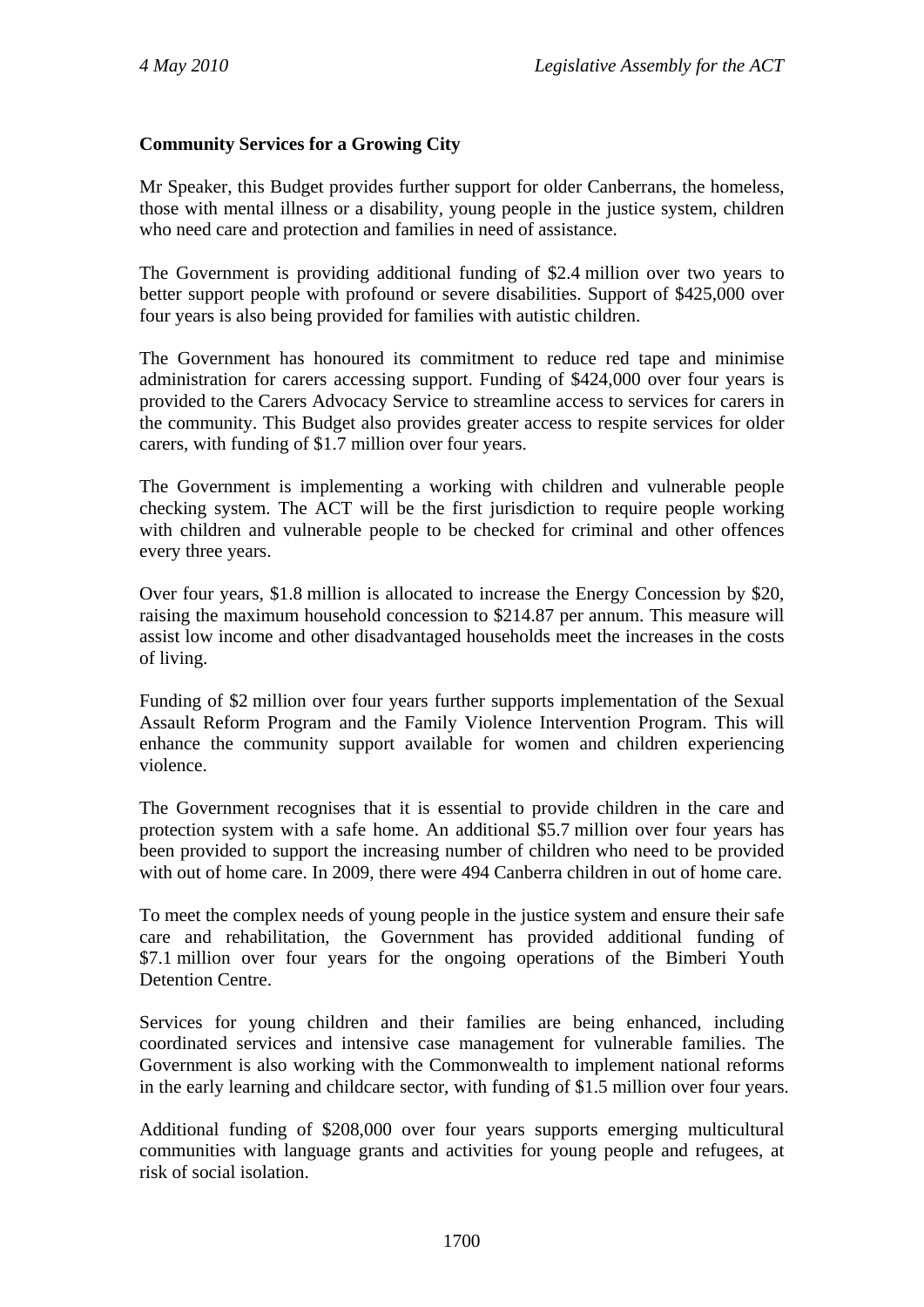Working with the Indigenous community, the Government is providing \$100,000 over two years to research and compile the genealogies and family histories for each of the acknowledged traditional Aboriginal clans in the Territory.

Mr Speaker, we are continuing our investment in community facilities in this Budget, with \$3.2 million over two years for parking upgrades at the eight Regional Community Facility Hubs. The former Flynn school site is being redeveloped as a childcare centre, accommodating up to 120 places at a cost of \$4 million.

This Budget also builds on the homelessness and affordable accommodation initiatives funded under the ACT Affordable Housing Action Plan Phase 1 and 2. A further \$391,000 over two years is provided for outreach support to sustain tenancies for low income families in the private rental market. An additional \$2.5 million in capital funding is also allocated for ten new houses under the A Place to Call Home initiative.

#### **Supporting Jobs and our Local Economy: Infrastructure, Land Development and Capital Works**

Canberra needs new infrastructure to meet the needs of a growing city. As indicated earlier, strategic capital investments are being made in health, education, transport and to support other government services.

The Government continues its unprecedented investment in capital works with more than \$394 million in new capital initiatives over four years. The total capital program over four years is just over one and a half billion dollars.

There is over \$317 million for new capital works, \$45 million for capital upgrades, around \$24 million for Information and Communication Technology and almost \$7 million for plant and equipment.

A growing city needs more land for housing, business and to support its community. The Government has a comprehensive and long-term land supply and release strategy in place to meet current demand for housing and respond to changing needs.

This budget provides \$8 million over four years to increase the supply of land ready for release. Funding of \$3.6 million over four years has been provided to accelerate land development, with an additional \$1.7 million provided for coordination of the capital program to support the land release program.

Planning for land development in Molonglo Valley is well underway. Funding of \$17 million is provided to construct two ponds in the new suburb of Coombs. The north-south arterial road, John Gorton Drive, is provided with a further \$11 million. Funding of around \$1.8 million will be provided for a number of road infrastructure and stormwater management feasibility studies.

Funding of \$400,000 over two years is provided to undertake planning and design studies for the Erindale Group Centre, Tuggeranong Town Centre and Pialligo.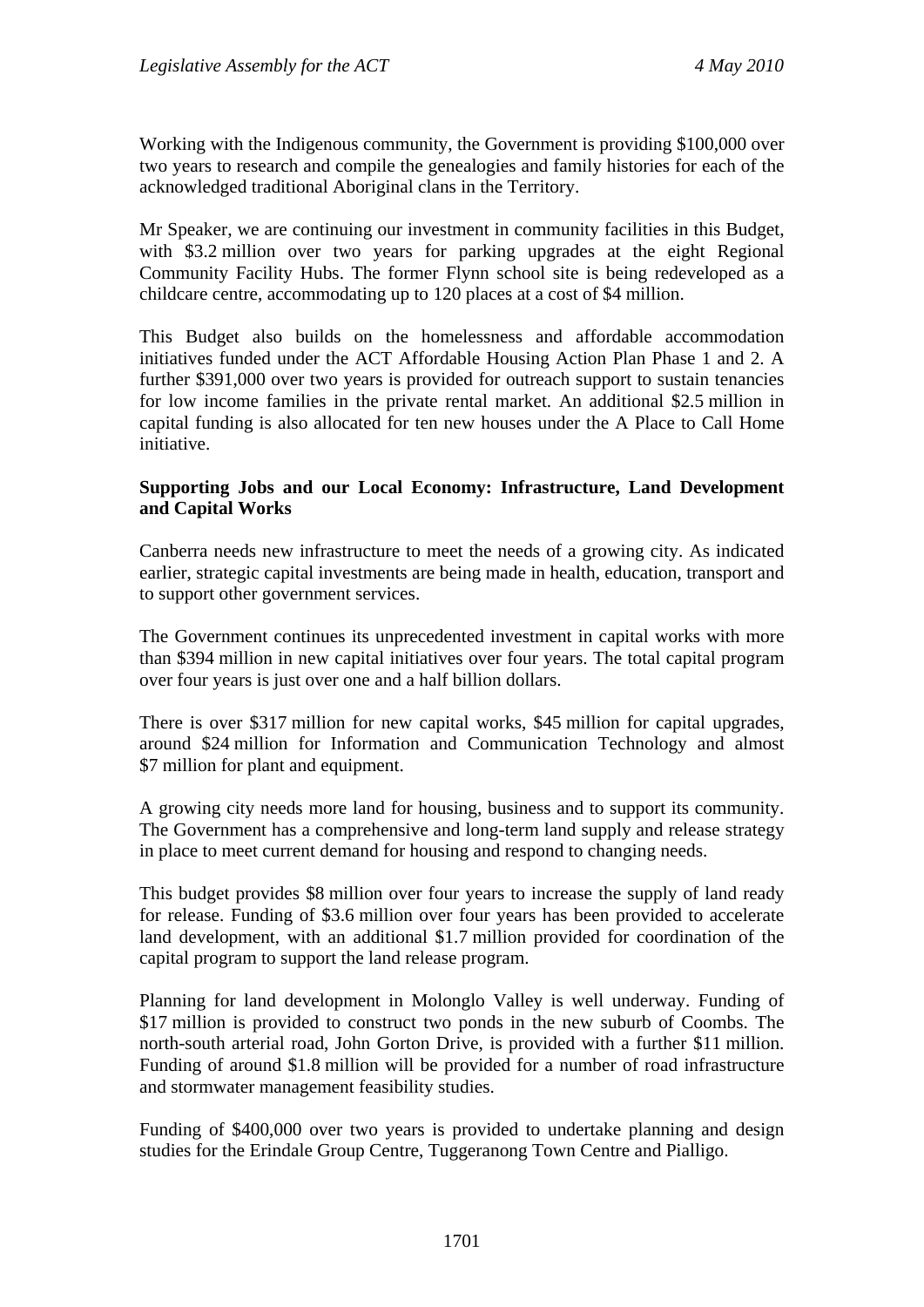To improve the amenity and safety of our city, more than \$22 million over four years has been allocated for additional repairs and maintenance. Improvements will also be made to Lake Ginninderra facilities including playground and picnic areas and path lighting with \$1.3 million in funding.

The new Gungahlin Library will be established with funding of \$2.9 million over four years for new stock and improved provision of Internet access.

Mr Speaker, through this Budget the ACT Government is continuing its approach of maintaining an environment that supports local jobs and businesses.

To support future industrial land release, this Budget provides \$130,000 for technical investigations into commercial and industrial land supply options, including in the Eastern Broadacre area.

Funding of \$403,000 over four years is provided to streamline development and environmental assessment and approvals processes, national licensing of tradespeople and development of a National Construction Code. This work is being undertaken as part of the COAG national seamless economy reforms.

Mr Speaker, supporting local jobs continues to be a priority, with additional funding of \$210,000 over two years provided to help promote information sharing, and collaborative approaches to skills and future workforce issues in the Territory.

This Budget also includes \$1.8 million to support Canberra's growing digital media, film and television production industry through an ACT Film Industry Fund.

## **Community Safety and Justice**

As Canberra's population continues to grow, so too does the need for enhanced law enforcement and justice services.

Mr Speaker, in this Budget we are investing \$5.1 million over four years to provide an additional 10 police officers to strengthen enforcement of liquor licensing, and also introducing a risk-based approach and mandatory Responsible Service of Alcohol training. These initiatives support law and order reforms and will make our entertainment precincts safer.

To improve road safety, \$4.1 million over four years will fund an Automated Number Plate Recognition team. This establishes an ACT Policing team to identify unregistered, uninsured or stolen vehicles. Around 40 per cent of fatal collisions in the ACT involve either an unregistered car or an unlicensed driver.

Further road safety programs are funded, including point to point speed cameras with \$1.4 million.

The ACT Ambulance Service is supported, with \$5.1 million over four years for additional clinical support and communication centre staff. The initiative will improve emergency service response times.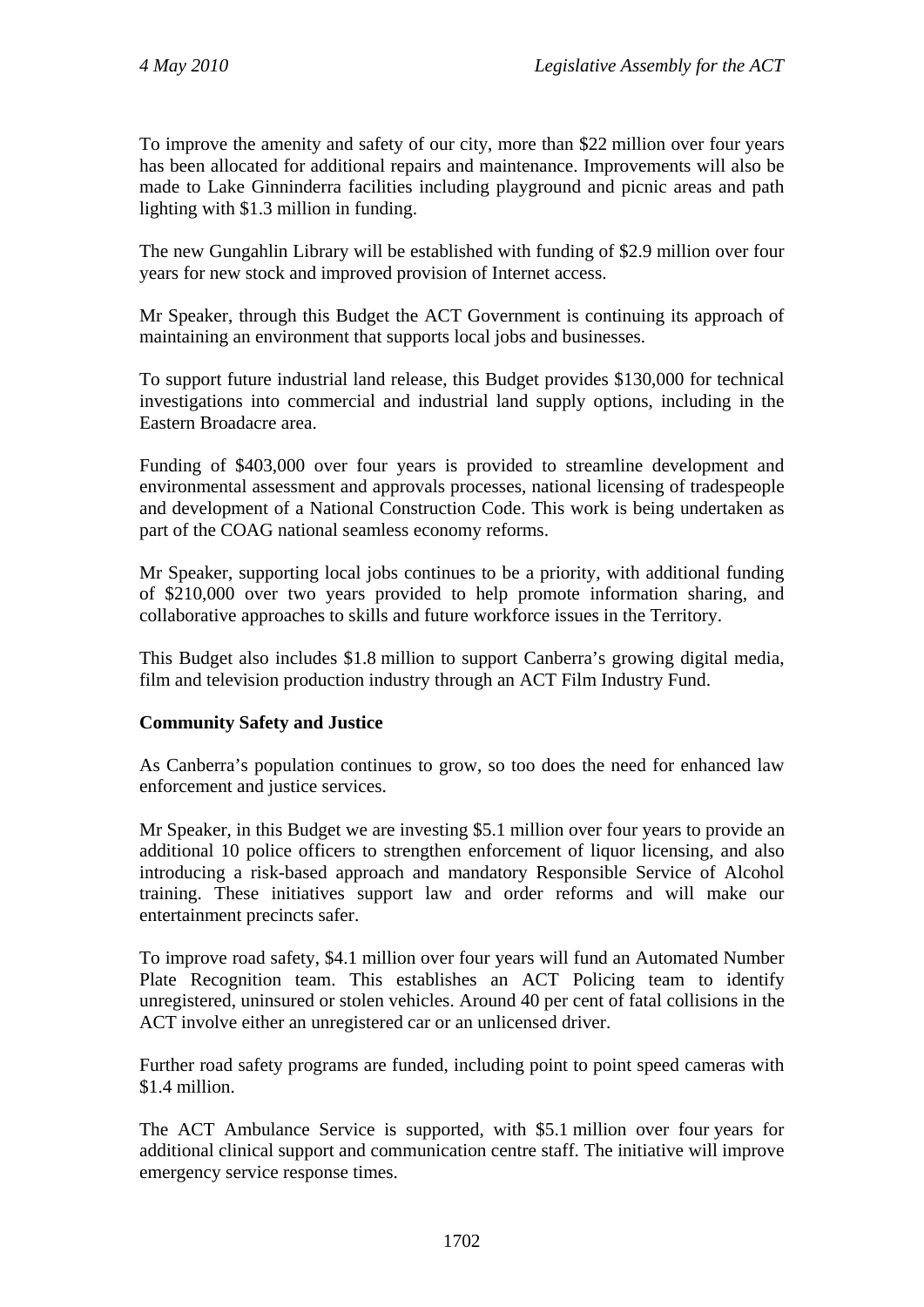Additional funding of \$1.2 million over four years in operating and \$2.6 million in capital funding has been allocated for the rollout of a Mobile Data Solution Project. This will strengthen timely access to information for all emergency services front line crews.

All Canberrans will benefit from a \$3.8 million capital and \$5.2 million recurrent investment over four years in the second stage of the *Strategic Bushfire Management Plan* for new bushfire prevention programs.

Additional funding of \$624,000 over four years is provided for the National Emergency Warning System for early warning messages.

New court facilities are being established in the Magistrates Court with \$1.1 million over four years and \$1.6 million over four years allocated for an acting Judge and support staff. This Budget provides an additional \$1.6 million over four years for the Court Transport Unit to better support the safety and human rights of people in custody.

The Legal Aid Commission has been allocated funding of \$785,000 over four years for youth law services, and \$194,000 over four years to engage an Indigenous Liaison Officer.

#### **Climate Change and Sustainability**

The Government's record on climate change is recognised and this Budget builds on the significant work undertaken to date. Our new initiatives will further promote positive action on addressing climate change and make significant investments in protecting our natural environment, reducing energy consumption and preserving precious water resources.

Mr Speaker, in this Budget funding of \$2.6 million over four years is provided for measuring and reporting against the Government's greenhouse gas reduction target of zero net emissions by 2060.

Leading by example, the Government is increasing its uptake of renewable energy from 30 per cent to 32.5 per cent, with funding of \$1.3 million over four years.

The capacity and landfill cell life of the Mugga Lane Resource Management Centre will be increased with funding of \$4.4 million for capital works and around \$1.8 million over four years to explore future feasibility options at the facility. An additional \$1 million over two years provides for a trial of bulky waste pickup, along with funding of \$335,000 over two years for resource recovery market development.

Mr Speaker, this year is the International Year of Biodiversity and this Budget allocates additional funding of \$1.3 million over four years for threatened species conservation.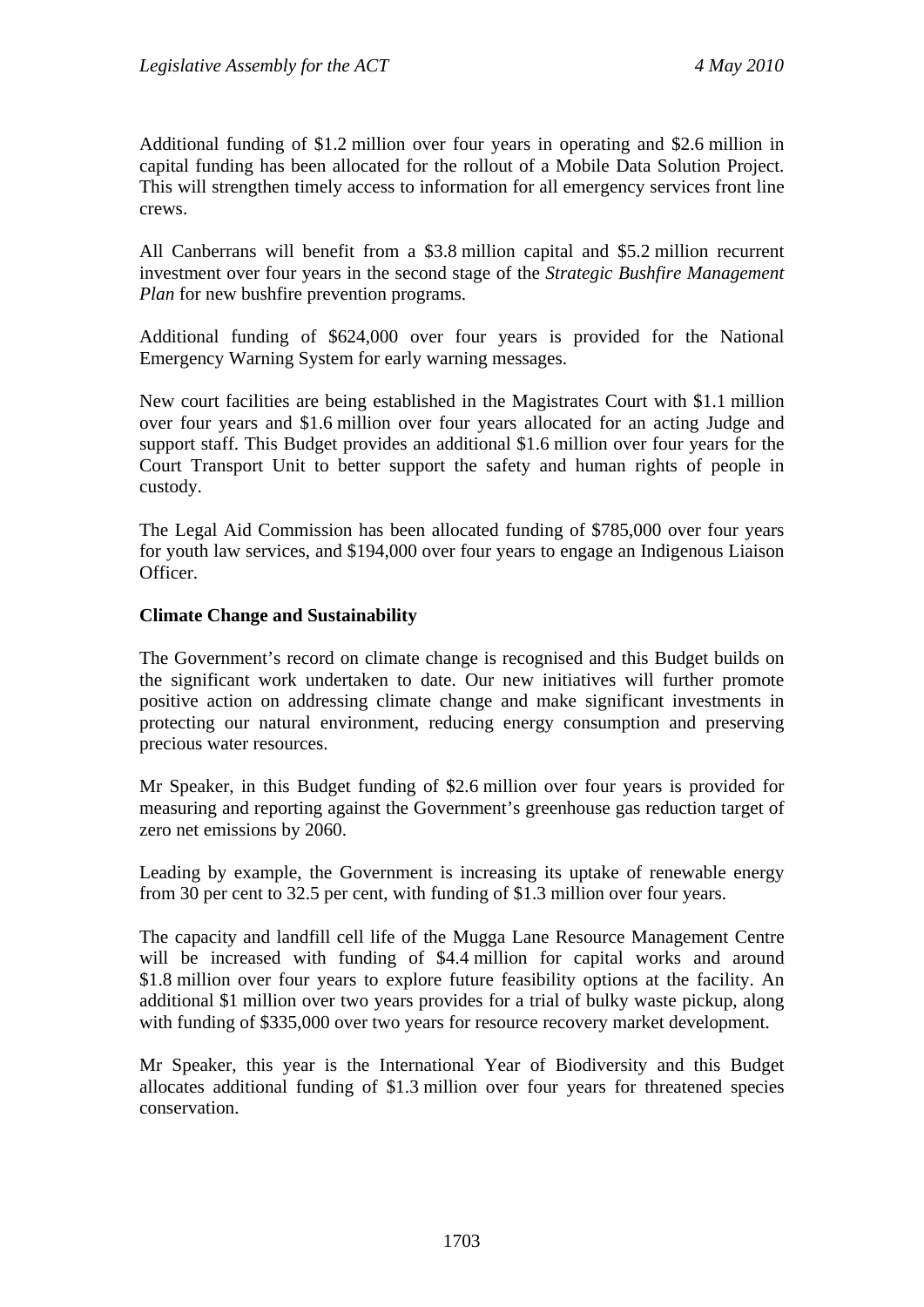Facilities at the internationally significant Jerrabomberra Wetlands are also being upgraded with \$2.3 million over three years. Weed control measures at the Jerrabomberra Wetlands are also supported with \$200,000.

Stormwater harvesting projects on Ginninderra Creek at Gungahlin and at Molonglo, with \$11.5 million, will assist in improving management of water resources and run off.

A Wood Heater Survey and Educational Awareness Campaign is being funded with \$100,000, and will encourage people to use less polluting systems.

## **Tourism, Culture and Sport**

Canberra is a diverse and vibrant community with world class festivals, cultural experiences and sporting facilities. In this Budget we are investing in a range of activities, facilities and programs to further promote the arts, sporting and cultural life of our growing city.

These include more than \$22.6 million for the National Arboretum Canberra to develop visitor facilities and additional forest plantings with a particular focus on the planned Centenary of Canberra celebrations in 2013.

In addition \$1.9 million over four years will be invested to support Floriade and the continuation of the NightFest, which has attracted over 46,000 visitors since its inception two years ago, and upgrades to the Canberra Theatre Centre, the Street Theatre and Watson Arts Centre.

To help celebrate the Centenary of Canberra, \$100,000 is provided to commission an Australian composer to write music for the Canberra Symphony Orchestra.

Canberra is an active city, with high levels of participation in sport and recreation. This Budget invests a further \$6.5 million over four years for complementary infrastructure work at the Gungahlin Wellbeing Precinct.

A number of sporting facilities are also being upgraded including the Lyneham Precinct, the Canberra Stadium, Manuka Oval, and Narrabundah Ball Park and funding is provided for design for the Belconnen Skate Park, Gungahlin Leisure Centre and Throsby Multisport Complex.

## **Conclusion**

Mr Speaker, this Government has an excellent record of strong financial management and has delivered a sustainable budget—financially, socially and environmentally that will support our growing city and meet our community's needs.

We are working hard at supporting economic activity in our city. We are investing in our growing city in an orderly and sustainable manner. Across all portfolios we are delivering valuable community assets to help drive our economy, support jobs and prepare our city for the future.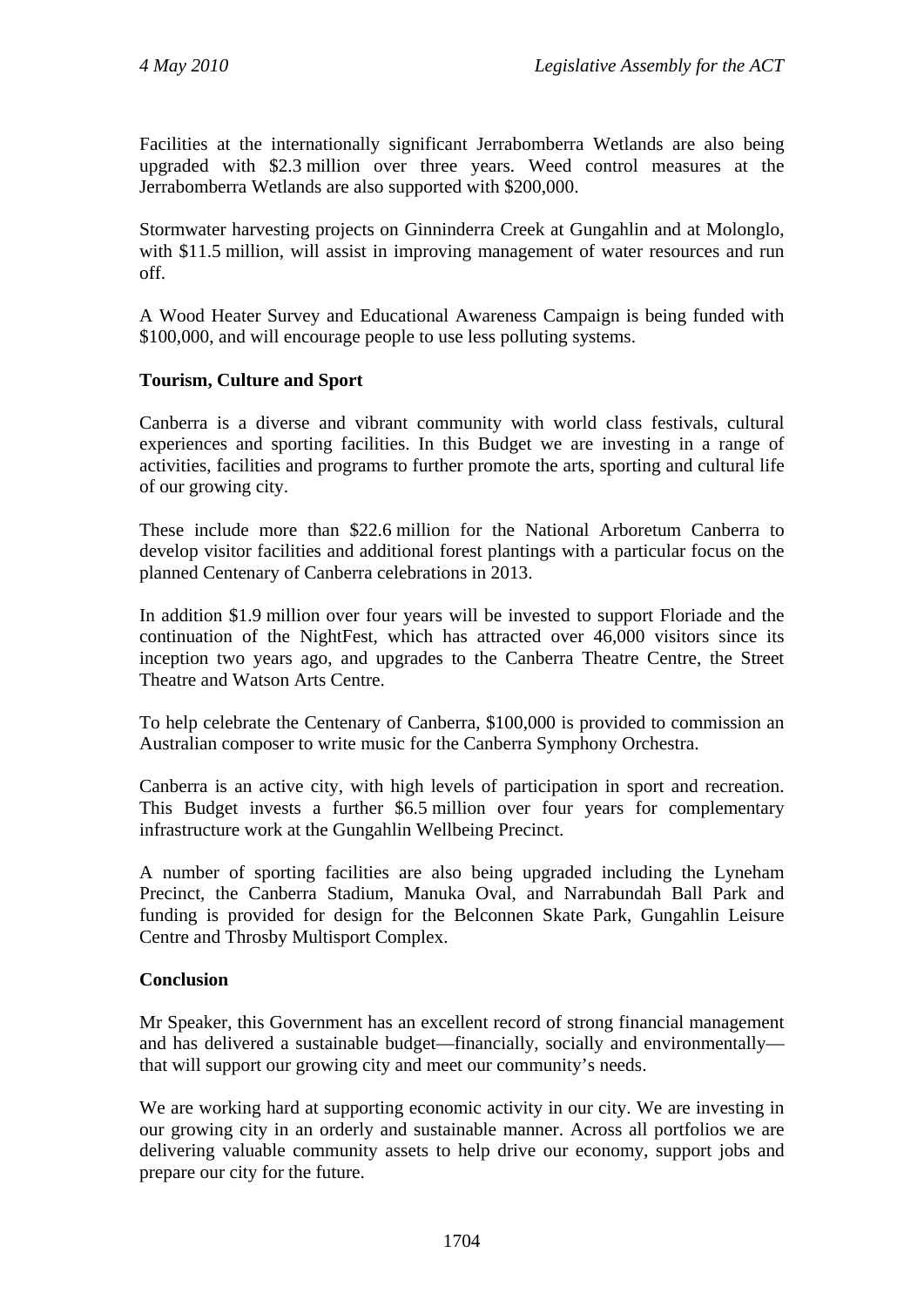Mr Speaker, our Budget maintains fiscal restraint and retains our commitment to savings and efficiencies going forward.

Despite the recovery in our economy, the losses sustained by our Budget will take longer to remedy.

However, this Government has brought forward our target to return to surplus by two years.

Mr Speaker, through this Budget we are also providing modest spending on new policy initiatives. We are investing in our education system, in community services and safety, in our natural environment and climate change measures and in the health and wellbeing of our growing community.

We are making a down-payment on the future transport system of Canberra and investing in the community infrastructure for our growing city's needs.

Mr Speaker, this is a Budget for a growing city.

Debate (on motion by **Mr Seselja**) adjourned to the next sitting.

## **Papers**

**Mr Speaker** presented the following papers:

Auditor-General Act—Auditor-General's Report No. 1/2010—Performance Reporting, dated 13 April 2010.

Standing order 191—Amendments to:

Fair Trading (Motor Vehicle Repair Industry) Bill 2009, dated 1 April 2010.

Health Legislation Amendment Bill 2009 (No. 2), dated 26 and 29 March 2010.

Health Practitioner Regulation National Law (ACT) Bill 2009, dated 26 and 29 March 2010.

Privilege—Alleged breach raised in the Assembly on 23 February 2010—Letter to the Speaker from Mrs Dunne, dated 30 March 2010.

## **Executive contracts Papers and statement by minister**

**MR STANHOPE** (Ginninderra—Chief Minister, Minister for Transport, Minister for Territory and Municipal Services, Minister for Business and Economic Development, Minister for Land and Property Services, Minister for Aboriginal and Torres Strait Islander Affairs and Minister for the Arts and Heritage): For the information of members, I present the following papers:

Public Sector Management Act, pursuant to sections 31A and 79—Copies of executive contracts or instruments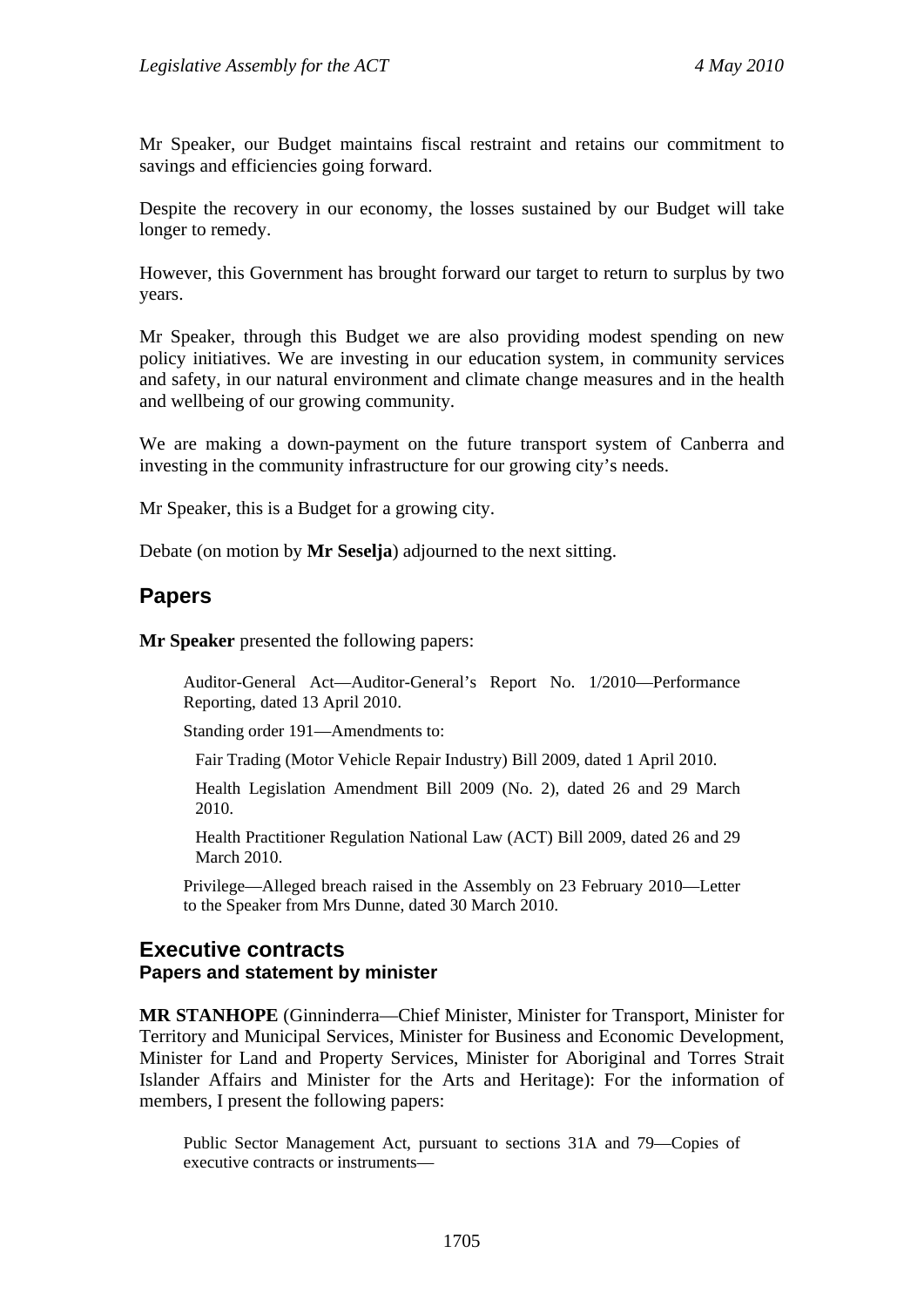Long-term contracts: Anthony Gill, dated 9 March 2010. Craig Simmons. Short-term contracts: Alison Purvis, dated 22 and 25 March 2010. Anita Phillips, dated March 2010. Anthony Charge, dated 24 June 2009. Anthony Gill, dated 1 and 3 March 2010. Anthony Graham, dated 9 April. Anthony Johnston, dated 10 November 2009. Carol Harris, dated 16 April 2010. David Dutton, dated 15 December 2009. Elizabeth Trickett, dated 6 April 2010. Frank Duggan (2), dated 1 September and 12 October 2009. Gregory Newton, dated 23 February 2010. James Roncon, dated 12 and 16 March 2010. Martin Hehir, dated 23 March 2010. Michelle Callen, dated 17 April 2009. Penny Farnsworth, dated 14 April 2010. Samantha Tyler, dated 15 March 2010. Contract variations: Anthony Johnston, dated 9 March 2010. Carol Logan, dated 26 March 2010. Glenn Bain, dated 23 March 2010. Gregory Kent, dated 24 February 2010. Katrina Bracher (2), dated 24 December 2009 and 22 March 2010. Marsha Guthrie, dated March 2010. Meredith Whitten, dated 22 March 2010. Rowena Barrell, dated 30 March 2010. Stuart Friend, dated 31 March 2010. Susan Hall, dated 17 March 2010.

I ask leave to make a statement in relation to the papers.

Leave granted.

**MR STANHOPE**: These documents are tabled in accordance with sections 31A and 79 of the Public Sector Management Act which require the tabling of all chief